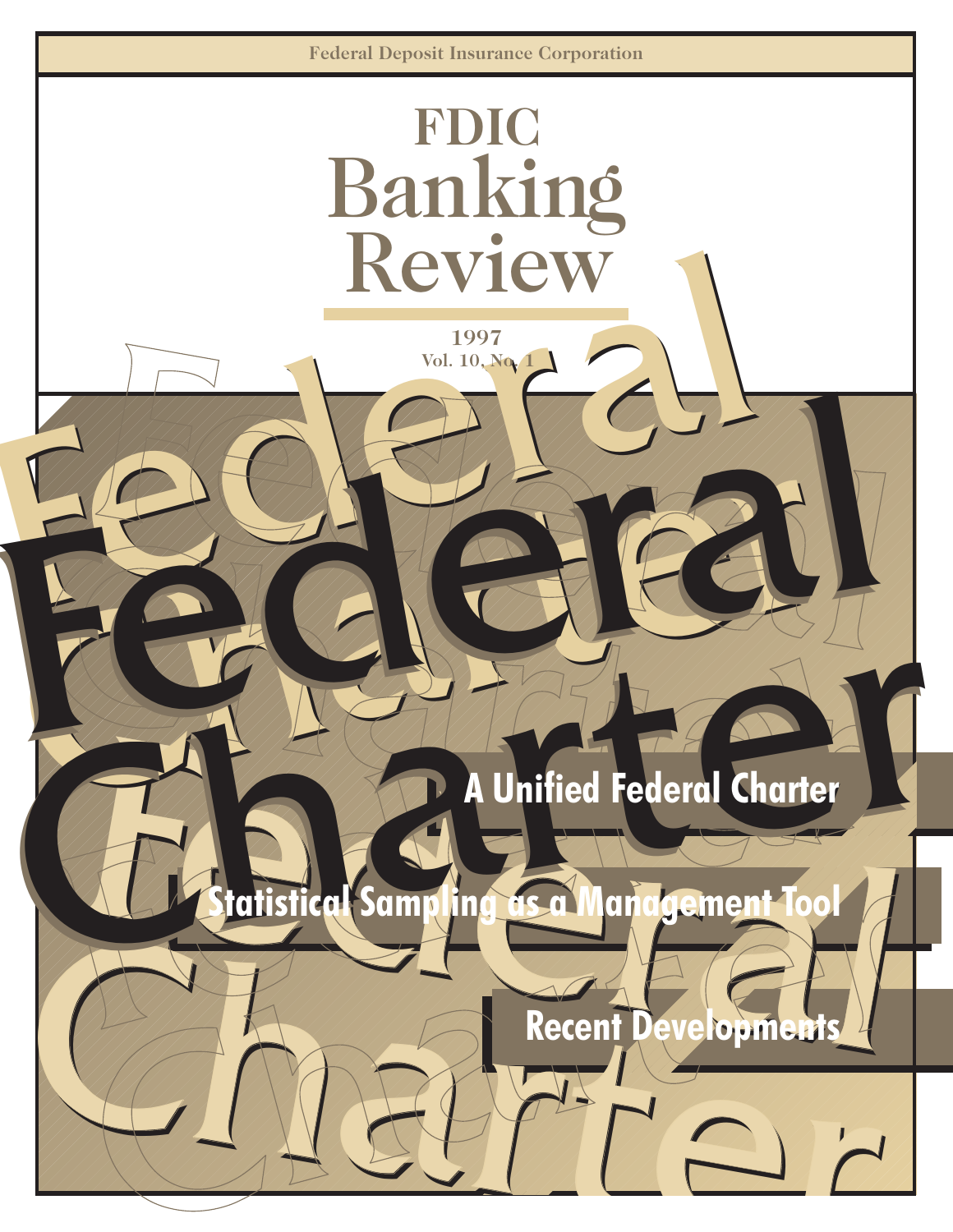# **FDIC**  Banking Review

1997 Vol. 10, No. 1

Chairman Ricki Helfer

and Statistics,<br>Director Wm. Roger Watson

Barry Kolatch<br>Steven A. Seelig

Editorial Committee<br>Jack T. Reidhill Detta Voesar

Managing Editor

Design and Production

The views expressed are cial positions of the Federal Deposit Insurance Corporation. Articles may be reprinted or abstracted if the<br>FDIC Banking Review and author(s) are credited.<br>Please provide the FDIC's Division of Research and<br>Statistics with a copy of any publications containing re-<br>printed material.

free of charge. Requests for subscriptions, back issues or address changes should be mailed to: *FDIC Banking Re* view, Office of Corporate Communications, Communications, Federal Deposit Insurance Corporation, 550 17th Street, N.W., Washington, DC 20429.

# Division of Research **Research Research [A Unified Federal Charter for Banks and Savings Institutions](#page-2-0)** DirectorDirector *by FDIC Staff Staff Page 1*

Deputy Directors This staff study addresses the issues concerning the proposal to establish a single federal charter for banks and savings associations. The study discusses the Editor differences in the powers of banking organizations and thrift organizations. It also<br>Steven A. Seelig conjours the example and evidence for and evaluation of the foderal reviews the arguments and evidence for and against a unification of the federal charters for depository institutions.

# Detta Voesar **[Statistical Sampling as a Management Tool in Banking](#page-18-0)**<br>
Cathy Wright *Editorial Secretary Statistical Sampling as a Management Tool in Banking*

## by Charles D. Cowan *Page 17*

 $G$ eri Bonebrake The author describes the use of sampling in a financial setting and focuses, as an illustration, on some of the methods used by the FDIC to value assets in The views expressed are liquidation. By using sampling, as opposed to valuing each asset, significant cost those of the authors and do a not necessarily reflect officially savings are achieved while ensuring the accuracy a savings are achieved while ensuring the accuracy and quality of the results.

# **[Recent Developments Affecting Depository Institutions](#page-26-0)**

Please provide the FDIC's *by Valentine Valentine V. Craig Page 24* 

This regular feature of the *FDIC Banking Review* contains information on regulatory agency actions, state legislation and regulation, and articles and studies perti-Single-copy subscriptions nent to banking and deposit insurance issues.<br>are available to the public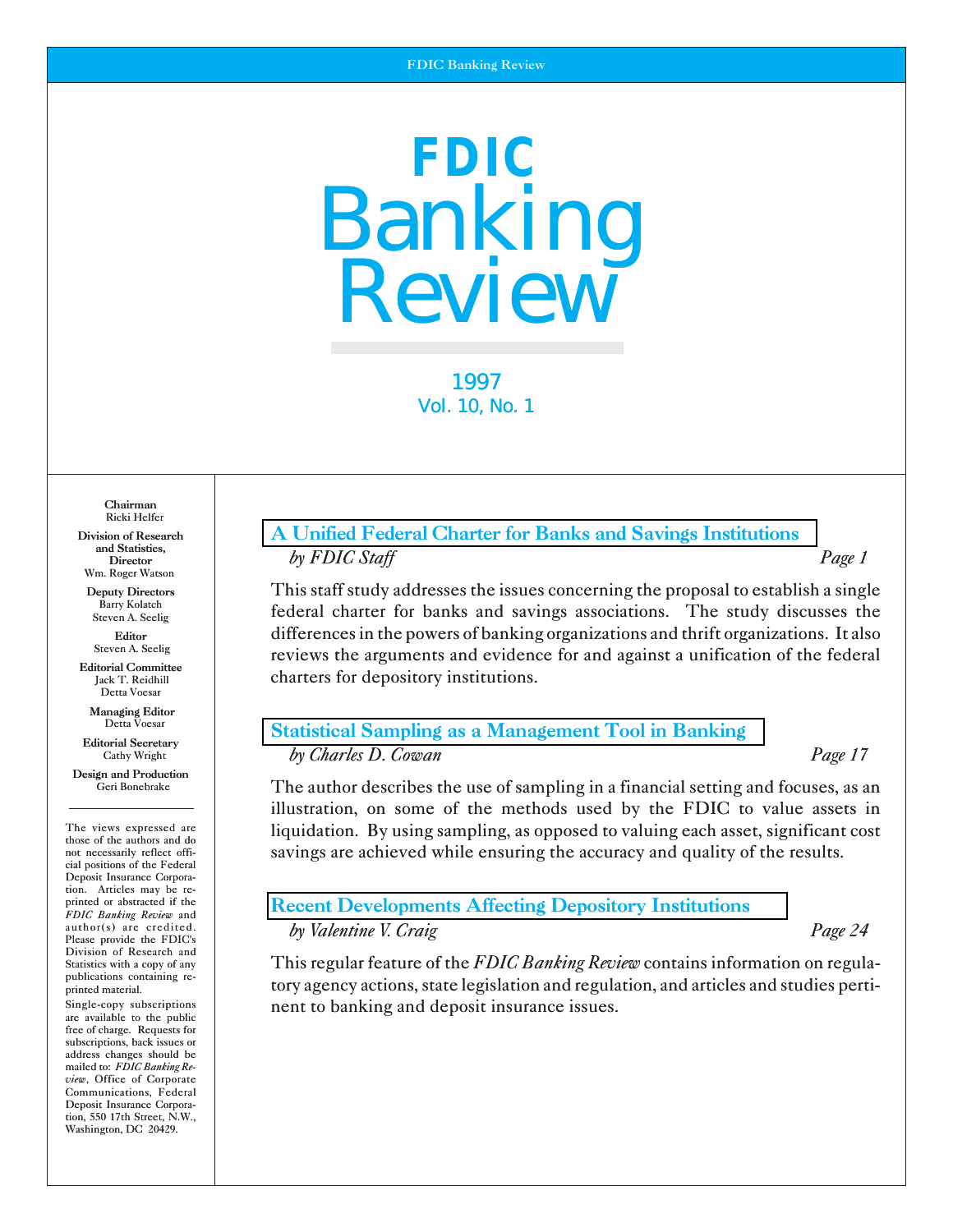# <span id="page-2-0"></span>A Unified Federal Charter for Banks and Savings Associations

# A Staff Study

This article addresses the issues tem and the depository institu-<br>
consist of federal savings associa-<br>
tions,<sup>1</sup> which are regulated by the Of-<br>
tablish a single federal charter<br>  $\checkmark$  strengthen the efficiency and<br>
for b tablish a single federal charter  $\checkmark$  strengthen the efficiency and fice of Thrift Supervision (OTS), and for banks and savings associations. It competitiveness of the U.S. bank- national banks, which are regulated for banks and savings associations. It competitiveness of the U.S. bank-<br>
is an FDIC staff study and was ing system in financial markets: by the Office of the Comptroller of is an FDIC staff study and was ing system in financial markets; by the Office of the Comptroller of originally published by the FDIC in  $\epsilon$  compact reliance on market begand the Currency (OCC). Their respecoriginally published by the FDIC in v support reliance on market-based the Currency (OCC). Their respectively in-<br>October of 1996. Following the intro-<br>duction, the differences in the powers struction choices on strategies duction, the differences in the powers stitution choices on strategies and and-loan holding companies, which<br>of banking organizations and thrift business activities for meeting are under the jurisdiction of the of banking organizations and thrift business activities for meeting organizations are summarized, and customer needs organizations are summarized, and<br>data are presented on the various<br>categories of organizations. The next<br>dens and supervisory costs on in-<br>Reserve Board (FRB). Section reviews the arguments and<br>
evidence for and against a unification<br>
of the federal charters for depository<br>
institutions. The final section as-<br>
sumes the decision is to unify the<br>
charters and considers the issues Should be noted from the start, this<br>
should be noted from the start, this<br>
review does not include the possible<br>
expansion of powers beyond those<br>
expansion of powers beyond those<br>
expansion of powers beyond those<br>
expans services.<br>
Small Business Job Protection Act on the other of the two industries<br>
one or the other of the two industries one or the other of the two industries currently possess.

ples. Any prospective change needed **National Banks** bank charter. With the very limited exception of mutual state-chartered savings banks

- 
- 
- 
- 
- 
- 

# **Major Differences Between**<br>*Federal Savings* The analysis contained in this *Federal Savings*<br>
study flowed from seven broad princi-<br>
older analysis contained in this *Associations and*<br>
older *Associations and*<br>
older *Mational Banks*<br>
older *Mational Banks*<br>
older

v strengthen the safety and sound-<br>ness of the deposit insurance sys-<br>posit Insurance Corporation (FDIC) ferred to collectively in this paper as savings<br>seciations

concerning the proposal to es-<br>tions within the system; the of-<br>tions,<sup>1</sup> which are regulated by the Of-

to:<br>Federally chartered depository in-<br>Federal Decaption of mutual state-chartered savings banks chartered savings bank chartered savings bank chartered to a federal savings bank chartered to a federal Savings bank charter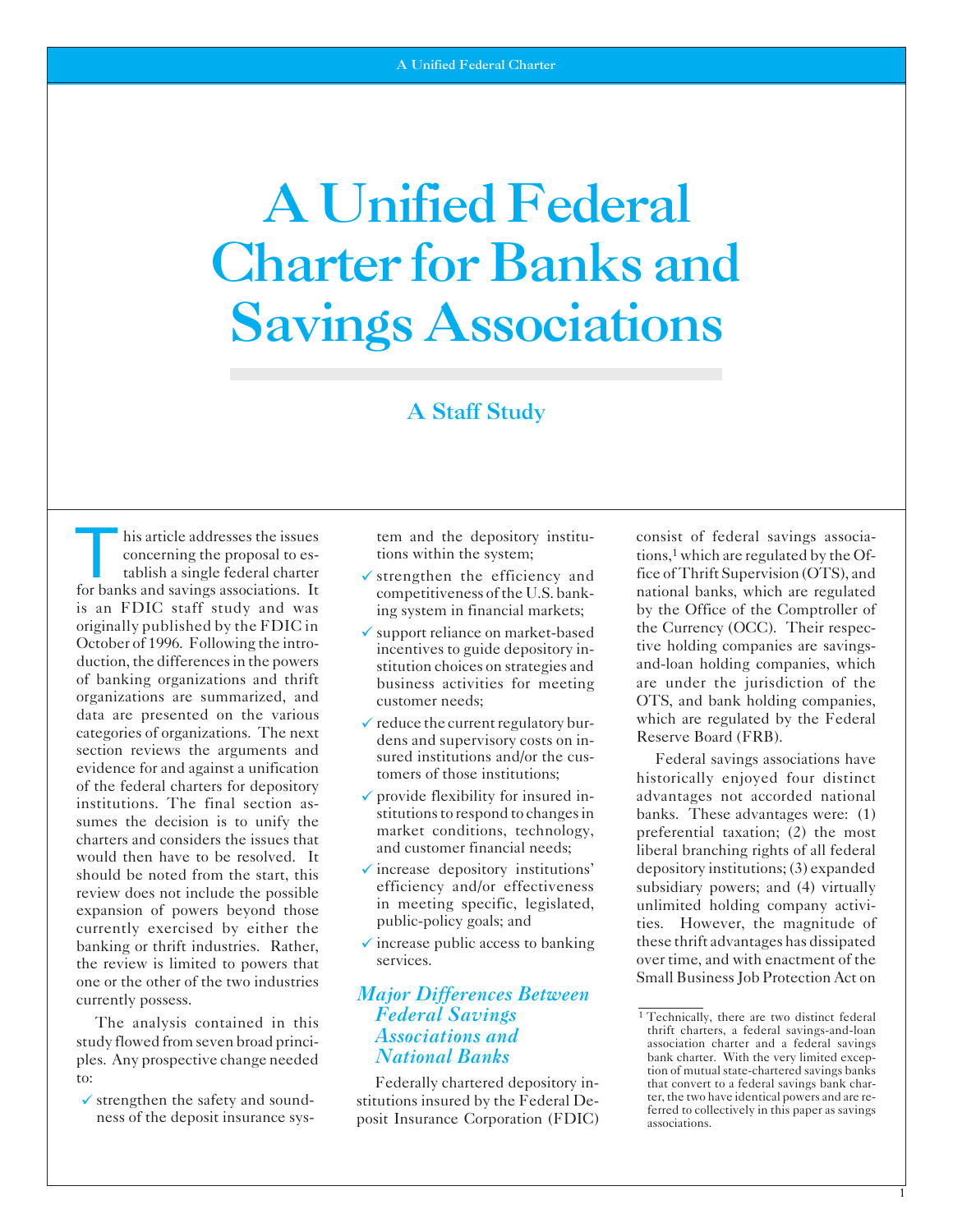August 20, 1996, the preferential tax treatment for thrifts has been eliminated.

Balanced against the historical benefits accruing to federal savings associations, national banks have enjoyed the ability to engage in a much wider range of lending activities. National banks were subject neither to an enforced orientation toward a particular area, such as real-estate financing, nor to specific asset-type lending constraints. National banks may focus on a particular area of lending and investment if they desire, but they are not forced to.

This section explores the major areas where savings associations and national banks are treated differently. (For a more detailed comparison of their differences, a table prepared by the OCC and the OTS can be made available upon request from the Division of Research and Statistics of the FDIC).

#### *Lending Constraints*

Federal savings associations2 perform a similar financial intermediation function to that of commercial banks. However, savings-and-loan associations have a distinct focus from that of banks—the provision of home mortgage credit. The laws promulgated by Congress for the industry in the 1930s were motivated by a national policy to encourage home ownership, and this has remained the special focus of the thrift industry since that time.<sup>3</sup>

Federal savings associations are subject to several specific lending constraints. These constraints were also relaxed by the recent legislation.

In general, loans secured by nonresidential real estate may not exceed 400 percent of capital. Commercial loans may not exceed 20 percent of assets, and amounts in excess of 10 percent must be used for small-business loans. Unsecured residential construction loans may not exceed the greater of 5 percent of assets or 100 percent of capital. In combination, consumer loans, commercial paper and corporate debt securities may not exceed 35 percent of assets.

In order to receive many of the special benefits of a thrift, an institution must pass the qualified thrift lender (QTL) test, which requires that at least 65 percent of an institution's portfolio assets be qualified thrift investments, primarily residential mortgages and related investments. The Economic Growth and Regulatory Paper Reduction Act of 1996, enacted on September 30, 1996, somewhat relaxed the QTL test by expanding the list of qualified investments to include small-business loans, and by increasing the amount of consumer-oriented loans that can

be counted as qualifying assets. It also provided that an institution that qualifies as a domestic building-andloan under the Internal Revenue Code is considered a qualified thrift lender. (See footnote four.)

Failure to meet the QTL test has several consequences. Probably the most significant is that a holding company owning a nonqualifying savings institution is required to register as a bank holding company. The activities of bank holding companies are significantly more limited than are the activities of most savings-and-loan holding companies. A later section of this report summarizes the differences in powers of bank and savings-and-loan holding companies. Other consequences of failure to meet the QTL test are restricted access to Federal Home Loan Bank (FHLB) financing and accelerated repayment of outstanding FHLB advances.

At the end of 1995, 98 percent of 1,437 savings associations met the QTL test. (As stated above, the test has since been relaxed.) The greatest

#### Table 1 Savings Institutions Data as of December 31, 1995 QTL Test Compliance Distribution

| $\sim$ 22 23 24 000 COUNTAINS CONTROL 2010 AND CENTURY |                                                                                    |     |           |                                      |      |
|--------------------------------------------------------|------------------------------------------------------------------------------------|-----|-----------|--------------------------------------|------|
| Range of QTL Ratio                                     | <b>Savings Institutions</b><br><b>Total Assets</b><br>(Number) (Percent)<br>(\$MM) |     | (Percent) | <b>Return on Assets</b><br>(Percent) |      |
| Below 55 percent                                       | 12                                                                                 |     | \$7,279   |                                      | 1.55 |
| 55-65 percent                                          | 21                                                                                 |     | 2.099     | $\theta$                             | 1.03 |
| 65-75 percent                                          | 153                                                                                | 11  | 39,705    | 5                                    | 1.22 |
| 75-85 percent                                          | 392                                                                                | 27  | 147,353   | 19                                   | 0.75 |
| 85-95 percent                                          | 550                                                                                | 38  | 312,445   | 41                                   | 0.69 |
| Over 95 percent                                        | 309                                                                                | 22  | 262,138   | 34                                   | 0.66 |
| <b>Total</b>                                           | 1.437                                                                              | 100 | \$771,020 | 100                                  | 0.72 |

#### Commercial Banks Data as of December 31, 1995 QTL Test Compliance Distribution

| Range of QTL Ratio | <b>Commercial Banks</b><br>(Number) (Percent) |          | (SMM)       | <b>Total Assets</b><br>(Percent) | <b>Return on Assets</b><br>(Percent) |
|--------------------|-----------------------------------------------|----------|-------------|----------------------------------|--------------------------------------|
| Below 55 percent   | 8.333                                         | 84       | \$3,629,043 | 84                               | 1.18                                 |
| 55-65 percent      | 996                                           | 10       | 456,330     | 11                               | 1.14                                 |
| 65-75 percent      | 410                                           | 4        | 154,453     | 4                                | 1.16                                 |
| 75-85 percent      | 165                                           | 2        | 59,117      |                                  | 0.91                                 |
| 85-95 percent      | 31                                            | $\Omega$ | 14,114      | $\theta$                         | 1.34                                 |
| Over 95 percent    | 6                                             | $\Omega$ | 1.511       | $\theta$                         | 0.44                                 |
| <b>Total</b>       | 9.941                                         | 100      | \$4,314,567 | 100                              | 1.17                                 |

**Source: Division of Research and Statistics, FDIC** 

<sup>2</sup> Parenthetically, it is worth mentioning that Section 28 of the Federal Deposit Insurance Act (FDI Act), as added by Section 222 of the Financial Institutions Reform, Recovery, and Enforcement Act (FIRREA) of 1989, generally limits state-chartered savings associations to activities and equity investments permissible for federal savings associations (12 U.S.C. §21831e).

<sup>3</sup> Federal Home Loan Bank Board, *Agenda for*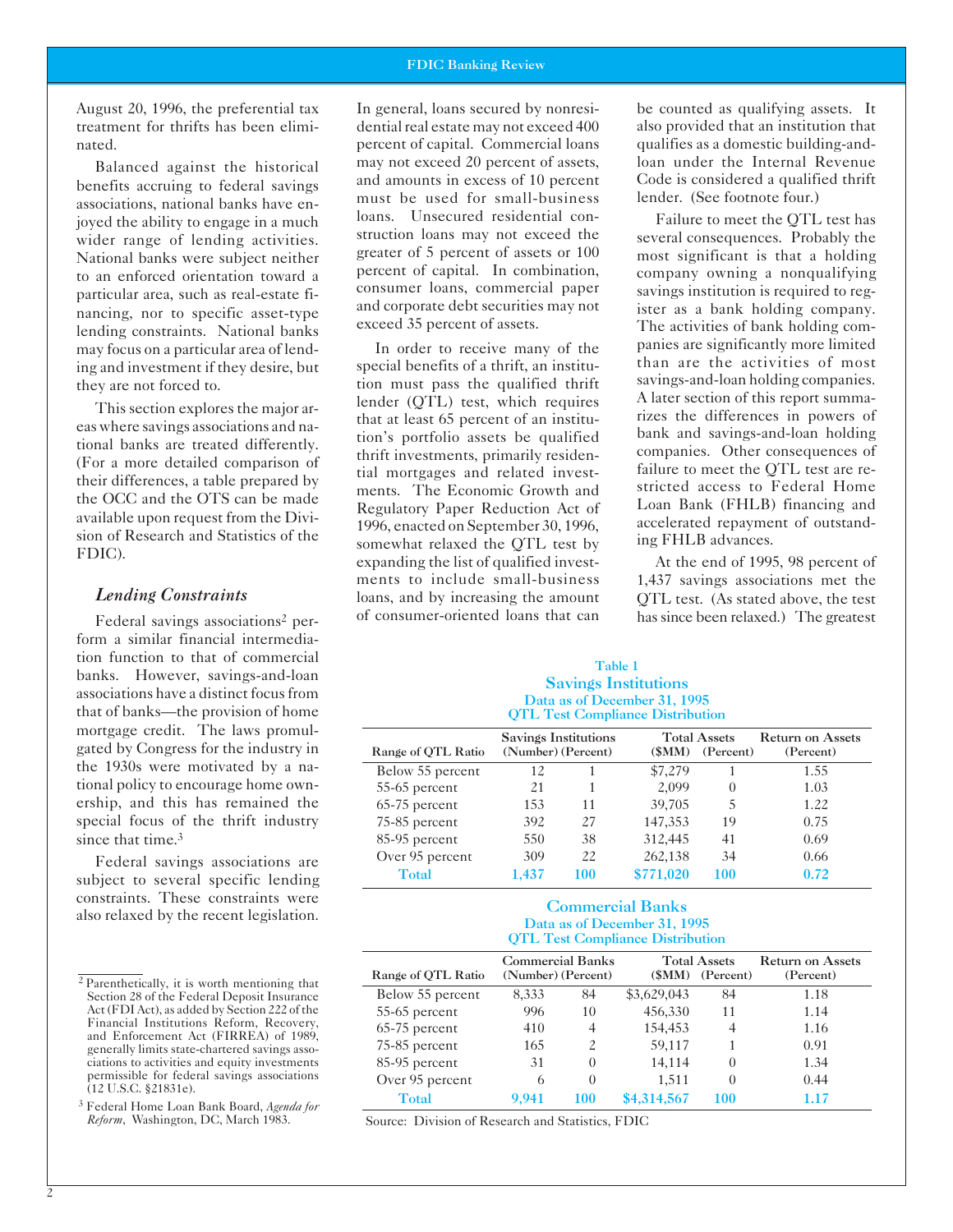level of profitability of institutions meeting the test, an ROA of 1.22 percent for the group, was achieved by institutions with QTL assets in the range of 65 to 75 percent of portfolio assets (see Table 1). Six percent of commercial banks appeared to have asset portfolios that would meet the QTL test. The ROA of the 410 banks with QTL assets in the range of 65 to 75 percent of portfolio assets was 1.16 percent, which was almost the same as the ROA for all banks, 1.17 percent.

#### *Tax Benefits*

As mentioned previously, the repeal of the thrift tax advantage became law on August 20, 1996. Prior to this date, Section 593 of the Internal Revenue Code (IRC) of 1986 permitted thrifts that met the definition of a domestic building-and-loan association4 to claim deductions for additions to a bad-debt reserve, and to use either the percentage-of-income method or the experience method in calculating such additions.5 Those thrifts electing to use the percentageof-income method for additions to their bad-debt reserve were allowed to deduct against their taxable income additions to the reserve equal to 8 percent of taxable income.<sup>6</sup>

Public Law 104-188, the Small *Liberal Branching*  Business Job Protection Act, which *Rights*  was signed by the President on<br>August 20, 1996, repealed the special<br>bad-debt reserve provisions for<br>thrifts. According to this law, thrifts<br>are now treated the same as banks depository institution charter. Fedfor federal income tax purposes. erally chartered savings-and-loan<br>Banks are not permitted to use the associations that meet either the Banks are not permitted to use the percentage-of-income method for ac- QTL test or the building-and-loan counting for bad debt. Large banks test can branch nationally with no (those with aggregate assets over \$500 "opting in" or "opting out" requiremillion) may not use any reserve ment. They also are not subject to method of accounting for bad debt, any intrastate branching restrictions but must deduct bad debts as they oc-<br>cur (specific charge-off method); of restrictions on their statewide small banks are allowed to use the branching. Figure 1 provides a experience method or the specific orantic representation of state branch-

experience method or the specific<br>
experience method. These rules now<br>
apply to thrifts.<br>
apply to thrifts.<br>
The Small Business Job Protection<br>
Act also waived recapture of bad-debt<br>
reserves for the years prior to 1988.<br>

of restrictions on their statewide

6 For tax years prior to January 1, 1987, this percentage was 40 percent.



1 Colora o will ermit unre tri te tatewi e bran ing in 199 , eorgia in 199 , an rkan a in 1999.

 $\overline{4 \text{ To}}$  qualify as a domestic building-and-loan association, a thrift must pass a test similar to the QTL test. According to 26 U.S.C. §7701(19), at least 60 percent of the institution's total assets must fall within certain categories, largely assets related to realestate financing. Qualifying assets are similar, but not identical, to assets specified for the QTL test. While no longer relevant to tax treatment, the building-and-loan test may be passed as an alternative to the QTL test to be considered a qualified thrift lender.

<sup>5</sup> Under the experience method, an institution maintains a bad-debt reserve — for which taxable deductions may be taken — that in general is based on the institution's bad-debt experience over the previous six years. Under the percentage-of-income method, the additions to the bad-debt reserve are based on a percentage of the institution's taxable income.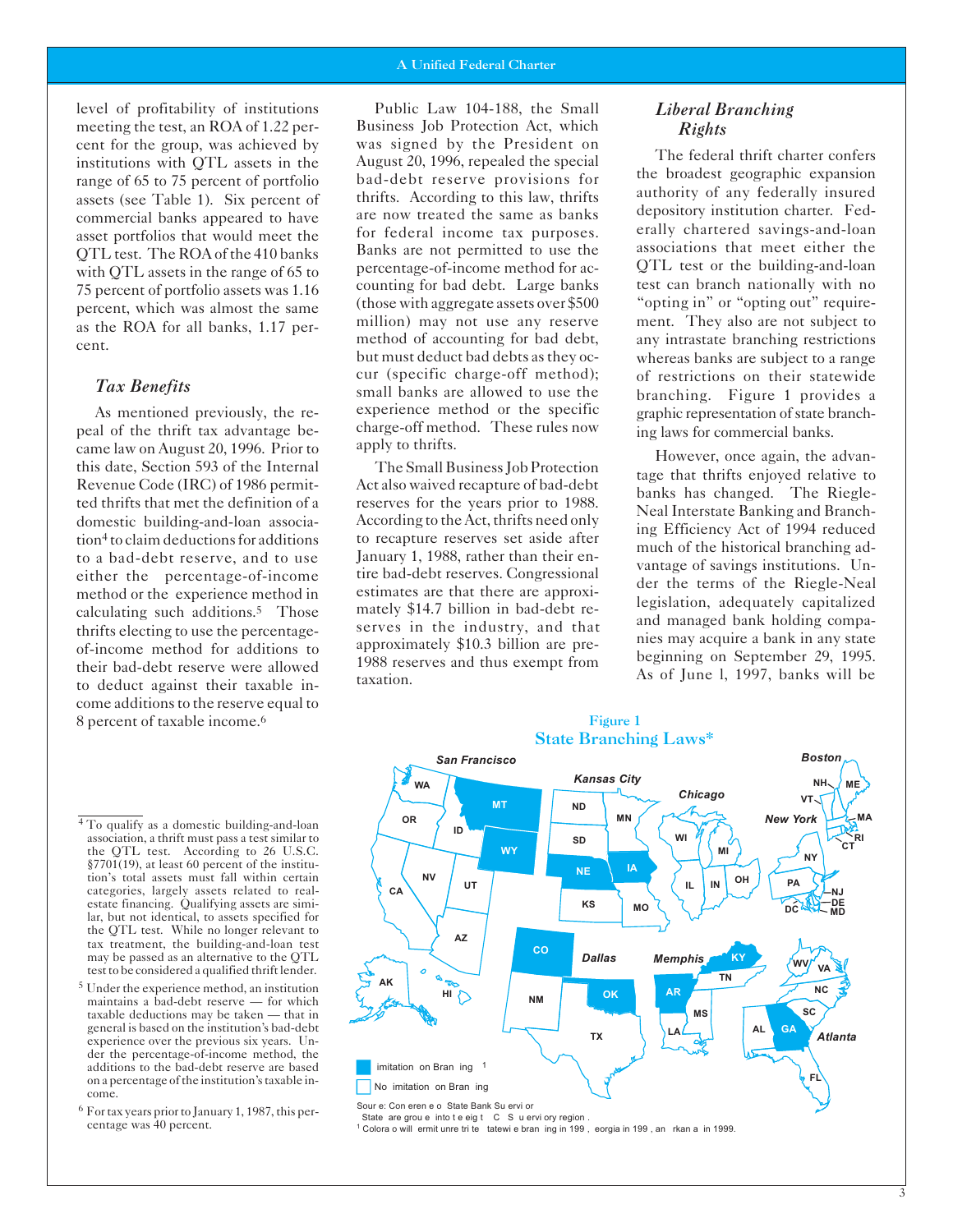#### FDIC Banking Review

permitted to merge and consolidate their operations in the various states under one corporate structure, unless the state has "opted out" of interstate branching. As of May 1996, 24 states and Puerto Rico had accelerated the process by permitting interstate branching before June 1997, and an additional 11 states had "opted in" with interstate branching to begin on June 1, 1997. Only one state, Texas, had "opted out." Of the states that have "opted in," however, only Indiana and Puerto Rico allow immediate interstate branching by *de novo* institutions on a nonreciprocal basis and without other restrictions. In regards to intrastate branching, as depicted by the chart on state branching laws, most states have eliminated restrictions on intrastate branching for commercial banks, with much of this liberalization having occurred since 1985. Forty-one states now allow statewide branching and three additional states, Colorado, Georgia, and Arkansas, will permit statewide branching in 1997, 1998, and 1999, respectively. Of the remaining six, all allow statewide branching through acquisition.

# *Expanded Service Corporation Activities*

Federal savings associations may invest up to 3 percent of their assets in

service corporations.<sup>7</sup> Service corporations of federal savings associations may "engage in such activities reasonably related to the activities of Federal savings associations as the Office [of Thrift Supervision] may determine and approve" (12 C.F.R. §545.74(c)). Under this "reasonably related" standard the OTS has occasionally, on a case by case basis, approved service corporation activities that would not be permitted to a national bank such as insurance underwriting. In addition, the OTS has approved by regulation a long list of permissible activities for thrift service corporations, for which no prior approval is required. Most of the pre-approved activities are also permissible for national banks. Major activities permissible for service corporations of federal savings associations but not for national banks are (1) real-estate development and realestate management for third parties and (2) selling many types of insurance on an agency basis.8

As of year-end 1995, 1,437 reporting savings associations had investments in a total of 2,035 service corporations. The total reported investments in service corporations were \$5.4 billion, which represented less than 1 percent of the assets of the savings associations. The consolidated assets of the service corporations were \$18.9 billion, or approximately 2.5 percent of the assets of the savings associations. Table 2 gives a breakdown of the service corporations by major type of activity.

As shown in Table 2, the greatest number of service corporations were in the business of real-estate development and sales (481 service corporations); followed by insurance brokerages and agencies (347 service corporations); acquiring improved real estate for sale or rental (254 service corporations); property management and maintenance (117 service corporations); and mortgage lending (99 service corporations). Of these

| Table 2                                                         |  |
|-----------------------------------------------------------------|--|
| Active Thrift Subsidiaries as of December 31, 1995 <sup>1</sup> |  |

| Primary Type of Business <sup>3</sup>       | Number of<br><b>First-Tier</b><br><b>Entities</b> | Number<br>of Their<br>Subsidiaries | Consolidated<br>Total Assets <sup>2</sup><br>$($ \$000 $)$ |
|---------------------------------------------|---------------------------------------------------|------------------------------------|------------------------------------------------------------|
| <b>Subsidiary Savings Association</b>       | 29                                                | 3                                  | \$3,326,957                                                |
| Finance Subsidiary <sup>4</sup>             | 34                                                | 1                                  | 4,484,385                                                  |
| Risk-Controlled Arbitrage <sup>4</sup>      | 3                                                 | 1                                  | 34,735                                                     |
| Real-Estate Development and Sales           | 287                                               | 194                                | 1,391,956                                                  |
| Acquiring Improved Real Estate              |                                                   |                                    |                                                            |
| for Sale or Rental                          | 140                                               | 114                                | 450,291                                                    |
| Property Management and Maintenance         | 82                                                | 35                                 | 1,513,437                                                  |
| Mortgage Lending <sup>4</sup>               | 82                                                | 17                                 | 2,243,052                                                  |
| Mortgage Banking <sup>4</sup>               | 54                                                | 9                                  | 790,240                                                    |
| Commercial Lending <sup>4</sup>             | 3                                                 | 4                                  | 103,056                                                    |
| Consumer Lending <sup>4</sup>               | 28                                                | 5                                  | 1,174,043                                                  |
| Insurance Brokerage, Agency <sup>5</sup>    | 285                                               | 62                                 | 350,792                                                    |
| Escrow, Trustee Services <sup>4</sup>       | 35                                                | 8                                  | 39,056                                                     |
| Appraisal, Inspection Services <sup>4</sup> | 28                                                | 1                                  | 21,309                                                     |
| EDP, RSU Services <sup>4</sup>              | 38                                                | 1                                  | 149,702                                                    |
| Other                                       | 383                                               | 69                                 | 2,807,156                                                  |
| <b>Total</b>                                | 1,511                                             | 524                                | \$18,880,176                                               |

Source: Division of Research and Statistics, FDIC.

1 Includes service corporations, their subsidiaries and joint ventures; excludes "operating subsidiaries.'

2 Data are from Thrift Financial Report, Schedule CSS, Item 120.

3 Data are from Thrift Financial Report, Schedule CSS, Item 100.

<sup>4</sup> Activities that are also generally permissible for national banks.

5 Activities that are also permissible under certain circumstances for national banks.

<sup>7</sup> Not less than one-half of investments in service corporations that exceed 1 percent of a federal association's assets must be primarily for community, inner-city, and community development purposes (12 U.S.C. §1464(c) (4)(B)). Thus, the maximum unfettered investment in service corporations is 2 percent of an association's assets.

<sup>8</sup> Two recent Supreme Court cases have provided authority for national banks to enter insurance-related markets previously unavailable to them. In *NationsBank of N.C.*, N.A. v*. Variable Annuity LifeInsurance Co.*, 115 S. Ct. 810 (1995), the Court held that because annuities are not insurance for purposes of the "town of 5,000" rule, national banks may sell annuities in any location. And in *Barnett Bank ofMarionCounty,N.A. v.Nelson*, 116 S. Ct. 1103 (1996), the Court held that states cannot restrict the federal authority granted to national banks under 12 U.S.C.§92 to sell insurance in towns with populations of less than 5,000, although it is still uncertain whether national banks may use this authority to sell insurance in larger towns.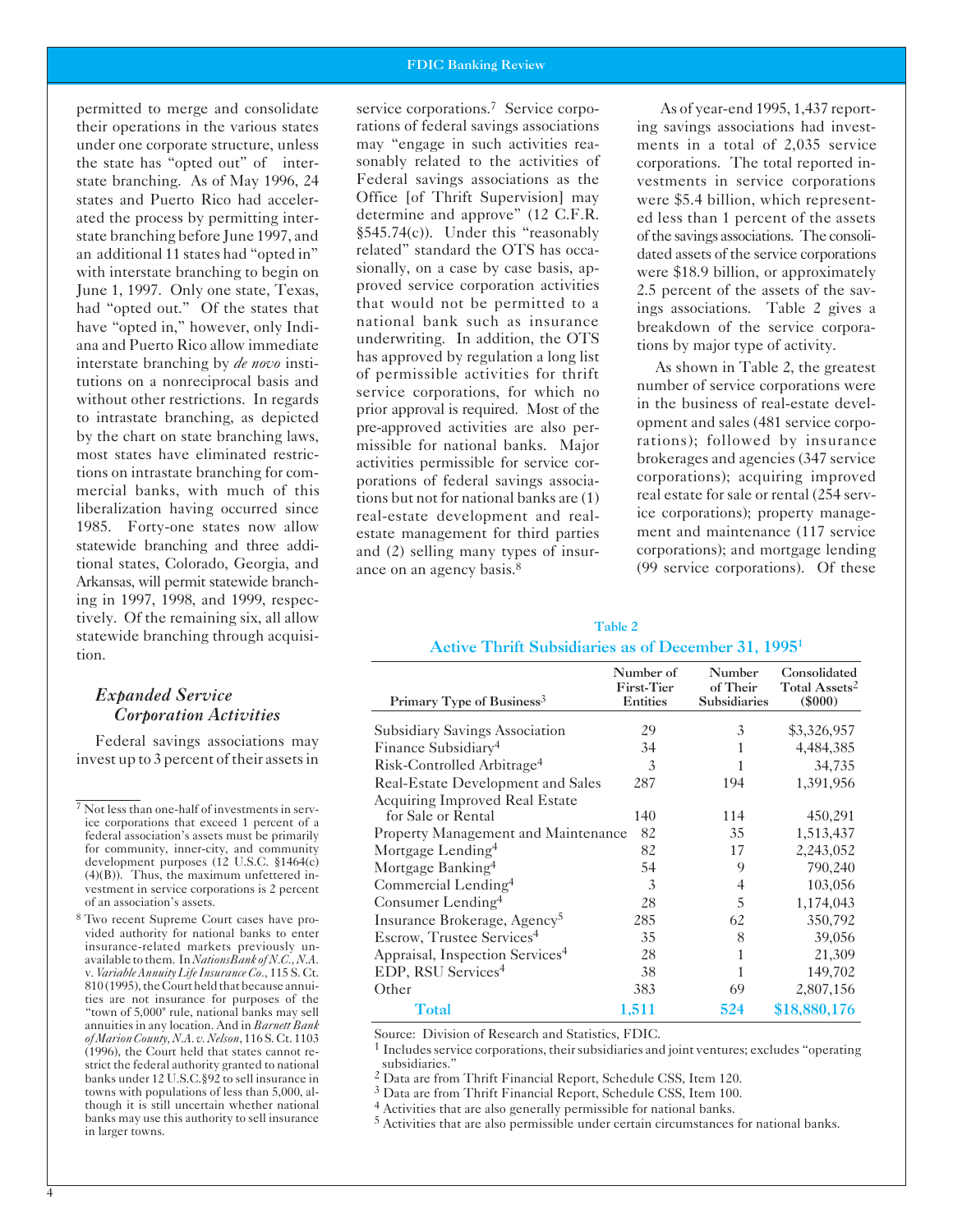top five thrift service corporation activities, only mortgage lending and, to a limited extent, insurance sales are activities also permissible for national banks.

Ten thrifts accounted for 75 percent of the industry's investments, with two thrifts accounting for approximately 57 percent of the industry's total investment in service corporations at December 31, 1995. These two thrifts are Household Bank FSB of Prospect Heights, Illinois, and Home Savings of America FSB of Irwindale, California.

## *Few Limitations on Holding Companies*

In considering a unification of the federal charters for depository institutions, questions arise not only from the differences between the powers of federally chartered depository institutions but also from the differences between the powers of their holding company owners. Corporate owners of savings associations and banks are holding companies: savings-and-loan holding companies for savings associations and bank holding companies for banks. Savings-andloan holding companies can be further subdivided into two categories: those in which non-thrift activities are essentially unrestricted<sup>9</sup> and those in which non-thrift activities are restricted. The vast majority of savingsand-loan holding companies fall in the first, or unrestricted, category.

A savings-and-loan holding company in the unrestricted category is either a unitary holding company one that controls only one savings association subsidiary, which meets the  $QTL$  test — or a multiple holding company, all of whose savings association subsidiaries meet the QTL test and where no more than one subsidiary was not acquired in a qualifying supervisory transaction.<sup>10</sup> A savingsand-loan holding company in the restricted category has one or more savings association subsidiaries that do not meet the QTL test. A savingsand-loan holding company that has

two or more savings association subsidiaries that were acquired in other than qualifying supervisory transactions would also be in the restricted category.

Unrestricted savings-and-loan holding companies may engage, directly or through their non-thrift subsidiaries, in any activities that do not threaten the safety and soundness of their subsidiary savings associations or that do not have the effect of enabling a savings association to evade applicable laws or regulations. Beyond these generalities, there are no limitations on the scope of permissible activities of savings-and-loan holding companies in the unrestricted category. Thus, savings-and-loan holding companies in the unrestricted category are generally permitted to engage in activities closely related to banking, general securities underwriting and dealing, other financial services, real-estate investment and development, and commercial and industrial enterprises. The latter categories allow activities as diverse as manufacturing (cigarettes, containers, furniture) to retail operations (hotels, drug stores and cosmetics) and services (refuse collection, utilities and advertising). In the submission to Congress last year, the OTS indicated that nearly all savings-andloan holding companies in existence fell into the unrestricted category.

Another savings-and-loan holding company classification is between diversified and non-diversified. A diversified savings-and-loan holding company is defined by statute as one in which the subsidiary savings association and certain other financial activities represent less than 50 percent of consolidated net worth and consolidated net earnings. One of the few legal consequences flowing from classification as a diversified savingsand-loan holding company is that an exception to the Management Interlocks Act may be triggered.<sup>11</sup> The major affiliations between savings associations and non-banking organizations are found in diversified holding companies.

The counting of savings-and-loan holding companies is complicated by the existence of a number of multitiered organizations with a variety of ownership arrangements. As of July 9, 1996, the OTS reported the following number of first-tier thrift holding companies: 28 diversified unitary holding companies; 650 nondiversified unitary holding companies; no diversified multiple holding companies; and 44 non-diversified multiple holding companies. The total number of savings-and-loan firsttier holding companies by this count was 722.

In contrast to most savings-andloan holding companies, bank holding companies are limited to "nonbank" activities the FRB has found, by regulation or order, to be "closely related to banking and a proper incident thereto." The broad categories of activities the FRB has found to meet these criteria are securities brokerage; to a limited extent securities underwriting; mortgage banking; commercial finance; consumer finance; leasing; small-business investment companies; insurance underwriting; and insurance agency. The insurance activities are severely constricted by statute and are principally limited to credit-related and grandfathered activities.

<sup>&</sup>lt;sup>9</sup> While non-thrift activities are essentially unrestricted, dividend payments from thrift to parent are restricted to avoid abuses.

<sup>10</sup> Qualifying supervisory transactions consist of transactions involving failed or failing institutions and the participation or oversight of the FDIC or the FSLIC.

<sup>11</sup> One of the exceptions to the Management Interlocks Act is for a person who serves simultaneously as a director of (1) a diversified savings-and-loan holding company and (2) an unaffiliated depository institution or depository institution holding company [12 U.S.C. §3204 (8)(A)]. Also, effective October 1, 1996, the OCC, the FDIC, the FRB, and the OTS issued a final rule permitting management interlocks between institutions with less than \$20 million in assets and institutions with more than \$20 million in assets that are both located in the same metropolitan statistical area. Management interlocks between unaffiliated institutions in the same community continue to be impermissible, regardless of size.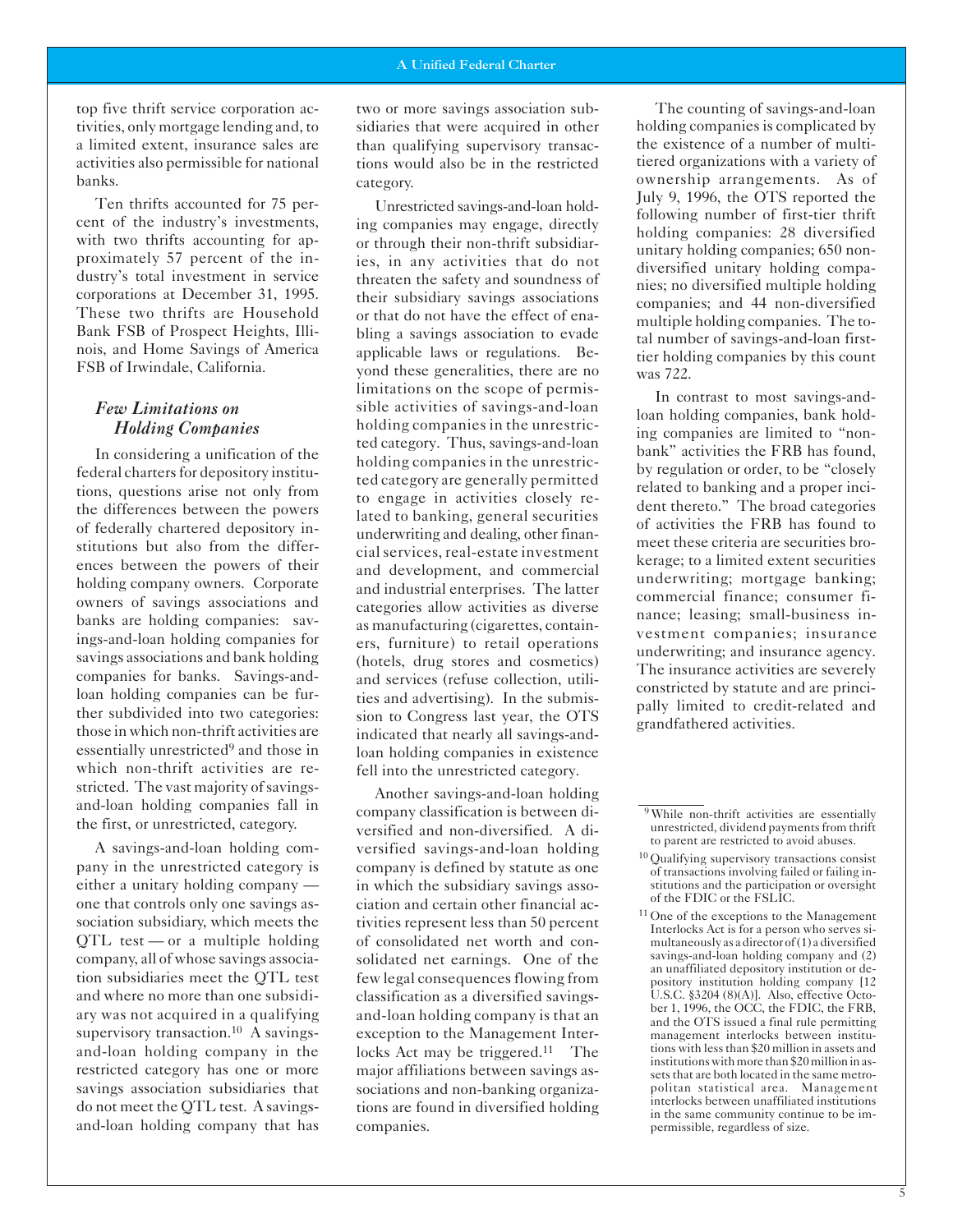As of June 1996, the number of bank holding companies was 5,293. These holding companies held almost 80.3 percent of the assets of all FDIC-insured U.S. banks and thrifts. Bank holding company nonbank activities are concentrated in the larger bank holding companies, which are required to report financial data on these activities. According to the latest data available from the FRB, in 1994, 238 holding companies reported nonbank activities to the FRB. Total nonbank assets for these reporting companies were \$270.2 billion, and the ratio of nonbank assets to total assets of the organizations was 8.40 percent.

Nonbank net income was \$2.9 billion, and the ratio of nonbank net income to total net income was 8.29 percent. For the period 1986 to 1994, the ratio of nonbank assets to total assets for reporting companies ranged from a low of 6.91 percent in 1991, to the high of 8.40 percent in 1994. Over the same period, the ratio of nonbank net income to total net income ranged from a low of 1.22 percent in 1991, to a high of 14.35 percent in 1989.

# *Pros and Cons of Charter Unification*

The recently enacted Deposit Insurance Funds Act of 1996 requires the Secretary of the Treasury to submit a report to the Congress by March 31, 1997, on the issues surrounding the development of a common charter for all insured depository institutions and the abolition of separate and distinct charters for banks and savings associations. The Act further requires that the BIF and the SAIF be unified on January 1, 1999, provided no insured depository institution remains as a savings association at that time.

This section discusses the major arguments for and against abolishing the current two-charter federal system for depository institutions and replacing it with a one-charter system. Because it makes little sense to unify the charters without also unifying the BIF and the SAIF, it assumes that if the charters are unified, the BIF and the SAIF will be merged by January 1, 1999.12

The arguments for a unified charter are not clear-cut — conflicting arguments and evidence can be advanced to either support or oppose a position. The major argument for a unified charter is that there is no longer a need for a thrift industry due to structural changes in housing finance: the thrift industry is no longer necessary to satisfy the societal need for which it was established, and therefore the thrift charter should be abolished. This argument is often buttressed with arguments that the long-term viability of the thrift industry is in question, and that the current restrictions on thrift activities hamper the ability of thrift institutions to respond to changes in the marketplace. Replacement of the current federal two-charter system for depository institutions with a one-charter system would "level the playing field" between thrifts and banks and allow them to compete head-on.

These latter arguments for a unified charter, with a few twists, can also be used to support the major opposing position—that there is no need for charter unification, but easier entry and exit between banks and thrifts. This position argues that what is needed are certain adjustments to current law, short of charter unification, that will enable banks and thrifts to switch charter types easily. These changes will "level the playing field," and allow the market to decide of its own accord whether the thrift industry is viable and should survive.

The major arguments are examined below.

*Arguments for Unification of Charters.* According to proponents of this viewpoint, due to structural changes in housing finance, a separate legal status for a class of institutions to ensure availability of housing finance has become unnecessary. As Federal Reserve Board Chairman Greenspan stated in his September 21, 1995, testimony to the Banking Subcommittee on Financial Institutions and

Consumer Credit... "The nexus between thrifts and housing largely has been broken without any evident detriment to housing finance availability."

Statistics would appear to bear this out. Over a period of two decades, the thrift industry has seen the gradual erosion of its share of the market that the industry's separate status was designed to foster. Between 1975 and 1994, the market share held by savings institutions dropped from 45 percent of total mortgages to 13 percent; from 56 percent of home mortgages to 14 percent; and from 39 percent of multifamily residential mortgages to 22 percent.13 Concerning originations, in 1975, thrifts originated 58 percent of home mortgages. By 1994, home mortgage originations by thrifts were down to 20 percent of the total.14

Thus, the housing market — the support and development of which has provided the rationale for a legally distinct thrift industry — has come to be less dependent on the thrift industry. Much of the thrift industry's lost share of mortgages it held has gone to federally related mortgage pools—mortgage-backed securities guaranteed or issued by the Government National Mortgage

<sup>12</sup> Although not provided for in existing legislation, the BIF and the SAIF could be merged without unifying the two charters. Indeed, thrifts, in the form of statechartered savings banks, are already insured by the BIF. Similarly, if regulatory consolidation were thought to be desirable, a single regulatory apparatus could be established without charter unification.

<sup>&</sup>lt;sup>13</sup> Board of Governors of the Federal Reserve System, *Flow of Funds.* Measuring market shares of the mortgage market by the percentage of mortgages directly held results in a slight understatement of the position of savings institutions in the market. Savings institutions also hold securities issued or guaranteed by the governmentrelated issuers of mortgage-backed securities. If their holdings of these securities were considered, savings institutions' share of the total mortgage market in 1994 would increase from approximately 13 percent to approximately 15 percent.

<sup>14</sup>*The Mortgage Market Statistical Annual for 1995*, Inside Mortgage Finance Publications, Inc.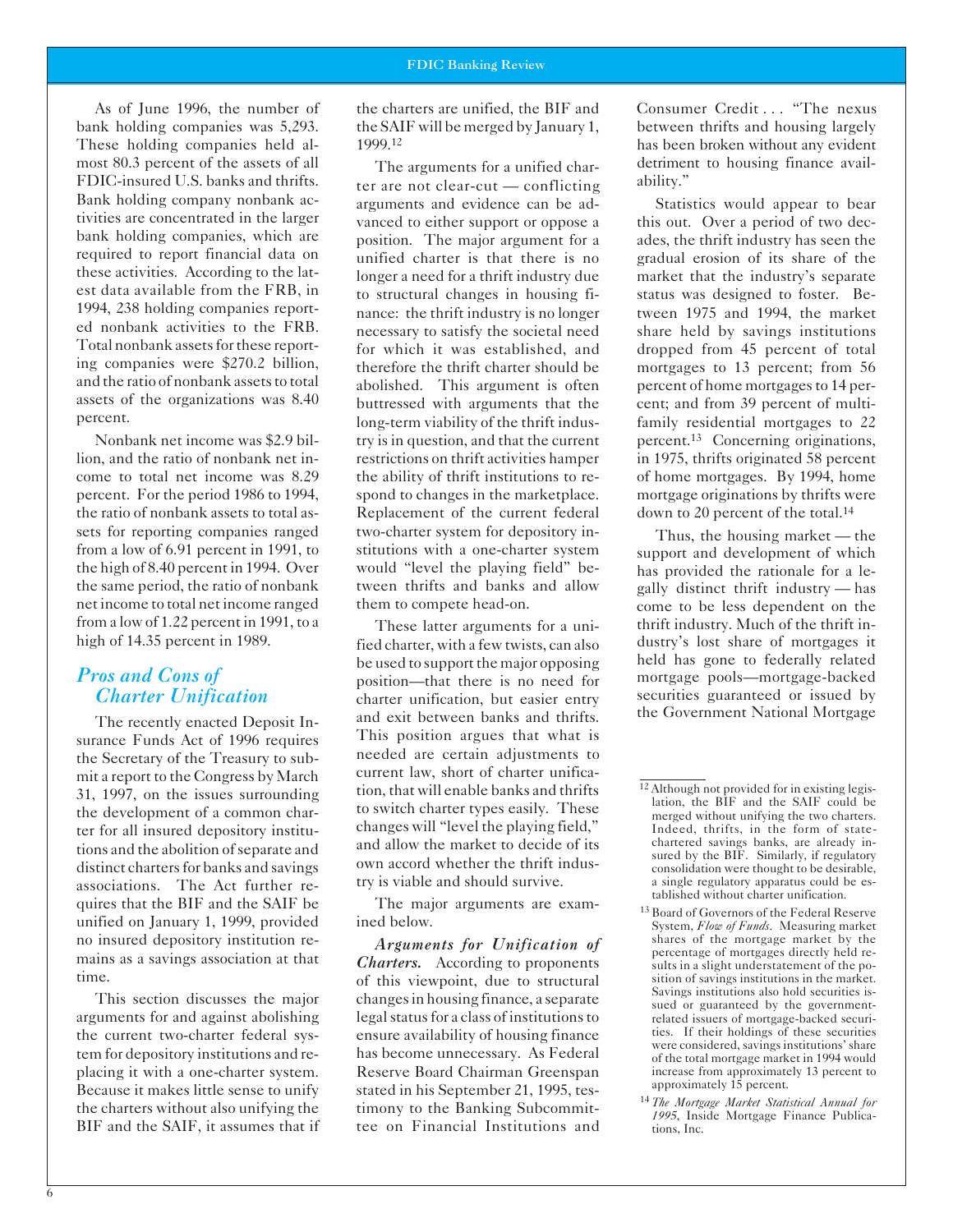Association, the Federal National Mortgage Association, the Federal Home Loan Mortgage Corporation, and the Farmers Home Administration. Much of the thrift industry's lost share of mortgages that it originated has gone to mortgage banking companies.

It might be argued that though the thrift industry today appears to be less important to the health of the housing industry than in the past, the housing industry would still be harmed if the forced orientation of thrifts to housing were removed. However, this is not clear. The threshold for the QTL test is 65 percent of portfolio assets invested in specified assets largely related to housing finance. Yet as shown in Table 1, as of year-end 1995, 80 percent of thrifts held 75 percent or more of their portfolio assets in assets that qualified for the QTL test substantially more than was necessary to meet the test. Therefore, as the QTL constraints appear to be nonbinding, one would not expect that removing these constraints would result in a significant shift in thrift behavior. Moreover, as noted earlier, the QTL test has just been relaxed; thus, to the extent thrifts want to make incremental changes in their portfolios, they will be able to do so.

In addition, thrifts have not demonstrated a desire to expand into other fields by making full use of the asset powers now available to them. For example, federal savings associations can invest up to 10 percent of their assets in commercial loans, but as of year-end 1995, their commercial loans amounted to only 1 percent of assets.15 At that same date, only 89 institutions had more than 5 percent of their assets in commercial loans. Consequently, any shifts of institutions from or to a focus on housing finance is likely to be over an extended period and in response to market forces.

Indeed, lack of flexibility in responding to changing market forces caused by savings associations' mandatory orientation toward housing is another reason often advanced for

eliminating the federal savings association charter. If savings associations cannot redeploy their assets in response to the market, there will be excess capacity in the thrift industry. This in turn will lead to lower profitability, difficulty in attracting new capital, and a tendency to invest in riskier assets in order to maintain earnings. According to this view, it is better to eliminate the savings association charter than risk the losses — especially in light of federal deposit insurance—resulting from an inflexible charter.

*Arguments against Unification of Charters.* According to proponents of this viewpoint, the market — not the government — should decide whether a charter is obsolete. Thus, while the *status quo* is not desirable because it impedes the workings of the market, if certain adjustments were made to current law to enable banks and thrifts to switch charter types more easily, the institutions themselves could choose their future organizations based upon their individual situations. If thrifts could become banks without penalty and without adverse consequences for themselves or their owners, many, perhaps most, might do so. Removal of many of the barriers to entry and exit would allow the thrifts themselves to decide their future. If housing finance were profitable, then many thrifts — those that are operated with the proper attention to controlling costs and to prudent practices — would likely choose to remain as thrifts. But if housing finance entered a period of doldrums, particularly for an extended period of time, they would be free to reorient their efforts, and the industry would not become burdened with excess capacity.

The current impediments to thrifts switching to banks were described earlier. The major financial penalty — the recapture of bad-debt reserves for thrifts that became banks — has been addressed by legislation. Another restriction — imposition of the banking industry's remaining geographic restrictions upon converting thrifts — has been whittled away over time by activity of the states, and, as discussed earlier, has been addressed by the Riegle-Neal Interstate Banking and Branching Efficiency Act of 1994. Two major impediments remain to switching charters. They are the prohibition against banks owning service corporations engaged in many insurance activities and real-estate development activities;16 and the different requirements for thrift and bank holding companies — some corporate owners of thrifts could not qualify as bank holding companies. Short of changing the laws governing banks and bank holding companies, one way to ease these impediments would be to allow a number of years for a thrift or holding company to divest of the impermissible activity.

# *Charter Unification Implementation Issues*

If a decision were made to unify the federal bank and thrift charters, implementation issues would arise at both the institution and holding company level. Many of these issues, such as the sale of insurance products by depository institutions or the separation between banking and commerce, are legitimate publicpolicy concerns in their own right. The prospect of charter unification brings them to the fore.

<sup>&</sup>lt;sup>15</sup> The relationship between the legal limit and actual use of other powers of federal savings institutions as of year-end 1995 was: loans secured by nonresidential real estate—the limit is approximately 32 percent of assets (400 percent of capital, which for the industry stands at approximately 8 percent of assets), loans amounted to 6 percent of assets; unsecured residential construction loans— the limit is the greater of 5 percent of assets or 100 percent of capital (which is approximately 8 percent of assets), residential and nonresidential construction loans together totaled 2 percent of assets. Of course, individual institutions may be closer to these limits.

<sup>16</sup> As discussed earlier, recent judicial decisions have narrowed the differences between banks and thrifts in the sale of insurance.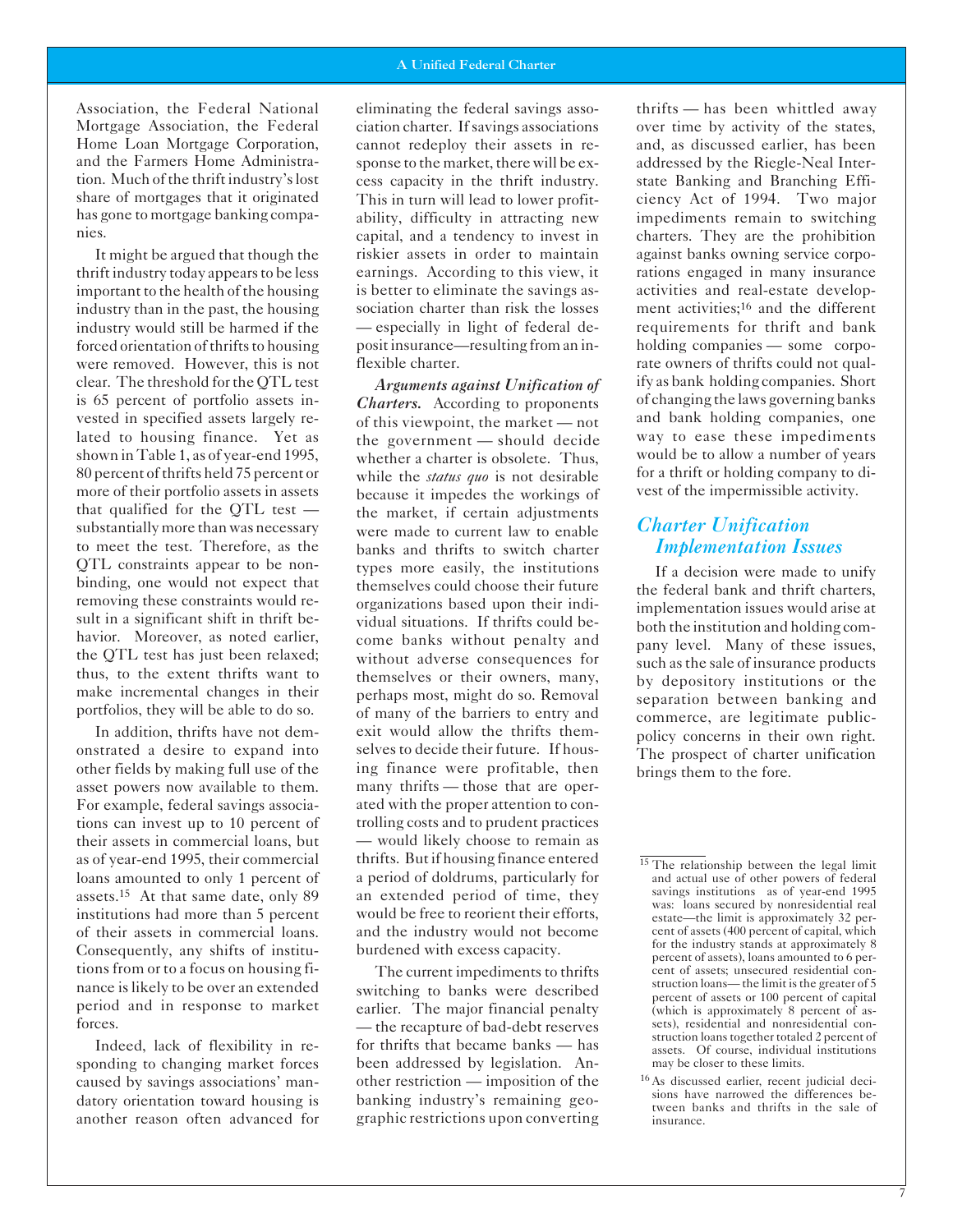This section discusses these implementation issues and presents options for dealing with them. Again, as stated in the introduction, the options it examines concern only those powers that either banks or savings associations currently have. It does not broach financial modernization in its broader sense.

This section also reviews the impact that charter unification would have in several related areas: the QTL test, state-chartered thrift institutions, mutual savings associations, and the Federal Home Loan Bank System. Grandfathering is one option to deal with some of the implementation issues that would arise from charter unification. An appendix contains an historical overview of grandfathering within the context of financial industry legislation.

## *Issues at the Depository Institution Level*

At the depository institution level, implementation issues arise in three

areas: the asset powers of the depository institution; the powers of thrift service corporations; and branching restrictions.

*Asset Powers.* At the institution level, commercial banks have more extensive asset powers than savings associations whose investment in certain types of loans is restricted. As discussed in the previous section, the major argument for unifying the federal bank and thrift charters is that there is no longer a need for a specialpurpose charter focused on the housing industry. In addition, broader asset powers allow for greater diversification and more competition, while not precluding the possibility of an institution specializing if that is its business strategy. Given the above, if the federal bank and thrift charters were to be merged, the only plausible alternative is to give the resultant institution the asset powers of a national bank.

*Savings Association Service Corporations.* One of the more difficult questions about charter unification at the institution level concerns the service corporations of federal savings associations. As discussed earlier, federal savings associations can invest up to 3 percent of their assets in service corporations. Also, while national banks can perform most of the pre-approved activities permissible for thrift service corporations, both directly and through operating subsidiaries, they are not permitted to engage in real-estate development and the management of real estate for third parties, or to sell most types of insurance without restriction (although recent judicial decisions have expanded the insurance agency powers of national banks).

As of year-end 1995, there were 255 savings associations with insurance subsidiaries. Most of these were at relatively small institutions, 207 of the 255 had under \$1 billion in assets. Although no data are available on the activities of these insurance subsidiaries, anecdotal evidence indicates that many are restricted to the sale of credit-related insurance products, an

activity permissible to subsidiaries of national banks.

Insurance brokerage and agency are basically sales-oriented activities and do not present safety-andsoundness issues. The sale of insurance by banks would provide customers with greater choice, and promote greater efficiency in the marketplace. Therefore, if federal bank and thrift charters were merged, a reasonable course of action would be to extend full insurance agency powers to national banks. However, as a practical matter, such a move might encounter significant political opposition.

Unlike insurance, real-estate activities, especially real-estate development, do raise safety-and-soundness issues.17 FIRREA required that equity investments and loans to service corporations engaged in activities not permissible for national banks be deducted from capital. As a result, federal savings associations no longer engage in real-estate activities on a large-scale basis. Savings associations reported \$77.7 billion in realestate service corporation assets at year-end 1989.18 By year-end 1995, this figure had fallen to \$3.4 billion.

Despite the current low level of real-estate investment by savings associations, the divergent real-estate powers of federal savings associations and banks would need to be addressed if the federal charters were merged. One way to deal with those risks would be to require that any real-estate development or management activities be conducted in a bona fide subsidiary, with the bank's investment (both equity and loans) deducted from capital, and with the subsidiary subject to Section 23 of the Bank Holding Company Act type restrictions. With the exception of the Section 23 requirements, these conditions already apply to thrift service corporations.<sup>19</sup>

*Branching Restrictions.* As discussed earlier, bank branching powers are in some cases more restrictive than federal savings association branching powers, although they

<sup>&</sup>lt;sup>17</sup> The FDIC presents the risks in detail in the *Federal Register* publication, 61 FR 43486, "Proposed Rule: Activities and Investments of Insured State Banks," August 23, 1996.

<sup>18</sup> Institutions that were eventually taken over by the RTC held \$11.1 billion of this amount.

<sup>19</sup> The FDIC has dealt with real-estate investments by depository institutions in conjunction with applications made by state-chartered banks under Section 24 of the Federal Deposit Insurance Act (12 U.S.C. §1831a). The FDIC deals with each Section 24 case individually. However, in many cases, the FDIC has conditioned its approval of an application from a state-chartered bank to engage in realestate investment on the following conditions: that the real-estate activity be conducted in an adequately capitalized, separately-operated subsidiary with at least one separate director; that the bank's investment in the subsidiary (except arm's-length end loans) be deducted from capital; that the capital deduction is also used for setting risk-related premiums and prompt corrective action; and that the restrictions of Section 23A and 23B of the Federal Reserve Act apply to transactions with the subsidiary. The FDIC has also proposed a "safe harbor" rule under which institutions meeting certain conditions may engage in real-estate activities after notice to the FDIC if the FDIC does not object.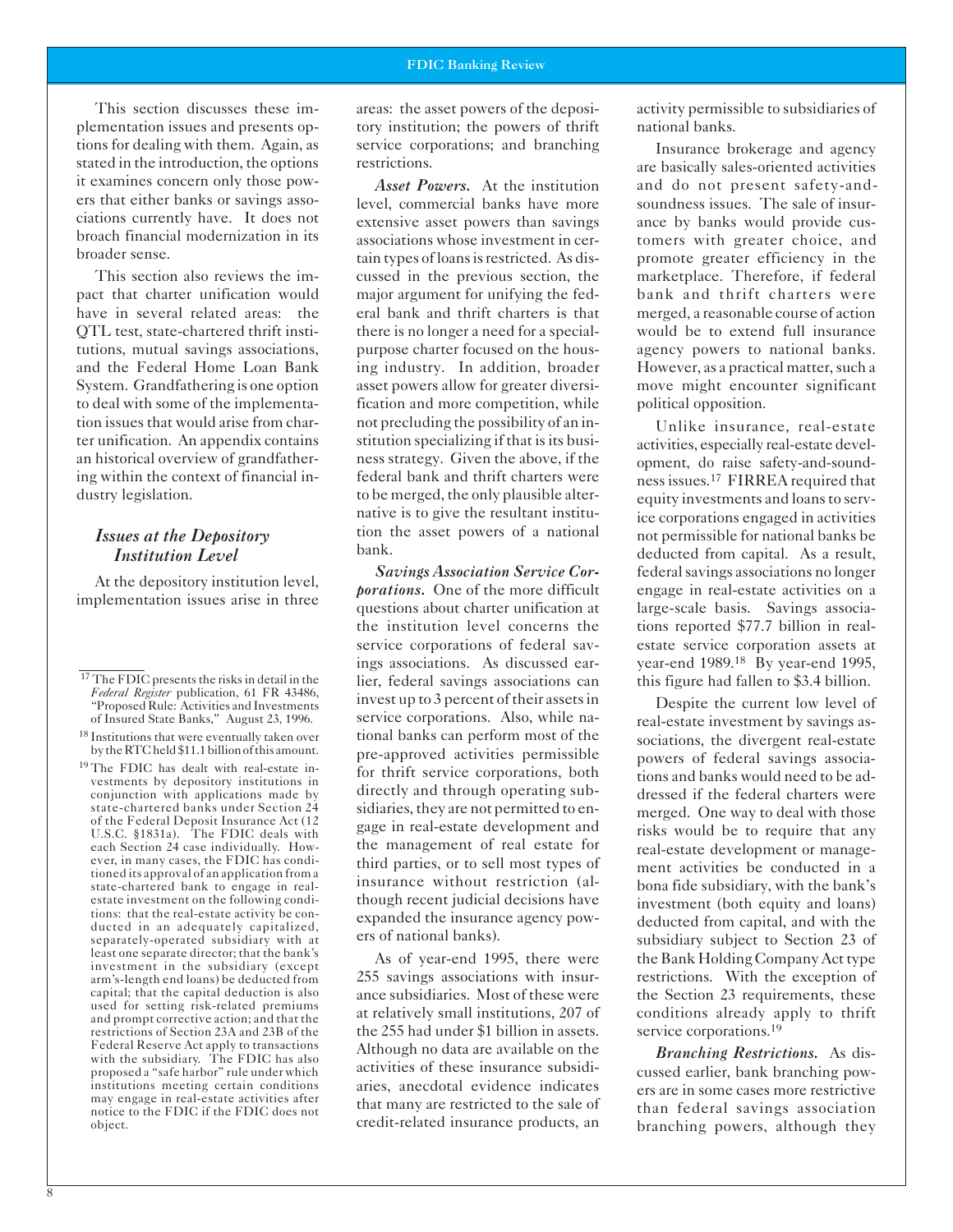have come much closer together over time. Full interstate and intrastate branching provides for the greatest diversification of risk, the greatest convenience for customers, and the greatest market efficiencies. Given these facts, the near universality today of statewide branching, and the clear momentum to interstate branching, a reasonable course of action should the federal charters be unified would be to allow full interstate and intrastate branching.

# *Issues at the Holding Company Level*

The most difficult issue regarding the single federal charter concerns holding companies. Except for possible grandfathered situations (and ignoring the complication that would result if thrift charters were continued at the state level), the distinctions between savings-and-loan holding companies and bank holding companies would have to be eliminated. Table 3 contains a list of unitary diversified savings-and-loan holding companies, the type of savings-and-loan holding company most likely to contain significant nonfinancial businesses. As can be seen from the table, as of June 1996, there were only 28 such companies.

Four approaches to eliminating the prospective differences between savings-and-loan holding companies and bank holding companies could be taken (existing affiliations are discussed below): (1) holding companies could be allowed to engage in virtually any activity, the approach taken with unrestricted savings-andloan holding companies; (2) holding companies could be restricted to a limited number of financially related activities, the approach currently taken with bank holding companies; (3) holding companies could be allowed to engage in most financially related activities, including, with proper safeguards, investment banking and the insurance business, but prohibited from nonfinancial activities; or (4) holding companies whose depository institutions met the QTL

#### Table 3 28 Thrift Unitary Diversified Holding Companies\* as of June 1996

| <b>Holding Company</b>                       | Type of<br><b>Business</b>            | <b>Thrift Name</b>                  | Thrift<br>Assets<br>$($ \$000s $)$ |
|----------------------------------------------|---------------------------------------|-------------------------------------|------------------------------------|
| Acacia Mutual Life                           |                                       |                                     |                                    |
| Insurance Co.<br>American Mutual             | Insurance                             | Acacia Federal Savings Bank         | \$515,811                          |
| Holding Company                              | Life Insurance                        | Amerus Bank                         | 1,198,139                          |
| <b>B.A.T.</b> Industries                     | Tobacco,<br>Cigarettes                | First FS&LA of Rochester            | 7,341,422                          |
| Carpenters Pension Trust<br>Fund Southern    |                                       |                                     |                                    |
| California                                   | Pension Trust                         | United Labor Bank, FSB              | 71,114                             |
| Club Corp. International                     | Resorts                               | Franklin Federal Bancorp., FSB      | 900,188                            |
| Equity Holdings Ltd.                         | <b>Real Estate</b>                    | Firstate Fin., F.A.                 | 103,266                            |
| <b>Estate of Bernice</b>                     |                                       |                                     |                                    |
| Pauahi Bishop                                | Non-Profit Educ.                      | Southern Cal. FS&LA                 | 1,694,535                          |
| <b>First Pacific Investment</b><br>Ltd.      | Numerous<br>Holdings                  | United Savings Bank                 | 1,526,791                          |
| <b>First Pacific Investment</b><br>$Ltd.$ II | Numerous<br>Holdings                  | United Savings Bank                 | 1,526,791                          |
| Hawaiian Electric<br>Industries, Inc.        | <b>Public Electric</b>                | American Savings Bank, FSB          | 3,412,595                          |
| Heritage Mutual<br>Insurance Co.             | Insurance                             | Westland Savings Bank SA            | 91,405                             |
| Hy-Vee Food Stores                           |                                       |                                     |                                    |
| Illinois Mutual Life &                       | Grocery                               | Midwest Heritage Bank, FSB          | 96,685                             |
| Casualty Co.                                 | Insurance                             | Bankplus, FSB                       | 189,909                            |
| Krause Gentle Corp.                          | Gas and Food                          | Liberty Savings Bank, FSB           | 76,903                             |
| Massachusetts State                          | Pension                               | First Trade Union                   |                                    |
| Carpenters Pension Fund                      | Trust                                 | Savings Bank, FSB                   | 286,468                            |
| Massachusetts State<br>Carpenters Guaranteed |                                       | First Trade Union                   |                                    |
| <b>Annuity Fund</b>                          | Trust                                 | Savings Bank, FSB                   | 286,468                            |
| McMorgan & Co.                               | Manages Union<br>Pension Funds        | United Labor Bank, FSB              | 71,114                             |
| P H M Corporation                            | Home Building                         | First Heights Bank, FSB             | 252,057                            |
| Pacific Electric Wire                        |                                       |                                     |                                    |
| & Cable                                      | Manufacturer                          | Pacific Southwest Bank              | 1,337,198                          |
| Prudential Insurance Co.                     | Insurance                             | The Prudential Savings<br>Bank, FSB | 203,641                            |
| Raymond James                                | Security                              | Raymond James                       |                                    |
| Financial, Inc.                              | <b>Brokerage</b><br>Gas Transmission  | Bank, FSB                           | 189,791                            |
| Southwest Gas Corp.                          |                                       | Primerit Bank, FSB                  | 1,704,885                          |
| Sun Life Assurance Co.                       | Insurance                             | New London Trust, FSB               | 288,881                            |
| Temple Inland, Inc.                          | Paper                                 | Guaranty Federal Bank, FSB          | 9,153,087                          |
| The Langdale Co.                             | Manufacturing-<br><b>Forest Based</b> |                                     |                                    |
|                                              | Products                              | Commercial Banking Co.              | 33,684                             |
| The Monticello Cos., Inc.                    | Medicine Sales                        | Monticello Bank                     | 23,526                             |
| United Services Automobile Insurance         |                                       | <b>USAA Federal Savings Bank</b>    | 5,805,837                          |
| Watts Health Systems, Inc. Health Plans      |                                       | Family Savings Bank, FSB            | 167,239                            |

\*First-Tier Holding Companies

Source: The Office of Thrift Supervision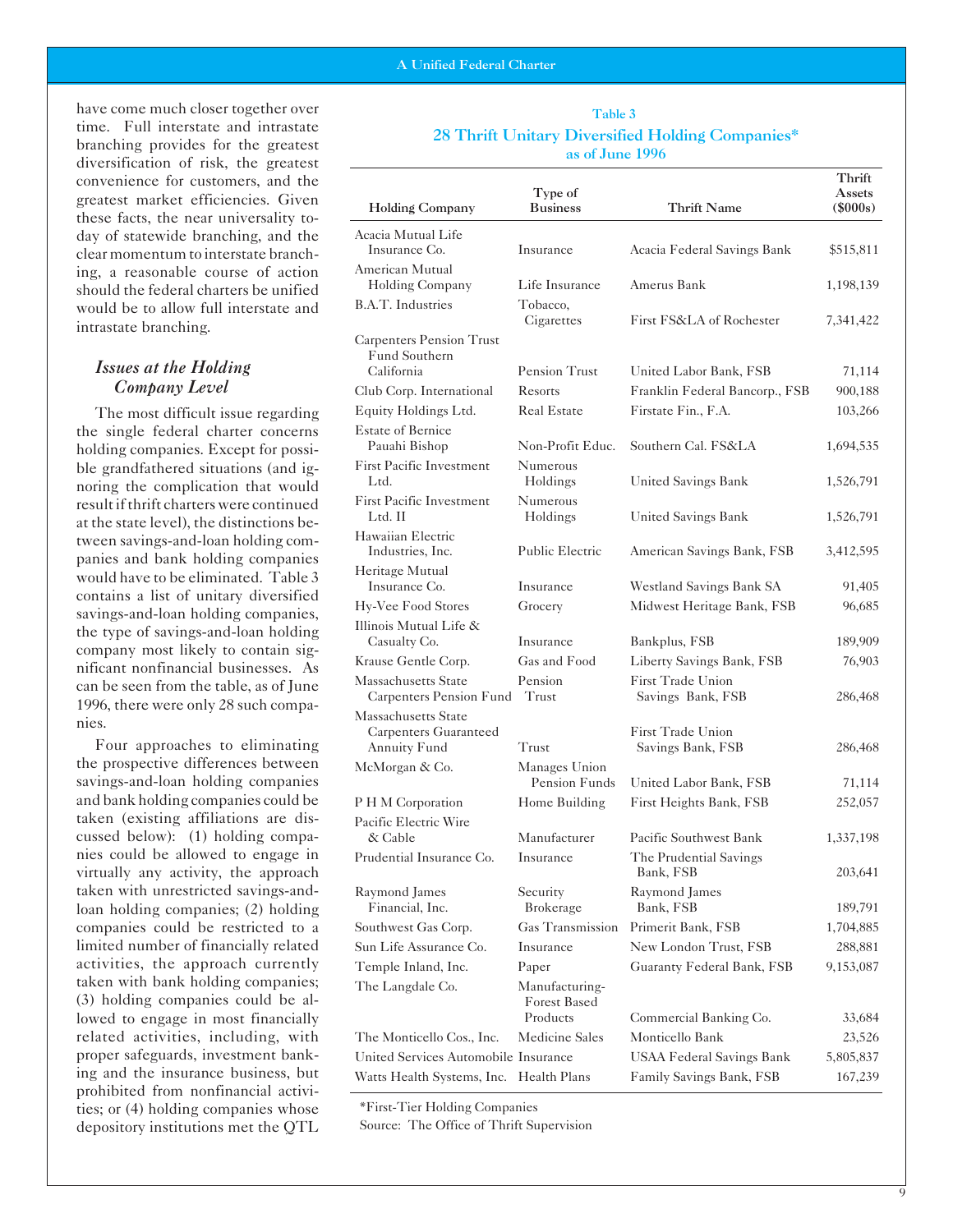test (or similar test) could be allowed to engage in any activity that did not threaten the safety and soundness of the institution.

Of these four options, the third option — permitting bank holding companies to expand into most financially related activities but with a continued prohibition against nonfinancial activities — would appear to be the most desirable. While the elimination of the separation between banking and commerce may be worth considering in the long run, a more cautious policy of bank expansion into other financial activities is probably a more prudent short-term course.

Banking organizations have expertise in managing certain financial risks. They should leverage this expertise before branching out into commercial ventures. In addition, bank regulators should develop a body of experience to evaluate the safety-and-soundness implications of any new financial affiliations before allowing broader affiliations with firms exposed to a different range of risks. On the other hand, compared to the *status quo*, allowing banks to expand into other financially related activities — perhaps through either holding companies or direct subsidiaries — would strengthen banking organizations by allowing diversification of income sources and better service to customers, and would promote an efficient and competitive evolution of U. S. financial markets.

With respect to using the QTL test, or some variant thereof, to determine holding company powers, in order for such an approach to make sense, some nexus would have to be established between the test and broader holding company powers. Absent such a nexus there would be no reason to distinguish between the powers of a holding company of a depository institution that met the test and powers of one that did not.

As to existing affiliations, commercial companies have not historically been a source of risk to the thrift industry. The OTS reports that unitary thrift holding companies, rather than having caused harm to their subsidiaries in the past, have in fact provided a source of strength to them during times of need. Additionally, affiliations between thrifts and commercial organizations do not appear to be extensive.20 Thus, the grandfathering of existing relationships might be feasible. In fact, some affiliations between commercial companies and bank holding companies were already grandfathered by the 1970 Amendments to the Bank Holding Company Act (see appendix). On the other hand, given the limited number of affiliations, divestiture would not require widespread restructuring of the thrift industry.

### *Other Issues*

Charter unification raises issues in addition to the powers of depository institutions, their affiliates, and their holding companies. The topics in the following discussion concern the QTL test, state-chartered savings associations, mutual savings associations, and the Federal Home Loan Bank System.

*QTL Test.* If the charters are merged, the QTL test would basically be moot with two possible exceptions. First, as noted earlier, the QTL test could be used to exempt a holding company from the strictures of the Bank Holding Company Act. However, also as noted earlier, such a distinction would only make sense if there was a nexus between the QTL test and holding company powers. Second, the QTL test — or more accurately the percentage of QTL assets — is used to establish the amount of FHLB stock a non-savings association FHLB member must hold for a given amount of advances (the higher the ratio, the less stock). The role of the FHLBs and what characteristics, if any, their members should have is beyond the scope of this study. Depending on the mission of the FHLB System, requiring some continued portfolio orientation (although not necessarily the current QTL assets) in order to enjoy the benefits of FHLB advances may make sense.

*State-Chartered Savings Associations*. If the federal savings association charter were eliminated, a major question is whether statechartered savings associations should be eliminated as well. As noted earlier, the Deposit Insurance Funds Act of 1996 requires that the BIF and the SAIF be merged on January 1, 1999, provided no institution remains as a savings association at that time.

Eliminating state-chartered thrifts might prove difficult. In order to eliminate state-chartered thrifts effectively, such a ban would have to include state-chartered savings banks as well as state-chartered savings-and-loan associations. As a general matter, states are allowed to issue limited-purpose charters. In addition to chartering savings-andloan associations and savings banks, the states issue charters for trust companies, cooperative banks, and industrial banks. To force them to eliminate a specific type of limited charter would be a blow to the dual banking system. It would also be difficult to prevent a state from reincarnating a charter that looked very much like a savings association charter with a different name.

Short of mandating the elimination of the state thrift charter, statechartered savings associations could be subjected to Section 24 of the FDI Act, which would require that they not engage in any activity not permissible for a national bank without FDIC approval.<sup>21</sup> They could also be made subject to the Bank Holding

<sup>20</sup> Because unrestricted savings-and-loan holding companies are essentially unregulated, only limited data on their activities exist. This makes it difficult to gauge, except in the most general terms, the number engaged in nonfinancial activities, or activities not permissible to a bank holding company.

<sup>21</sup> Under current law, a state-chartered thrift must apply to the FDIC to engage in any activity not permissible to a federal savings association (12 U.S.C. §1831e).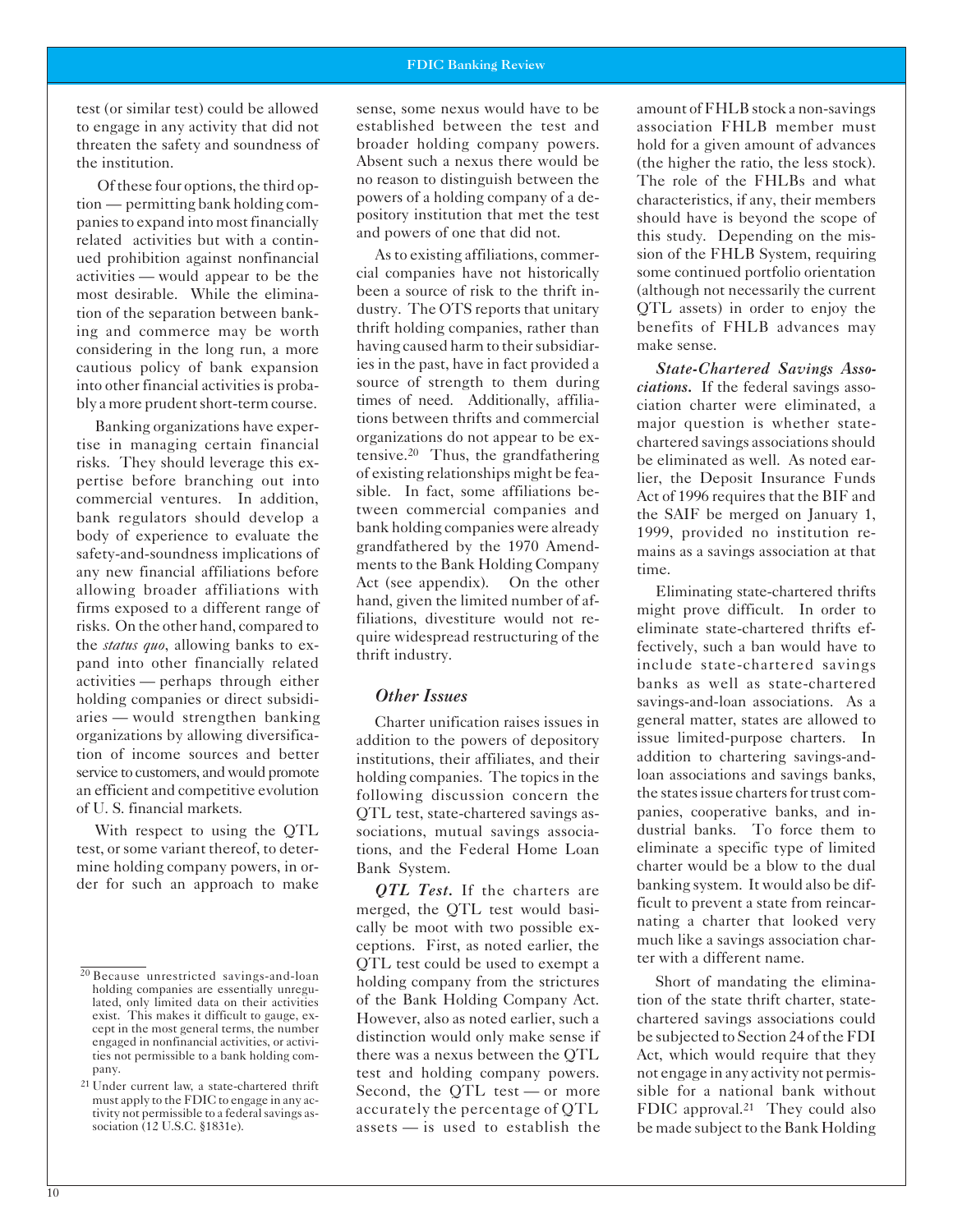Company Act with whatever grandfathering or other provisions that would apply to federal savings asso ciations.<sup>22</sup> Under such circumstances, state-chartered savings associations would probably lose their attractiveness. Many state-chartered savings associations might choose to convert to banks and some states might elimi nate their thrift charters, but this would be accomplished without tampering with the dual banking system.

*Mutual Savings Associations*. At June 30, 1996, there were 410 mutual federal savings associations and 714 stock federal savings banks. While in number mutuals represent 36 percent of federal savings associations, they accounted for only 10 percent of the assets held by such institutions (\$72 billion out of a total of \$717 billion in assets). Including state-chartered savings and loans and savings banks there were a total of 943 mutual thrifts and 1,038 stock institutions. Mutual institutions hold a total of 17 percent of thrift assets (\$179 billion out of a total of \$1,023 billion). Commercial banks all take stock form.

The FDIC Division of Research and Statistics has looked at recently chartered *de novo* savings associations to determine whether the mutual form of organization has proven to be

attractive to new industry entrants. According to a preliminary review, only a handful of savings associations over the past ten years have chosen the mutual form of organization. At least two were credit unions converting to savings associations. It is not clear that any of the new mutual charters over this period were true *de novo* mutual savings associations.

Given the large number of mutual thrifts, it does not make sense to change the *status quo* and require conversion. The other options are to grandfather existing mutuals but not grant new mutual charters, or to continue to grant new mutual charters, effectively extending the possibility of the mutual form to commercial banks. Historically, the mutual form of organization has not raised safetyand-soundness concerns. As such, there does not appear to be any reason not to follow this latter course.

*Federal Home Loan Bank System (FHLBS).* Replacement of the twocharter federal system with a single charter would have an impact on the Federal Home Loan Bank System (FHLBS). Federal savings associations are currently required to be members of the FHLBS. Elimination of the federal thrift charter could result in a voluntary FHLBS that would not have the automatic capital support of the current system. However, it should be noted that as of August 1996, federal savings associations accounted for only 19 percent of FHLBS members (commercial banks accounted for 65 percent, state-chartered thrifts 13 percent, and others 3 percent). Moreover, according to the Federal Housing Finance Board, since April 1995, when FHLBS membership was made voluntary for OTS-regulated statechartered thrifts, no such thrift has left the system.23 It is likely that many federal savings associations would also choose to retain their FHLBS membership if such membership were to become voluntary. The FHLBS is therefore unlikely to face crisis if the federal thrift charter were eliminated.

<sup>&</sup>lt;sup>22</sup> State-chartered savings banks are presently subject to the Bank Holding Company Act unless they elect under §10(e) of the Home Owners Loan Act to be treated as a thrift for purposes of §10 and comply with the QTL test.

<sup>23</sup> One state-chartered savings-and-loan association, Wauwatosa Savings and Loan Association, managed to exit the system in April 1993.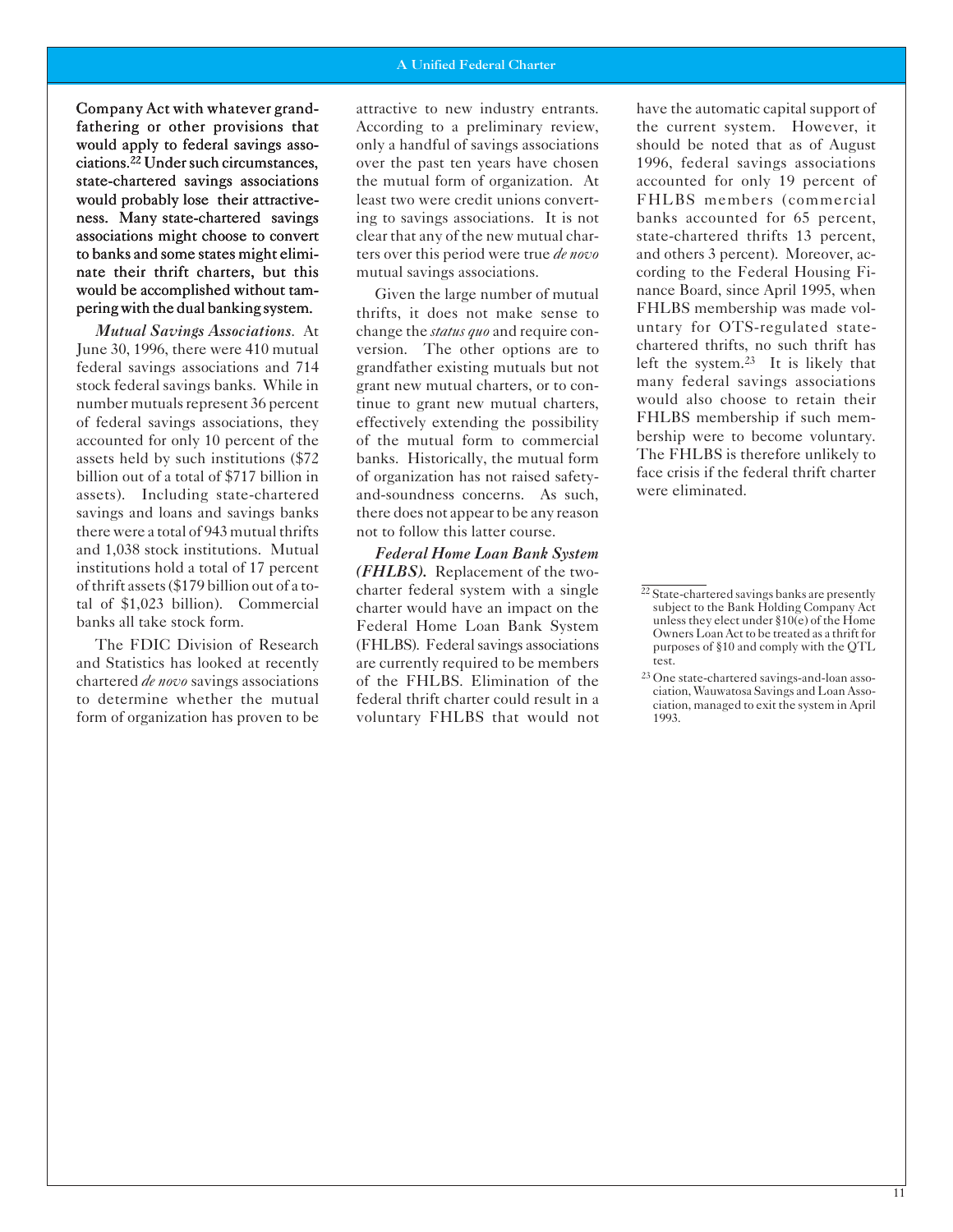# *APPENDIX Grandfathering in Banking Legislation*

This appendix outlines how past legislation mandating changes in the banking industry dealt with the problem of existing activities and ownership arrangements. The approaches taken fall into two general categories: (1) requiring that existing activities and arrangements be ceased or divested; and (2) permitting the continuation of existing activities and arrangements. The second approach is often termed "grandfathering" and itself encompasses a range of controls. At one end of the spectrum, the continuation of existing activities and arrangements has been tightly circumscribed, even "frozen" as they were on a grandfather date. At the other end of the spectrum, few controls have been placed on the continuation, and the activities have thus enjoyed room for growth. An accompanying table summarizes the prohibition, divestiture, and grandfather provisions of the major laws covered in the discussion.

Glass-Steagall. Four provisions of the Banking Act of 1933 largely required the divestiture and continued separation of the investment banking and commercial banking businesses. The divestiture period was one year. The Glass-Steagall Act is still the law, but judicial and regulatory interpretations and developments in financing and investment techniques have eroded many of the distinctions between the two businesses.

Bank Holding Company Act of 1956 — Nonbanking Activities. The Bank Holding Company Act of 1956 generally required multibank holding companies to divest themselves of businesses extraneous to banking. The divestiture period was two years, which the Federal Reserve Board (FRB) could extend in individual cases to a maximum of five years.

Bank Holding Company Act of 1956 — Interstate Banking. The Bank Holding Company Act of 1956

provided that the FRB could not approve an application by a bank holding company to acquire voting shares on substantially all assets of a bank outside of its home state unless the acquisition was expressly permitted by the law of the target state. Twelve existing interstate holding companies were grandfathered. In the late 1970s and throughout the 1980s, states relaxed their laws to permit various degrees of interstate expansion by bank holding companies. The Riegle-Neal Interstate Banking and Branching Efficiency Act of 1994 authorized interstate expansion by bank holding companies beginning one year after its enactment. The Act also authorized interstate branching by banks beginning on June 1, 1997, unless a state either accelerates the effective date or opts out of interstate branching.

Bank Holding Company Act Amendments of 1970. The Bank Holding Company Act Amendments of 1970 brought single-bank holding companies within the jurisdiction of the Act and gave the FRB leeway to expand the nonbanking activities permitted bank holding companies. Companies that became bank holding companies as a result of the Amendments were given a ten-year period to divest impermissible activities they were directly or indirectly engaging in. Two primary grandfathered situations were provided for, the \$60-million limitation and the hardship exemption.<sup>1</sup>

\$60-Million Limitation. Under Section 4(a)(2) of the Bank Holding Company Act (12 U.S.C. §1843(a)(2)), a company that became a bank holding company as a result of the Amendments and that was engaged in activities on June 30, 1968, that became impermissible because of the Amendments could continue to engage in the activities unless the FRB determined termination was necessary to prevent undue concentration of resources, decreased or unfair competition, conflicts of interest, or unsound banking practices. The FRB was required to make such a determination within two years if a company's bank had assets of over \$60 million or within two years of the reaching of that level by a bank. The divestiture period after such a determination by the FRB was ten years. Under the \$60-million limitation, a bank holding company could only continue existing impermissible nonbanking activities and not engage in new impermissible ones.

Hardship Exemption. Under Section 4(d) of the Bank Holding Company Act (12 U.S.C. §1843(d)), the FRB could grant exemptions from the Act for a company that became a bank holding company as a result of the Amendments, that controlled a single bank on July 1, 1968, and that did not subsequently acquire another bank. The exemptions could be subject to such conditions as the FRB considered necessary to protect the public interest. Unlike the grandfather privileges under the Section  $4(a)(2)$  \$60-million exemption, an exemption under Section 4(d) permitted a bank holding company to expand into new nonbanking activities. An exemption had to be based on one of three grounds: (1) to avoid disrupting business relationships that had existed over a long period of years without adversely affecting the banks or communities involved; (2) to avoid forced sales of small locally owned banks to purchasers not similarly representative

<sup>&</sup>lt;sup>1</sup> The Amendments also exempted from the nonbanking restrictions (1) certain bank holding companies that were also taxexempt labor, agricultural, or horticultural organizations and (2) any one-bank holding company that was more than 85 percent owned by a single family on June 30, 1968, and continued to be so.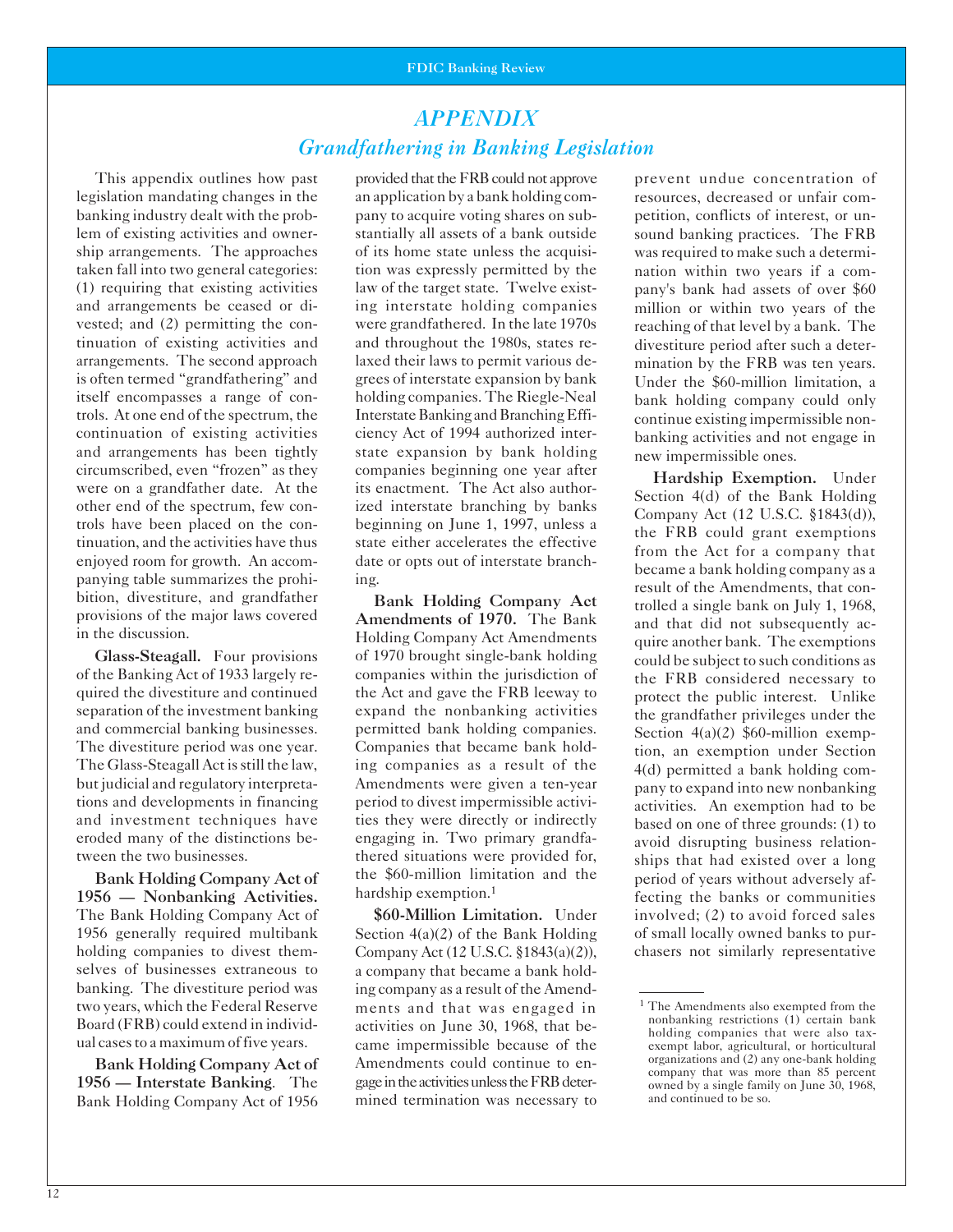#### Prohibitions, Divestitures, and Grandfathering in Banking Legislation

Selected banking industry legislation containing prohibition, divestiture, and grandfathering provisions are listed in this table. The provisions are described in greater detail in the accompanying text, which also covers additional legislation.

| Law                                                   | <b>Prohibitions and Divestitures</b>                                                                                                            | Grandfathering                                                                                                                                                                                                                                                                                                 |
|-------------------------------------------------------|-------------------------------------------------------------------------------------------------------------------------------------------------|----------------------------------------------------------------------------------------------------------------------------------------------------------------------------------------------------------------------------------------------------------------------------------------------------------------|
| Glass-Steagall Act, 1933                              | Investment Banking and Commercial Banking —<br>One-Year Divestiture Period                                                                      | None                                                                                                                                                                                                                                                                                                           |
| Bank Holding Company Act of 1956                      | (1) Bank Holding Company Nonbank Activities<br>Unless Permissible — Two-Year Divestiture Period,<br><b>Extendable to Five Years</b>             | $(1)$ None                                                                                                                                                                                                                                                                                                     |
|                                                       | (2) Interstate Bank Holding Companies Prohibited<br><b>Without State Permission</b>                                                             | (2) Existing Interstate Bank Holding<br>Companies                                                                                                                                                                                                                                                              |
| <b>Bank Holding Company Act</b><br>Amendments of 1970 | Bank Holding Company Nonbank Activities<br>Unless Permissible — Ten-Year Divestiture Period                                                     | (1) Existing Nonbank Activities of<br>Bank Holding Companies With<br>Bank Subsidiaries Smaller Than<br>\$60 Million in Assets<br>(2) Hardship Exemption                                                                                                                                                        |
| International Banking Act of 1978                     | U.S. Nonbank Activities of Foreign Banks With Branches,<br>Agencies, or Commercial Lending Companies in<br>U.S. — Seven-Year Divestiture Period | <b>Existing Securities Affiliates</b>                                                                                                                                                                                                                                                                          |
| Garn-St Germain Act, 1982                             | Bank Holding Company Insurance Activities Unless<br>Specifically Permitted by Statute                                                           | (1) Existing Insurance Activities<br>(2) Any Insurance Activities by a<br>Bank Holding Company Con-<br>ducting an Insurance Activity Prior<br>to January 1, 1971                                                                                                                                               |
| Competitive Equality Banking Act,<br>1987             | Nonbank Banks (Nonbank banks were not prohibited,<br>just brought within the Bank Holding Company Act's<br>definition of a bank.)               | Existing Nonbank Banks (Owners that<br>were not bank holding companies<br>could continue ownership without<br>becoming bank holding companies;<br>owners that were bank holding<br>companies could continue ownership<br>despite what might otherwise be<br>violations of interstate banking<br>restrictions.) |

of community interests; or (3) to allow activities contained in the Bank 1987, a foreign bank that acquires a

made the restrictions on nonbanking the International Banking Act in on the grandfather date. And the

retention of a bank so small in relation Holding Company Act applicable to bank in the United States loses its to the holding company's total inter-<br>est and so small in relation to the branch, agency, or commercial lend-<br>Rank Holding est and so small in relation to the bank, agency, or commercial lend-<br>
banking market as to minimize the ing company in the United States (12<br>
likelihood that the bank's powers to U.S.C. §3106(a)). Foreign banks<br>
grant or Altogether, the FRB granted ap-<br>privileges were granted beyond that surance activities of bank holding<br>proximately 12 hardship exemptions. date for direct or affiliate activities companies. Two grandfather situaproximately 12 hardship exemptions. date for direct or affiliate activities companies. Two grandfather situa-<br>Among the companies that received conducted on or applied for by July tions were provided for. First insur-Among the companies that received<br>
exemptions were The Goodyear Tire 26, 1978. In addition, foreign banks<br>
& Rubber Company, Olin Corpora-<br>
engaged since July 26, 1978, in under-<br>
tion, Minnesota Mining and Manu-<br>
facturin Foreign Banks — Nonbanking quire the assets of going concerns pany's principal place of business, in Activities. Among other things, the through the affiliates. Under an FRB adjacent states, and in other states International Banking Act of 1978 interpretation that was codified into where the activities were conducted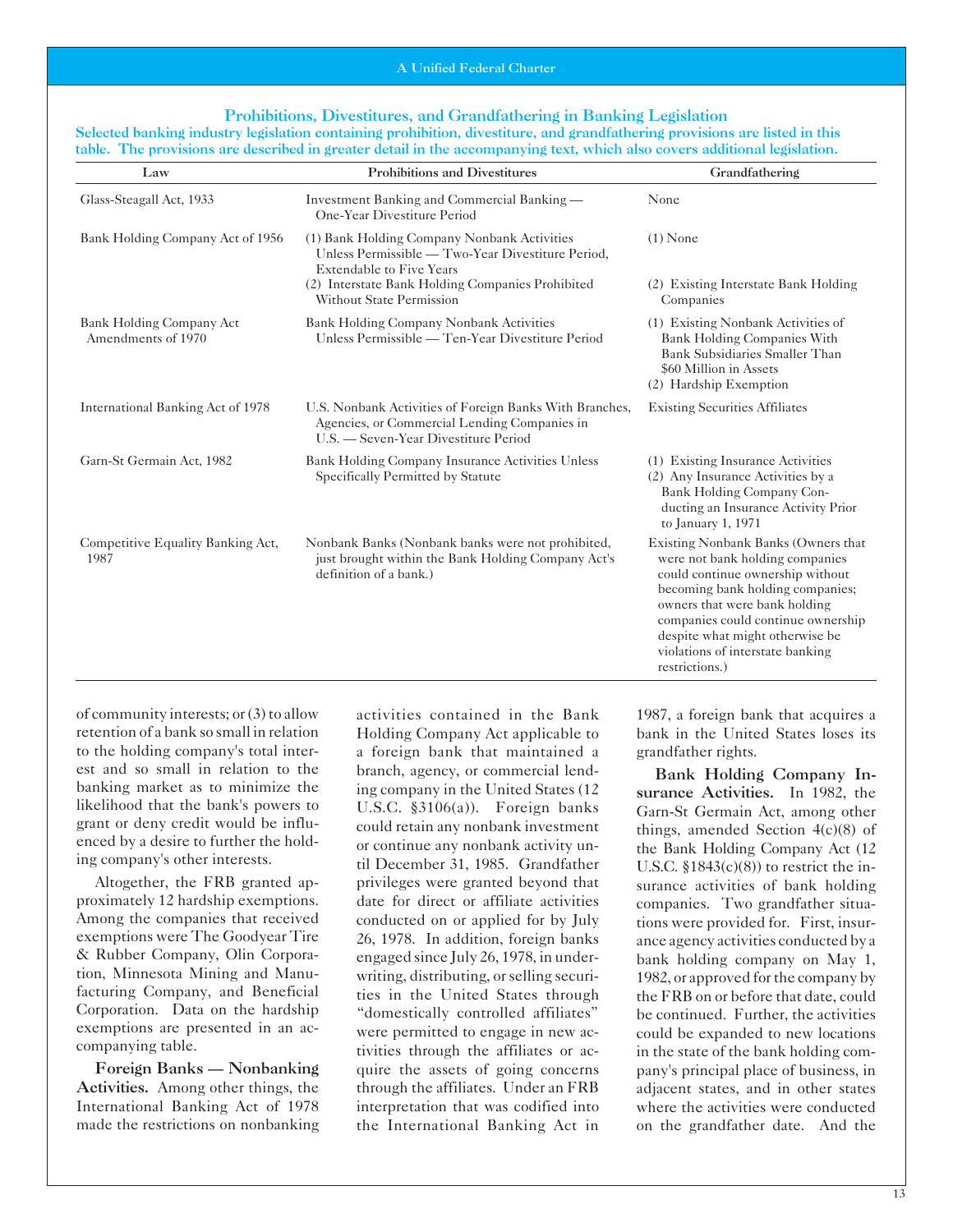| Holding Company and Bank                                                                                                                                                                                                                                   | <b>Assets of Bank</b><br>(in \$ millions) | <b>Board Action</b> |
|------------------------------------------------------------------------------------------------------------------------------------------------------------------------------------------------------------------------------------------------------------|-------------------------------------------|---------------------|
| 1. The Goodyear Tire & Rubber Company<br>Akron, Ohio<br>The Goodyear Bank, Akron, Ohio                                                                                                                                                                     | \$108                                     | $12/07/71$ (A)      |
| Goodyear Bank was part of Goodyear until 07/15/82. Now owned by National City Corp of<br>Cleveland.                                                                                                                                                        |                                           |                     |
| 2. Olin Corporation, New York, New York<br>Illinois State Bank, East Alton, Illinois                                                                                                                                                                       | 20                                        | $12/07/71$ (A)      |
| Illinois State Bank of East Alton was controlled by Olin until 08/12/85. Now a branch of Magna<br>Bank of St. Louis.                                                                                                                                       |                                           |                     |
| 3. Milton Hershey School and School Trust<br>Hershey, Pennsylvania<br>The Hershey National Bank, Hershey, Pennsylvania                                                                                                                                     | 43                                        | $02/17/72$ (A)      |
| Hershey National Bank was affiliated with Milton Hershey until 03/14/86. Now a branch of PNC<br>Bank of Pittsburgh.                                                                                                                                        |                                           |                     |
| 4. CPC International, Inc.<br>Englewood Cliffs, New Jersey<br>Argo State Bank, Summit, New Jersey                                                                                                                                                          | 30                                        | $03/23/72$ (A)      |
| Argo State Bank was part of CPC until 08/04/82. It then became part of Harris Bancorp, which be-<br>came a subsidiary of Bank of Montreal. Still a bank under same identification number. Assets to-<br>taled $$192,517$ (in thousands) as of $12/31/95$ . |                                           |                     |
| 5. Minnesota Mining and Manufacturing<br>Company<br>St. Paul, Minnesota<br>Eastern Heights State Bank, St. Paul, Minnesota                                                                                                                                 | 29                                        | $05/09/72$ (A)      |
| Eastern Heights State Bank is still owned by MMM. Bank assets totaled \$376,151 (in thousands)<br>as of 12/31/95.                                                                                                                                          |                                           |                     |
| 6. Beneficial Corporation<br>Wilmington, Delaware<br>Peoples Bank and Trust Company,<br>Wilmington, Delaware<br>Peoples Bank and Trust is still owned by Beneficial Corporation. Bank assets totaled \$414,430 (in                                         | 20                                        | $08/09/72$ (A)      |
| thousands) as of $12/31/95$ .                                                                                                                                                                                                                              |                                           |                     |
| 7. Heldenfels Brothers, Contractors<br>Corpus Christi, Texas<br>First National Bank, Rockport, Texas<br>FNB of Rockport became a branch after it was merged into Victoria Bank and Trust Co. on 12/02/92.                                                  | 12                                        | $01/05/73$ (A)      |
| 8. R. R. Donnelley & Sons Company                                                                                                                                                                                                                          | 28                                        | $05/16/73$ (A)      |
| Chicago, Illinois<br>Lakeside Bank, Chicago, Illinois<br>Lakeside Bank was owned by Donnelley until 09/28/93. It is now owned by Lakeside Bancorp.<br>Bank assets totaled \$217,965 (in thousands) as of 12/31/95.                                         |                                           |                     |
| 9. The Moody Foundation, Galveston, Texas<br>The Moody National Bank of Galveston<br>Galveston, Texas                                                                                                                                                      | 46                                        | $07/12/73$ (A)      |
| Moody NB of Galveston was owned by Moody Foundation until 05/25/84. Now owned by Moody<br>Bankshares. Bank assets totaled \$289,724 (in thousands) as of 12/31/95.                                                                                         |                                           |                     |
| 10. W. J. Young & Co., Clinton, Iowa<br>The Clinton National Bank, Clinton, Iowa                                                                                                                                                                           | 38                                        | $12/12/74$ (A)      |
| Clinton National Bank is still owned by W. J. Young and Co. Bank assets totaled \$225,444 (in<br>thousands) as of $12/31/95$ .                                                                                                                             |                                           |                     |
| 11. Trustees of Dartmouth College<br>Hanover, New Hampshire<br>Dartmouth National Bank<br>Hanover, New Hampshire                                                                                                                                           | 20                                        | $02/12/75$ (A)      |
| Dartmouth National Bank became a branch of Fleet Bank - NH on 10/01/89.<br>12. Charles Stewart Mott Foundation                                                                                                                                             | 425                                       | $8/06/79$ (A)       |
| Flint, Michigan<br>The Wayne Oakland Bank, Royal Oak, Michigan<br>The Wayne Oakland Bank was acquired by First of America on 06/06/83.                                                                                                                     |                                           |                     |

Section  $4(d)$  Approvals agency activities could be expanded to include new types of insurance insuring against the same types of risk. Second, the FRB could approve new insurance activities for a bank holding company engaged in insurance agency activities prior to January 1, 1971, pursuant to FRB approval prior to that day. Insurance activities permitted under this second grandfather provision were not limited to those conducted in 1971. The Garn-St Germain amendment also provided for the growth of a \$10,000 ceiling it imposed on extensions of credit for which finance company subsidiaries of bank holding companies could sell credit-related insurance. The ceiling increased annually to match the increase in the Consumer Price Index.

> Competitive Equality Banking Act — Nonbank Banks. The Competitive Equality Banking Act of 1987 (CEBA) was signed into law on August 10, 1987. The cut-off date used in the grandfather provisions of this legislation was March 5, 1987. Among other things, CEBA closed the "nonbank bank" loophole in the Bank Holding Company Act by broadening the definition of "bank" in that Act to cover any institution that either met the then-existing definition or was insured by the FDIC (12 U.S.C. §1841). Several grandfather situations were provided for:

> Nonbank Holding Company Owners. A company that controlled a nonbank bank on March 5, 1987, and was not a bank holding company before the enactment of CEBA would not be treated as a bank holding company solely by virtue of its control of the nonbank bank (12 U.S.C. §1843(f)). Within 60 days after enactment, such companies had to identify themselves to the FRB. In general, grandfather rights would be lost if the company otherwise became a bank holding company or if the nonbank bank did one or more of several things: (1) began to engage in activities in which it was not lawfully engaged on March 5, 1987; (2) offered or marketed products or services of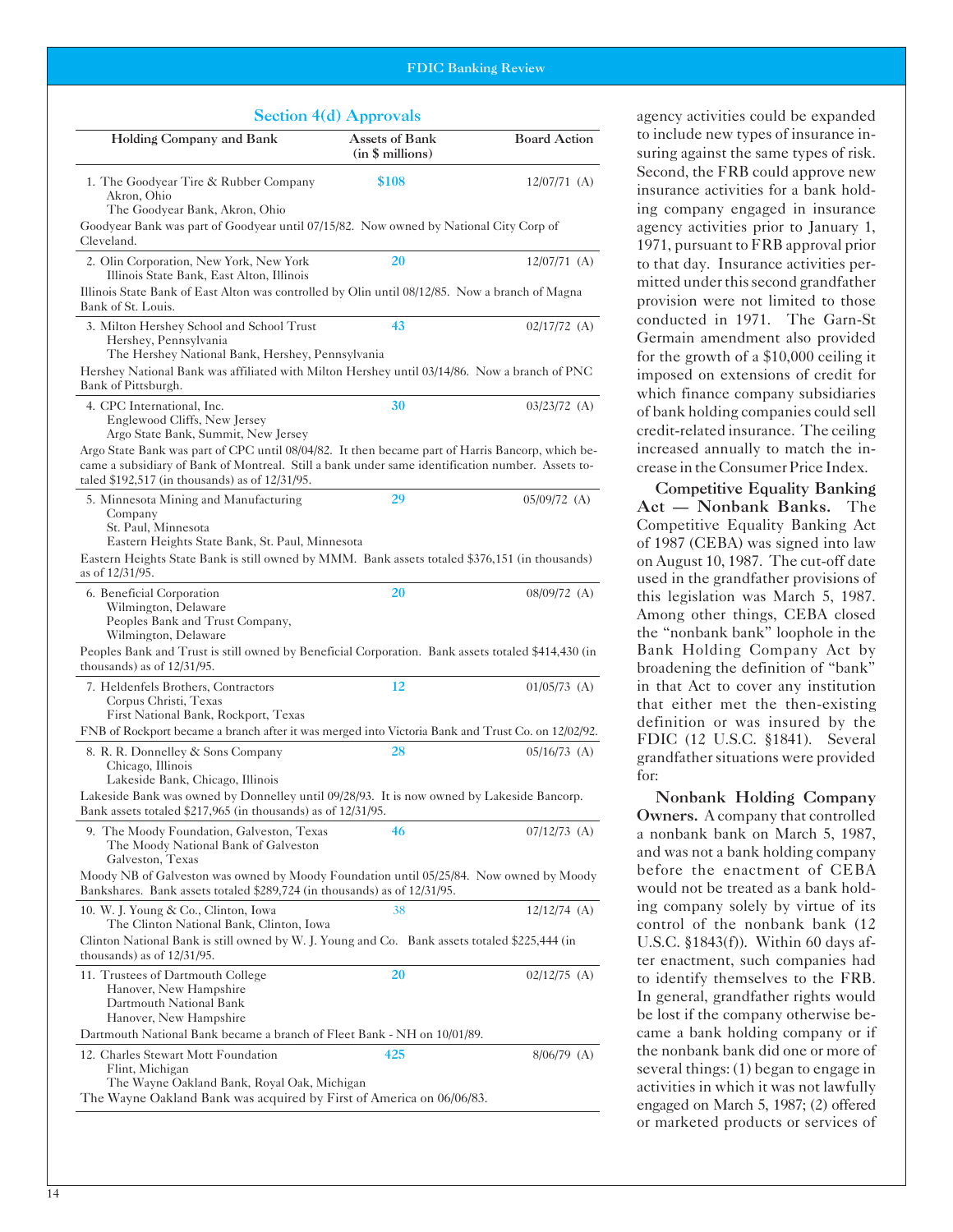affiliates that were not permitted for bank holding companies, or permitted its products or services to be offered or marketed by affiliates whose activities were broader than those permitted for bank holding companies, unless the products or services were offered or marketed as of March 5, 1987, and then only in the same manner; (3) permitted any overdraft on behalf of an affiliate or incurred any overdraft in its account at a Federal Reserve Bank on behalf of an affiliate (with exceptions regarding inadvertent overdrafts and affiliates that were primary dealers); or (4) increased its assets by more than 7 percent in any one 12-month period beginning one year after enactment of CEBA. A company losing its grandfather exemption would have 180 days after loss of the exemption to either divest each bank it controlled

or come into compliance with the Bank Holding Company Act. A list of nonbank banks and their parents is given in an accompanying table.

Bank Holding Company Owners. Notwithstanding most other provisions of Section 4 of the Bank Holding Company Act—the thenlimitations on interstate banking operations being the main concern—a bank holding company controlling an institution that became a bank by virtue of CEBA generally could retain control of the bank if the bank: (1) did not engage after enactment in any activity that would have caused it to be a bank pre-CEBA (that is, it did not begin both accepting demand deposits and making commercial loans); or (2) did not increase the number of locations from which it conducted business after March 5, 1987 (12 U.S.C.  $§1843(g)$ ).

Explicit Exemptions. CEBA exempted certain special-purpose banks from the Bank Holding Company Act's new, broader definition of a bank. These exemptions included limited-purpose trust companies, credit-card banks, certain industrial loan companies, and the U.S. branches of foreign banks.

Competitive Equality Banking Act — Savings Banks. CEBA created a grandfathered entity called a "qualified savings bank," which was defined as a state savings bank organized on or before March 5, 1987. Under Section 3(f) of the Bank Holding Company Act (12 U.S.C. §1842(f)) as amended by CEBA, a "qualified savings bank" controlled by a bank holding company was permitted to engage in any activities allowed by the law of its state, other than certain

Domestic

#### Nonbank Banks and Their Parents December 31, 1995

| Nonbank                          | Parent                            | <b>State</b>  | Domestic<br>Assets<br>$(\$000s)$ |
|----------------------------------|-----------------------------------|---------------|----------------------------------|
| American Express Centurion Bank  | <b>Shearson American Express</b>  | <b>NY</b>     | \$11,173,428                     |
| Greenwood TC                     | Sears Roebuck & Company           | IL            | 10,133,809                       |
| <b>First Deposit NB</b>          | Providian Corporation             | <b>KY</b>     | 2,183,269                        |
| Merrill Lynch Bank & Trust Co.   | Merrill Lynch & Company           | <b>NY</b>     | 1,891,714                        |
| <b>Custodial Trust Company</b>   | Bear Stearns Companies, Inc.      | <b>NY</b>     | 1,769,849                        |
| Hurley Street Bank               | Sears Roebuck & Company           | IL            | 1,558,562                        |
| <b>Firstrust Savings Bank</b>    | Semperverde HC                    | PA            | 1,378,314                        |
| Prudential Bank & Trust Company  | Prudential Insurance Company      | NJ            | 1,369,450                        |
| Hickory Point Bank & Trust Co.   | Archer-Daniels-Midland Company    | IL            | 748,170                          |
| J C Penny NB                     | J C Penny Company                 | <b>TX</b>     | 683,531                          |
| <b>Travelers Bank</b>            | Commercial Credit Company         | MD            | 435,892                          |
| American Investment Bank NA      | Leucadia National Corporation     | NY            | 210,846                          |
| Franklin Bank                    | <b>Franklin Resources</b>         | CA            | 182,056                          |
| Century Bank                     | <b>State Savings Bank</b>         | <b>OH</b>     | 180,176                          |
| First Signature Bank & Trust Co. | John Hancock Mutual Life Ins. Co. | MA            | 156,959                          |
| California Central TR BK CORP    | Continental Corporation           | <b>NY</b>     | 139,627                          |
| Domestic L&IC                    | Domestic Credit Corporation       | RI            | 118,166                          |
| Fidelity Management Trust Co.    | Fidelity Management & Research    | MA            | 89,344                           |
| First American Trust Company     | First American FC                 | CA            | 40,096                           |
| Lyndon Guaranty Bk of New York   | <b>ITT</b> Corporation            | <b>NY</b>     | 18,714                           |
| Avco NB                          | Textron                           | <sub>RI</sub> | 1,884                            |
| <b>Total</b>                     |                                   |               | \$34,454,856                     |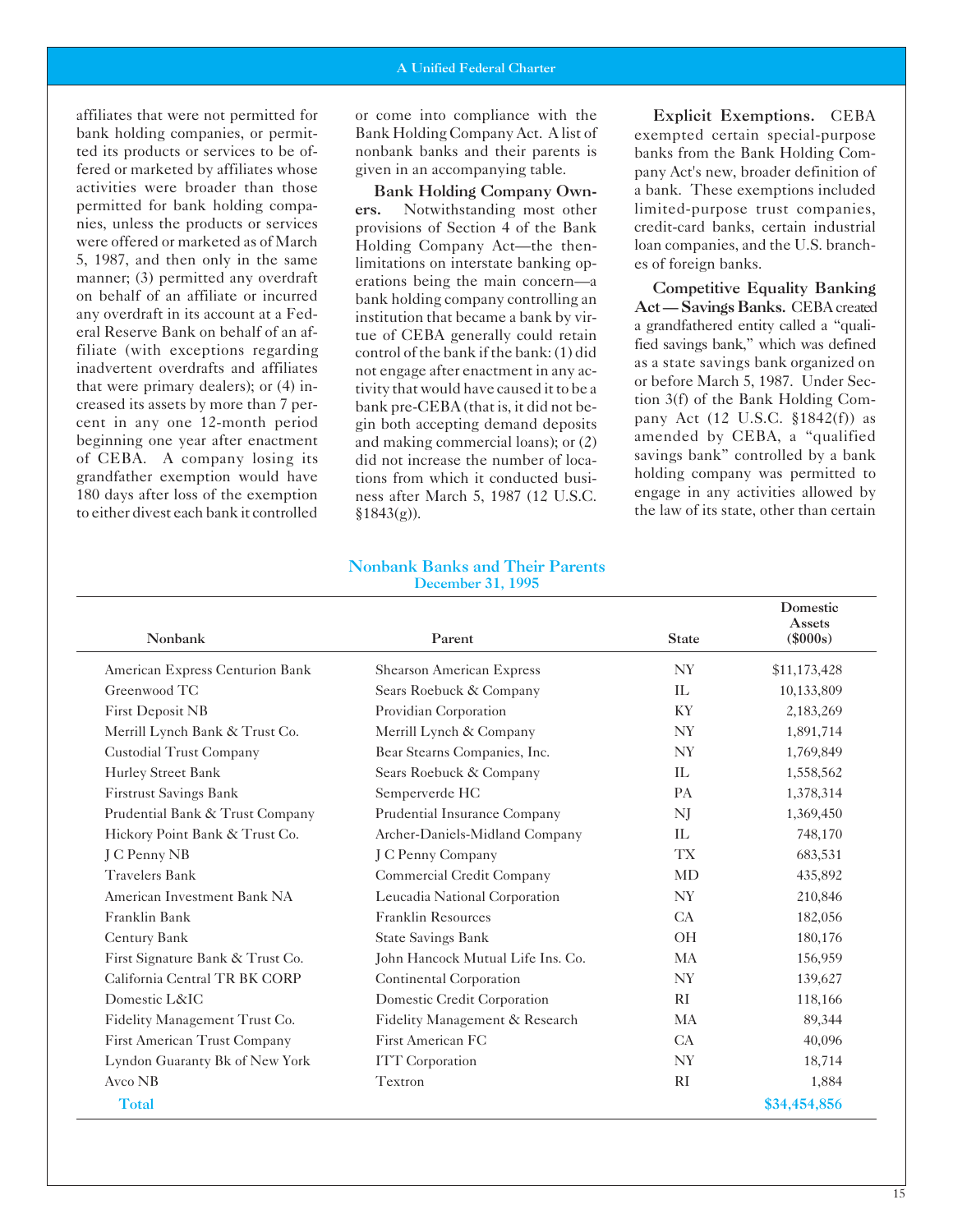insurance activities. The grandfather right would be lost if the savings bank was acquired by a company that was not a savings bank or a savings bank holding company, which was defined as a company whose qualified savings bank subsidiaries constituted at least 70 percent of its assets.

Competitive Equality Banking Act — Savings-and-Loan Holding Companies. CEBA grandfathered rights for certain savings-and-loan holding companies that would otherwise cease to qualify as unrestricted savings-and-loan holding companies because of a failure of their savingsand-loan subsidiaries to satisfy a new QTL test. Without grandfather protection, the period to bring savingsand-loan subsidiaries into compliance with the new QTL test was two years. A grandfathered savings-and-loan holding company was one that had received permission prior to March 5, 1987, to acquire control of a savingsand-loan association. Such a grandfathered company was permitted to engage in any activity in which it was lawfully engaged on that date. This grandfather right could be lost for a number of reasons: (1) the holding company acquired control of a bank or another savings-and-loan association (except in a qualified supervisory transaction); (2) any savings-and-loan subsidiary of the holding company failed to qualify under the Internal Revenue Code thrift test; (3) the holding company engaged in any business activity in which it was not engaged on March 5, 1987, and which was not otherwise permissible for savings-and-loan holding companies; (4) any savings-and-loan subsidiary of the holding company increased its number of business locations after March 5, 1987, except by means of a qualified supervisory transaction; and (5) any savings-and-loan subsidiary of the holding company permitted an overdraft on behalf of an affiliate or incurred an overdraft in its account at

a Federal Reserve Bank on behalf of an affiliate, except an inadvertent overdraft. CEBA also grandfathered cross-marketing arrangements involving a savings-and-loan subsidiary of a diversified savings-and-loan holding company—a company whose savings-and-loan subsidiary and related activities represented less than 50 percent of its consolidated net worth and consolidated net earnings —and an affiliate to the extent they engaged in such arrangements on March 5, 1987.

FIRREA — Savings Association Activities and Investments. Section 222 of the Financial Institutions Reform, Recovery, and Enforcement Act of 1989 (FIRREA) created Section 28 of the FDI Act. Section 28 prohibits any state savings association from engaging in any type of activity, or in an activity in any amount, that is not permissible for a federal savings association unless the FDIC determines the activity would pose no significant risk to the affected insurance fund and the savings association is and continues to be in compliance with certain capital standards (12 U.S.C. §1831e).2 The compliance date was January 1, 1990, less than four months from the enactment of FIRREA, but divestiture of existing non-conforming assets was not required. State savings associations also cannot make equity investments impermissible for federal associations, except that certain investments in service corporations are permissible. Impermissible investments had to be divested by July 1, 1994.

**FDICIA — State Bank Activities**. Section 303 of the Federal Deposit Insurance Corporation Improvement Act (FDICIA) created Section 24 of the FDI Act, which restricted the charter powers of insured state banks (12U.S.C.§1831a). Section 24 prohibits insured state banks from engaging directly or through subsidiaries in any activities not permissible

for a national bank unless the FDIC determines that an activity poses no significant risk to the deposit insurance fund and the bank is in compliance with applicable capital standards. The compliance period was one year from the date of FDI-CIA's enactment. Certain very limited insurance activities provided through subsidiaries were grandfathered. State banks also cannot make equity investments that are not permissible for a national bank, with certain exceptions and subject to the grandfathering of limited statepermitted investments in listed securities. Impermissible equity investments had to be divested in five years, except a three-year period was provided for compliance with the limitation on state-permitted investments in securities.

Conclusion. Generalizations about Congressional selections between divestiture on the one hand and a grandfather scheme on the other are difficult to make. Each situation had its own unique circumstances. The relative political power of the defenders of the *status quo* and of those who sought change varied considerably from situation to situation, as did the degree of the apparent "evil" that was the subject of the legislation. Nevertheless, it seems reasonable to conclude that the selection was often influenced by magnitude, that is, by the relative scope of the activities concerned. Grandfather solutions appear to have been used more often in situations when the relative impact would not be large.

<sup>2</sup> Under certain circumstances, the FDIC could allow a state association to engage in an activity permissible for federal associations to a greater extent than allowed for federal associations.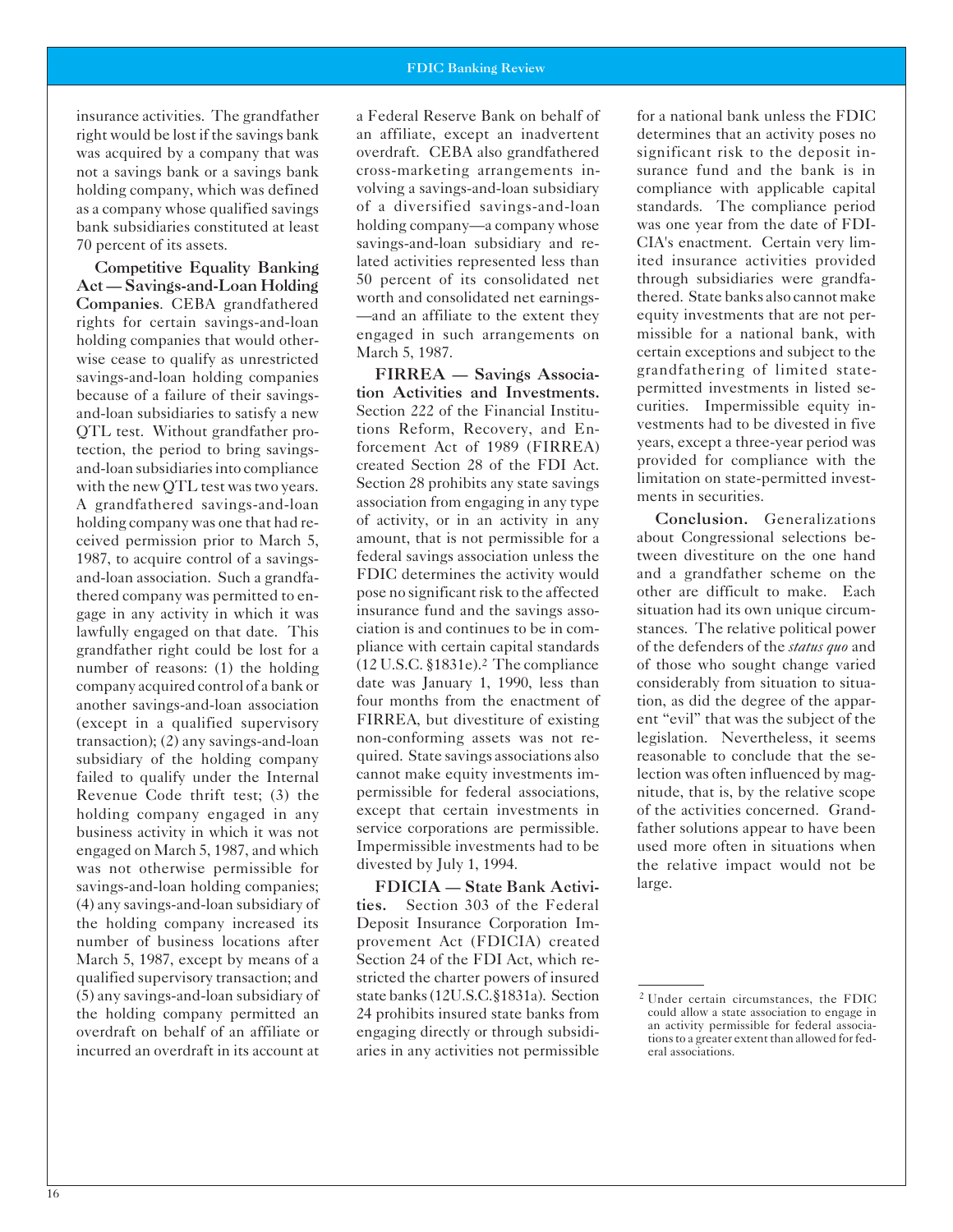# <span id="page-18-0"></span>Statistical Sampling as a Management Tool in Banking

by Charles D. Cowan

institution environment. Banks and banks and thrifts, including the man-<br>other financial firms are faced with a agement of loans acquired from failed exit the population of assets, and other financial firms are faced with a agement of loans acquired from failed exit the population of assets, and<br>number of managerial challenges hanks and thrifts and the resultant some loans are converted to real and number of managerial challenges banks and thrifts and the resultant some loans are converted to real and where the use of sampling can pro-<br>where the use of sampling can prowhere the use of sampling can pro-<br>vide information at a reasonable cost is risk and the value of these loan port- lar process occurs. New loans are untutions quickly and efficiently. Simi-<br>its preparation of financial statements. In order for an institution's manlarly, as customers are faced with an By using sampling, as opposed to agement to assess its financial condi-<br>ever increasing array of financial-<br>valuing each asset, significant cost tion, not to mention a potential ever increasing array of financial-<br>valuing each asset, significant cost service providers, the quality of serv-<br>is saving saving are achieved while ensuring merger target, it needs to value the as-<br>is set portfolio. The same is true for the ice provided to customers becomes the accuracy and quality of the results. set portfolio. The same is true for the increasingly important for maintain-<br>In falfillian its mission of density FDIC. The FDIC annually is requir

The purpose of this article is to eral Deposit Insurance Corporation some will be written off. Similar to discuss potential uses of sta-<br>tistical sampling in a financial are similar, or identical, to those in portfolio is discuss potential uses of sta- (FDIC) also performs functions that the portfolios of banks, the FDIC tistical sampling in a financial are similar, or identical, to those in portfolio is turning over continuously tion in the banking industry, it is<br>
imperative for financial managers to<br>
be able to value assets of target insti-<br>
be able to value assets of target insti-<br>
value assets in liquidation as part of<br>
foreclosure.

means to assure that customers are re-<br>ceiving quality goods and service. Fi-<br>manages until disposition. These ciples (GAAP), and these statements nancial institutions similarly can use range across the broad spectrum of sampling techniques to monitor the asset types and collateral. Some of quality of customer service and inter-<br>the loans will be held by the FDIC the loans will be held by the FDIC actions. The need for this clearly in-<br>
creases as back office processing will be resolved through settlement creases as back office processing will be resolved through settlement \*Charles D. Cowan is Director, Management operations and customer service hot negotiations with the borrower, some Consulting, Price Waterhouse. This ar negotiations with the borrower, some Consulting, Price Waterhouse. This article<br>was prepared when Mr. Cowan held the posi-<br>was prepared when Mr. Cowan held the posiwill be sold as part of a bulk sale, and

vide information at a reasonable cost. risk and the value of these loan port-<br>Given today's competitive environe folios. This article describes the use derwritten with different amounts Given today's competitive environ-<br>ment and the move toward consolida-<br>of sampling in a financial setting and and types of collateral; loans are paid ment and the move toward consolida of sampling in a financial setting and and types of collateral; loans are paid<br>tion in the banking industry it is focuses as an illustration on some off, sold, written off, or converted t

ing market share. Manufacturing<br>
ing market share. Manufacturing<br>
firms, hotel chains, and other busi-<br>
messes have long used sampling as a<br>
means to assure that customers are re-<br>
and real-estate properties, that it<br>
mean

lines become remote from the branch will be sold as individual assets, some the position of statistician in the FDIC's Division of originating the business. The Fed- will be sold as part of a bulk sale, and Research and St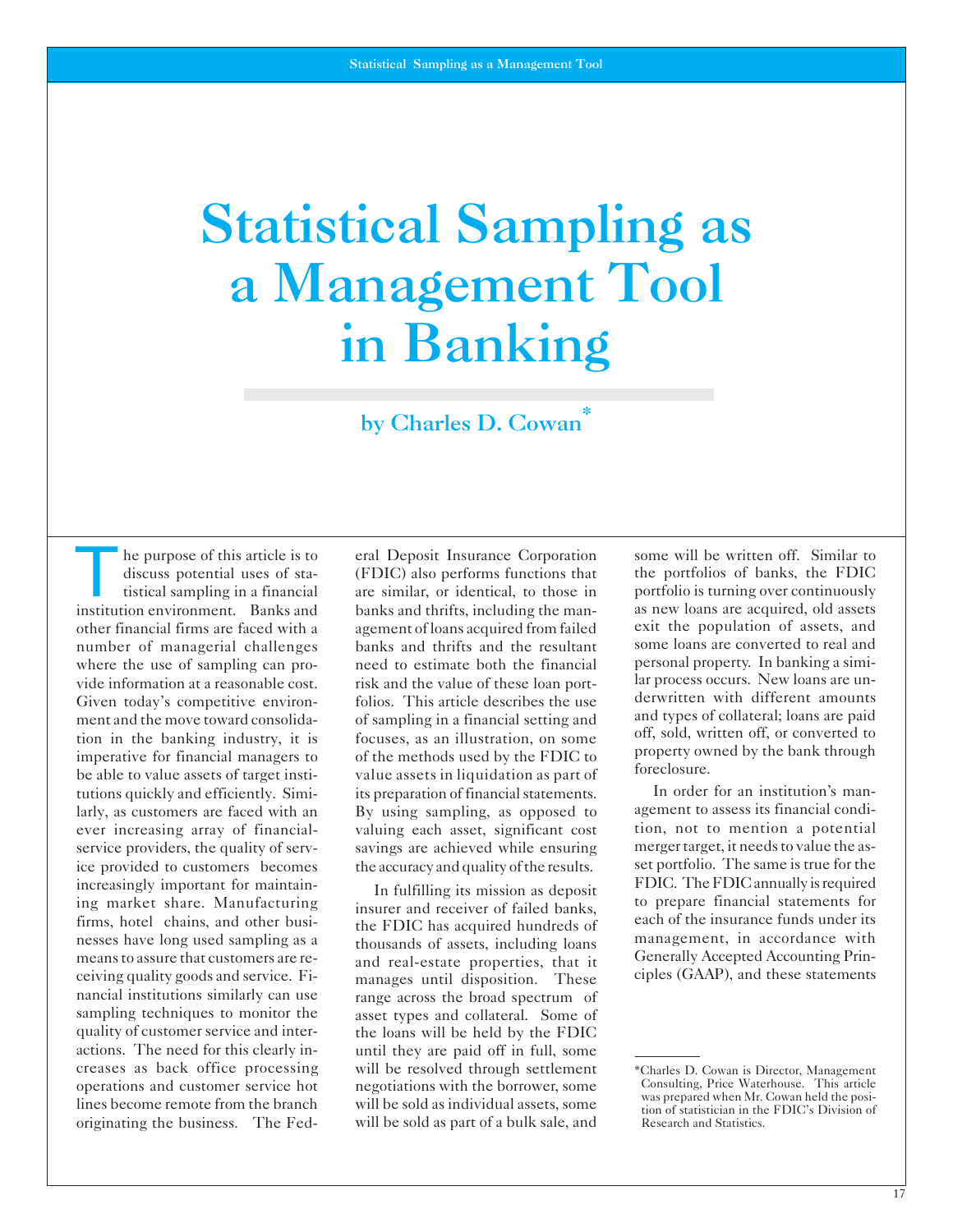are audited by the U. S. General Accounting Office. As part of the preparation of its financial statements the FDIC must determine the value of its claim against the various receiverships for failed institutions by determining the value of the underlying assets of the receiverships. Moreover, intermediate valuations are prepared to assist in the monitoring of the financial position of the funds and to assist in the liquidation planning process. The use of sampling allows for more frequent valuations at relatively low cost.

Given the existence of a large number of loans and other assets, and changing conditions in the economy and financial markets, there is no way to value simultaneously all of the loans held in a portfolio. Nor would one want to do so, given the expense and time constraints that surround the preparation of financial statements. Instead, a sample of assets is valued, and the sample is extrapolated to the full population of loans. This process can be repeated multiple times during the year and can be used to track the ongoing value of the portfolio. The same can be done in any bank, using the records and loan systems of the bank and a few formulas that are presented below.

Sampling has become a standard part of audit methodology and is fairly well known and accepted in that profession as a useful tool. This article will, therefore, not attempt to introduce the reader to the rudiments of sampling, but rather will focus on the introduction of some basic assumptions to standard audit sampling methodology. By introducing these assumptions one can decrease the required sample size and make the estimation process more efficient. While the article focuses on the valuation of assets, the same methodologies and techniques can be used to develop a sample of customers to survey regarding their satisfaction with the services provided by the bank.

# *Basics — The Tools We Use*

Suppose one has to value a single pool of homogeneous assets, such as performing commercial loans. The discussion that follows describes how to set a sample size for the valuation of the pool, and how to extrapolate an estimate from the sample to the full population of loans. This methodology can easily be extended to multiple asset types by treating each of the asset types as a stratum, making separate estimates for each by stratum, and adding across strata to derive an estimate for the full population.

There are two basic functions that can be used to estimate the market value of the pool. We assume that for each asset there is a current book value that is known and easily retrievable. We also assume that we are going to select a simple random sample without replacement. The question then becomes: How many assets need to be selected? Alternatively, how large a sample is needed to obtain a good estimate of market value for the entire loan portfolio? The answer is driven by the underlying distribution of the values we are trying to estimate and the "estimator" we plan to use with the sample. An estimator is the mathematical formula that summarizes the data and extrapolates the sample back to the population. One estimator we could use is a direct sample projection, hereafter called the "direct" estimator. Another is the "ratio" estimator that uses the additional information we can get from the book value of the loans. The formulas for each are:

Direct:  $\hat{Y}_D = N \overline{x}$ ; where N is the number of assets in the pool, and

 $\bar{x}$  is the average market value of the assets in the sample.

Ratio:  $\hat{Y}_R = (y / x) X$ ; where y is the total market value of assets in the sample;

x is the total book value of assets in the sample; and

X is the total book value of assets in the population.

Regression:  $\hat{Y}_{Regr} = N [\overline{y} - b(\overline{x} - \overline{X})];$ 

where  $\bar{y}$  is the average market value of assets in the sample;

 $\bar{x}$  is the average book value of assets in the sample; and

b is the slope coefficient in the regression of y on x.

The direct estimate is simply the average market value of the assets in the sample, multiplied by the number of assets in the population. If we value 100 assets in a sample taken from 1,000 assets in the population, we calculate the average market value for the 100 assets (a market value per asset) and multiply it times 1,000. The ratio estimate works in a similar fashion, but weights the market values obtained from the sample by their book values, rather than by counting each with equal weight, which is what the direct estimate does. The ratio estimate calculates the average recovery rate and multiplies this rate times the total dollar book value in the pool. If the market value is well-correlated with the book value, for example, the larger the book value, the larger the market value, and they track well, then the ratio estimate will be more accurate than the direct estimate. That is, the ratio estimate will, in general, be closer to the true population value than the direct estimate. The regression estimate is similar to the ratio estimate.

If one is to rely on estimates derived from samples, a rule for determining the accuracy of the estimates is needed. This rule usually is determined by the size of the confidence interval around the estimated market value. Suppose we want a 95-percent level of confidence that the true population value will be within plus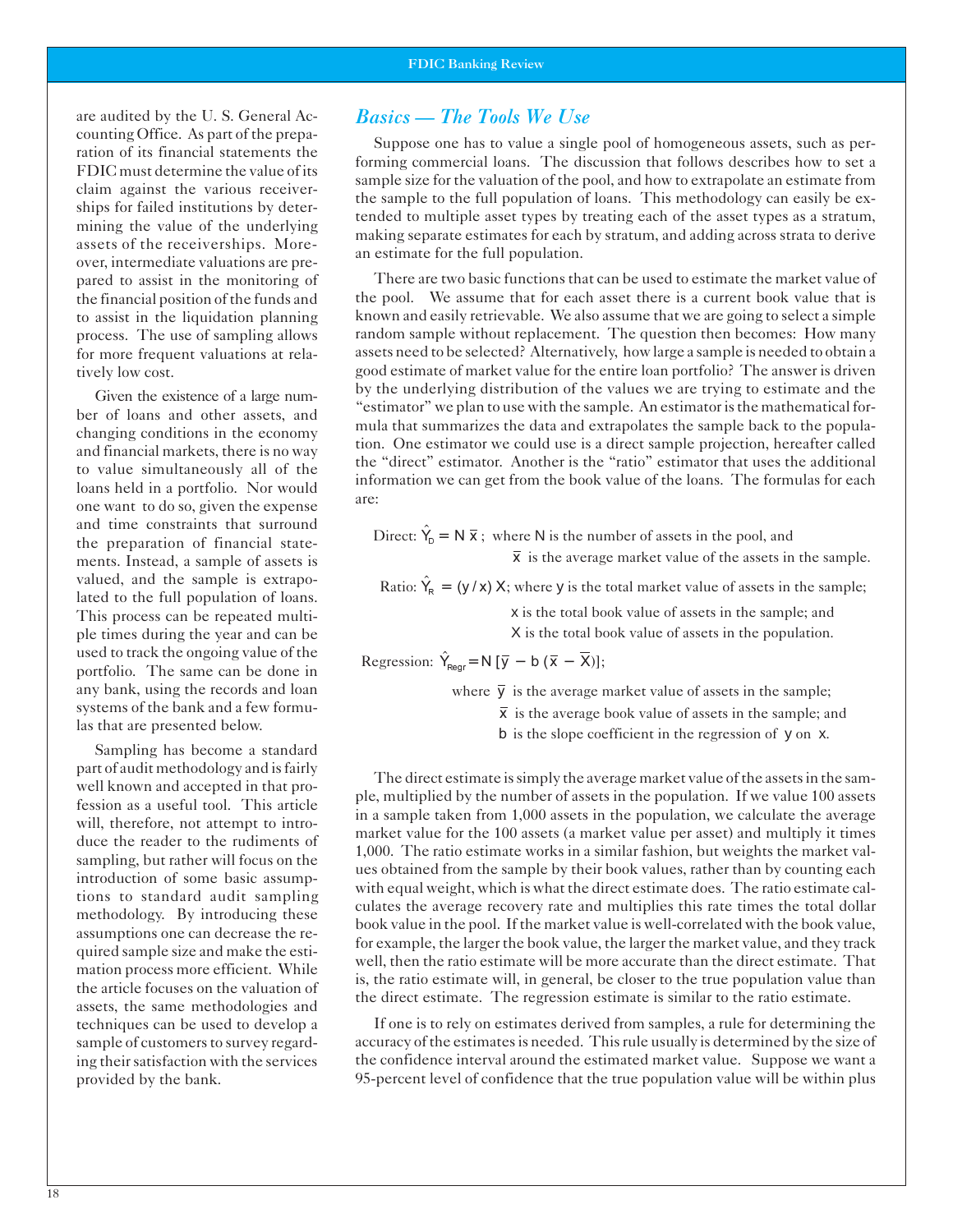or minus 5 percent of our estimate. To obtain this, we simply set the ratio of the half confidence interval over the estimate equal to 5 percent.<sup>1</sup>

The market value estimate is obtained from one of the three formulas given above, and the variance is the sampling variance estimated from the sample collected. Sampling variance is the variability due to the fact that each sample yields a slightly different estimate, which on average will be equal to the value we want to estimate. In order to estimate the market value of a portfolio and determine the sample size, one must have some knowledge of the variance of the market value estimate as well as the estimate itself. Obviously this is problematic because we do not know either the market value or its variance.

Knowing this *in advance* of doing the survey is the key to determining the sample size, but this appears somewhat backward because *this is what we are trying to estimate*. However, what we can know in advance is derived by having a good intuitive feel for the data, some expectation about the results one might obtain, possibly from previous analyses, and a little help from probability theory. The next section reviews some assumptions and how they work to solve the above equations to derive the sample size.

Before turning to the use of external knowledge in the sample selection process, it is worth reviewing the definitions for sample variance for both the direct and ratio estimators for market value. The following are the mathematical expressions for the "population recovery rate," that is, the ratio of the population's market value to book value, and the variance of the book and market values for the population as a whole and the variance terms for the *estimates* of market value obtained by using the direct estimator and the ratio estimator:

Population Recovery Rate =  $R = Y/X$ 

Population Variance of Total Book Value =  $S^2$ <sub>x</sub> Population Variance of Total Market Value =  $S^2$ 

$$
S^{2}_{x} = \sum_{i=1}^{N} \frac{(x_{i} - \overline{X})^{2}}{N}, \text{ where } \overline{X} = \sum_{i=1}^{N} \frac{x_{i}}{N} = \text{ the average book value}
$$
  

$$
S^{2}_{y} = \sum_{i=1}^{N} \frac{(x_{i} - \overline{Y})^{2}}{N}, \text{ where } \overline{Y} = \sum_{i=1}^{N} \frac{y_{i}}{N} = \text{ the average market value}
$$

The direct estimator for total market value has sampling variance  $V_D$ , which is the variance of the estimate because we used a sample:

$$
V_{D} = \left(1 - \frac{n}{N}\right) \frac{N^2}{n} S^2 y
$$

N is the number of assets in the population,

n is the number of assets in the sample, which is to be determined.

The ratio estimator for total market value has sampling variance  $V_R$ :

$$
V_{R} = \left(1 - \frac{n}{N}\right) \frac{N^{2}}{n} \left(S^{2}{}_{y} + R^{2} S^{2}{}_{x} - 2R \rho S_{y} S_{x}\right)
$$

where  $\rho$  is the correlation between the book value **x** and the market value **y**.

<sup>1</sup>The algebraic statement for this measure is:

$$
\frac{1.96 * \sqrt{\text{Variance [Market Value Estimate]}}}{\text{Market Value Estimate}} = 5 \text{ percent}
$$

The value 1.96 is used to set the width of the confidence interval to cover 95 percent of the sample values that would come from the population.

# *Incorporating Knowledge in the Planning Process*

Knowledge about the values to be estimated can be incorporated in the estimation process in advance, and the use of this information can reduce the sample size needed and improve the accuracy of the estimates. The more information that is available, the more cost-efficient the process of estimating a total will become.

There are many sets of assumptions that can be used to determine in advance the sample size needed to achieve a fixed confidence interval around estimates. This discussion focuses on four that are easy to implement and that highlight the different assumptions made about the data and the estimator to be used. Two of the scenarios are commonplace, while the other two, though less well known, lead to a better understanding of the sample sizes needed for estimation. Each of the four scenarios makes assumptions about what we know about the market values relative to the book values. There is no way to determine sample sizes for the sampling process without making some assumptions, no matter how simplistic.

#### *Scenario 1:*

#### *Traditional Sampling Theory With No Connection to the Valuations*

The most common procedure in basic survey sampling is to turn any problem into one that assumes a binomial distribution. This approach provides an easy solution to the sample size problem and requires no explicit assumptions about the data. Instead, the approach uses an implicit assumption of an upper bound on the variance. If one is attempting to use sampling to estimate an error rate in financial records, that is, the proportion of records containing an error, the largest variance will be found when the error rate is 0.5. Based on this knowledge, one can work backwards to derive the sample size necessary to satisfy the criterion involving a fixed proportional confidence limit band.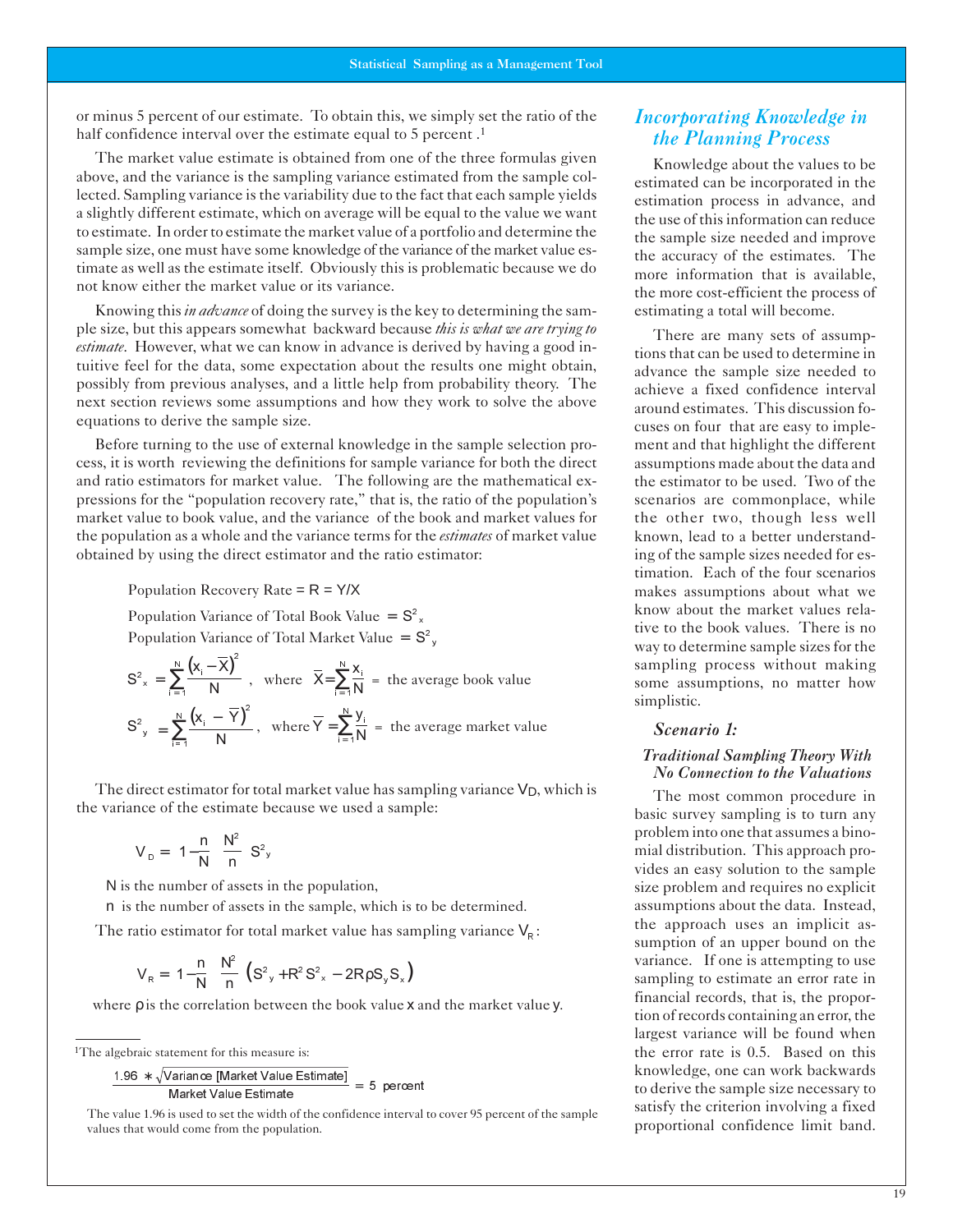quate for valuation measures because same as assuming that the book value one is measuring a dollar value, rather and the market value move in the than a proportion or number of errors. same direction or that they are corre-Hence, while this scenario is com-<br>lated in any way. monly used as a fallback procedure<br>for estimating sample size, it is in-<br>ne size by using the assumption that for estimating sample size, it is in-<br>appropriate for many financial the relative variances of book values appropriate for many financial the relative variances of book values<br>applications because of the need to and market values are equal and then applications because of the need to and market values are equal and then<br>estimate items calibrated in dollar solve for the sample size. By plugging

tion, one can calculate the population This may be an overly conservative value of the variability of the book values  $(S^2x)$  and the population value of the average book value (x). Both of *Scenario 3:*  these are known with certainty and<br>
can be calculated easily from the data<br>
in most record systems. If one assumes<br>
that the relative variability of the mar-<br>
ket value is equal to the relative vari-<br>
ability of the book v substitute the relative variance of To use supplemental information

This rationale, however, is inade- of market values. This is *not* the

estimate items calibrated in dollar solve for the sample size. By plugging<br>values. these two values into the formula pre-Scenario 2:<br>
sented above for the confidence in-<br>
terval, one can solve for "n," the Traditional Sampling Theory<br>
With No Probability<br>
Assumptions Placed on the<br>
Valuations<br>
Valuations<br>
Valuations<br>
Valuations<br>
Valuations<br>
Valuations<br>
Valuations<br>
Valuations<br>
Valuations<br>
Valuations<br>
Valuations<br>
Valuations<br>
V The simplest assumption is that numbers easily calculated from the almost nothing is known about the nonplation and reliance is placed on almost nothing is known about the population, and reliance is placed on market value of the assets, but that the direct estimator, not the ratio esti-<br>the book values of the assets in the mator. However the simple assumpthe book values of the assets in the mator. However, the simple assump-<br>pool are known. This is a very conser-<br>value of all the assets in the popula-<br>value of all the assets in the popula-<br>tion, one can calculate the popul

book values for the relative variance for the calculation of the sample size,

<sup>2</sup> This result is derived by noting that  $E(Y) = R^* E(X)$ , where Y is the total market value of the portfolio and X is the total book value, and using:

$$
\frac{\sqrt{\text{Variance [Market Value Total]}}}{\text{Market Value Total}} = \frac{\sqrt{(1-n/N) N^2 / R^2 S_{\frac{2}{x}}/n}}{N \cdot R \cdot \overline{X}} = \frac{\sqrt{(1-n/N) S_{\frac{2}{x}}/n}}{\overline{X}}
$$

Both  $\bar{x}$  and  $S_x$  are calculated directly from the population, that is, from the book values, so they are known. By inserting these two values into the formula above for the confidence interval, we now can solve for "n," the sample size needed.

$$
\frac{1.96 * \sqrt{\text{Variance [Market Value Estimate]}}}{\text{Market Value Estimate}} = \frac{1.96 * \sqrt{\frac{1}{n} - \frac{1}{N}}}{\overline{X}} = .05
$$

$$
n = \frac{1}{\left(\frac{.05 * \overline{X}}{1.96 * S_x}\right)^2 + \frac{1}{N}}
$$

<sup>3</sup> Note that the value of "a" in the linear equation is not determined. However, it is not necessary to use regression analysis to estimate it because it is reasonable to assume that it is zero if one is willing to assume that the market value of an asset is zero when the book value is zero.

we need to make some assumptions regarding the joint distributions of the book value and the market value. A simple assumption is that the book value and the market value are related. A commonly made distributional assumption is that the variables are jointly normally distributed. This allows us to incorporate easily a straight line relationship assumption and a parameter for correlation between the variables. The normal distribution is not required — we can actually use any joint distribution that does not constrain the values of either variable, but does allow the two variables to be correlated. However, any moderate distributional assumption like this can lead to some very severe complications, as will be seen as we develop this method.

The use of the assumption of a bivariate normal distribution requires that one know something about five parameters: the two population means, the two population variances, and the correlation between market value and book value. Typically, information is readily available only on two of the five parameters: the mean and variance of the book values (see the previous section). Estimates of the population mean and variance of the market values and the correlation between the book value and the market value are needed. The latter can be estimated by using simple regression analysis. In the case where one assumes a straight line relationship between book value and market value, one can assume to know something about the relative return on the assets, namely the rate of recovery, R. This value will be approximately what one would expect to see as the measure of return in a linear equation:

#### Market Value =  $a + b$ (Book Value).

The value "b" estimated in this relationship is the same as the coefficient "b" estimated with regression analysis. However, one can assume that "b" is approximately equal to R, and from past experience an estimate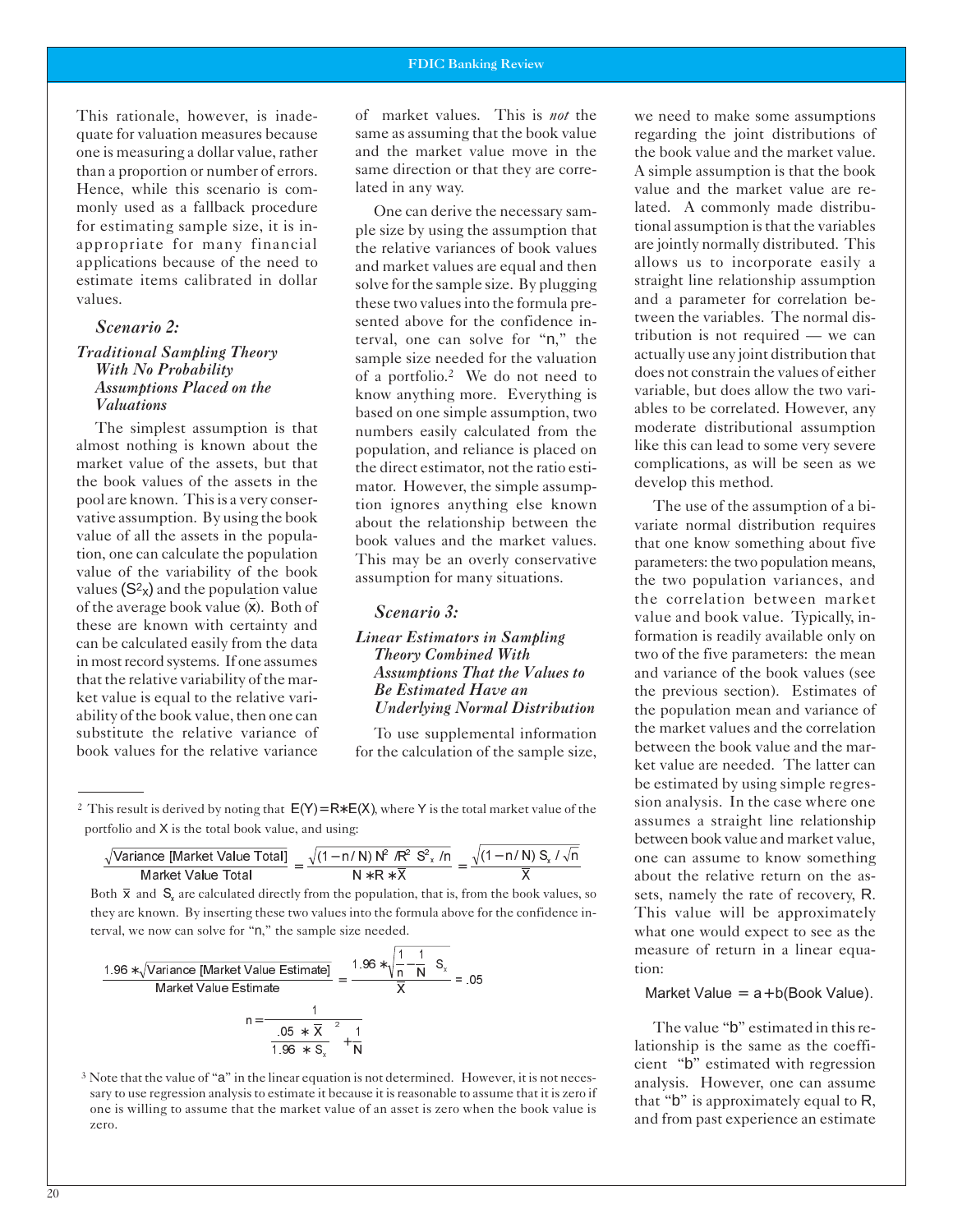of R may be obtainable. Specifically, data on past sales, audits, auction information, *etc*., may be available. This assumption will be formalized in the next scenario.

The use of regression analysis allows for the estimation of the correlation between book value and market value. However, this still requires some knowledge about the variation of the market values (the y's) separate from the variation of the book values (the x's). Because market values and book values are supposed to be closely related, one can define two (extreme) assumptions: (1) the market values are as variable as the book values, or (2) the market values are only a portion of the book values, therefore they vary proportionally less.

Finally, an assumption about the expected market value total is needed: specifically, that the expected value of the market value estimate is equal to the recovery rate, times our known total book value.

Using the regression relationship and the first variance assumption  $(S^2<sub>V</sub> = S^2<sub>X</sub>)$ , a simplified variance formula that can be solved for "n" is derived, using the regression estimator given above.4 This formula looks remarkably like the formula obtained in scenario 2, but it is multiplied by a factor that incorporates information about the expected recovery rate. This factor will play an important role in determining the sample size needed.

If the second variance assumption  $(S^2$ <sub>y</sub> = R<sup>2</sup> \* S<sup>2</sup><sub>x</sub></sub>) is used instead, one gets a very strange result — the sampling variance is always equal to zero! This occurs because the assumption leads to a situation in which there are too many restrictions and the variability of the data is assumed away under a normal distribution. This makes no sense, because it may be reasonable to expect the market value to be less than the book value, and that the variability of the market value will be less than the variability of the book value but there still will be variability. Based on these assumptions, this would be a lower bound for the variability of the market value. And logically, if the market value is only a proportion of the book value, one would expect that the variability of the market value would not be greater than the variability of the book value, thus providing an upper bound. This assumption is used because it is conservative.

In this scenario the assumptions placed no limitations on either the book value or the market value of the assets. Both the book value and the market value can take on any value between−∞ and+∞, though very large values of either are highly unlikely, and negative values also are unlikely. In practice one is more likely to find that assets carried with a positive value have a market value that is positive and even highly distressed assets typically will have a sales value slightly greater than zero. There may be exceptions, however, such as in the case of environmentally contaminated property where the costs of remediation (and potential legal liability) are greater than the value of the property cleaned up, thus yielding a negative market value. The normal joint distribution also allows the market value to be greater than the book value, which would happen if market interest rates are below the rates on financial assets or when property has appreciated in value.

#### *Scenario 4:*

#### *Ratio Estimators in Sampling Theory Combined With Assumptions That the Values to Be Estimated Have an Underlying Conditional Gamma Distribution*

An alternative approach that incorporates more information about the data clearly is more useful in making the sampling process more efficient and cost-effective. For example, when using the assumption that the data were normally distributed (scenario 3), book and market values could conceivably range from −∞ to +∞ . Assuming that both the book values and market values in the portfolio are both gamma distributed, one can incorporate both assumptions about the portfolio as well as previously known information. The gamma distribution is a probability distribution that is skewed to the right, implying that the portfolio will have many assets with relatively small book values and only a few with very large book values. In addition, it is assumed that the market value is less than, or equal to, the book value.

Three parameters must be dealt with by using this approach, although there is an additional assumption that the market value is bounded above and below by the book value and zero, respectively. This assumption is consistent with floating-rate assets and those with short maturities. However, it will prove problematic when valuing fixed-rate loans with above-market rates or for fixed assets where depreciation may have reduced the book value below the market value.

Under these assumptions, and using this distribution, one can determine the population variances for both the book value (x) and the market value (y), and also the correlation between the book value and the market value. Substituting these values into the variance equation given above for a ratio estimator, we get:<sup>5</sup>

$$
\frac{1}{4} \text{ n} = \frac{1}{\left(\frac{0.05 \times \overline{X}}{1.96 \times S_x}\right)^2 \left(\frac{R^2}{1 - R^2}\right) + \frac{1}{N}}
$$

5 This result is obtained by observing some basic results for gamma distributions, namely that for the population  $S^2$ <sub>x</sub> = (p+q)/  $a^2$ ,  $S^2$ <sub>v</sub> =  $p/a^2$ ,  $E(X) = (p+q)/a$ ,  $E(Y) = p/a$ and  $p=p/(p+q)$  in terms of the parameters of the joint conditional gamma, and then using method of moments techniques we can substitute the known values of  $\bar{x}$  and  $S^2$  to solve for functions of the parameter values.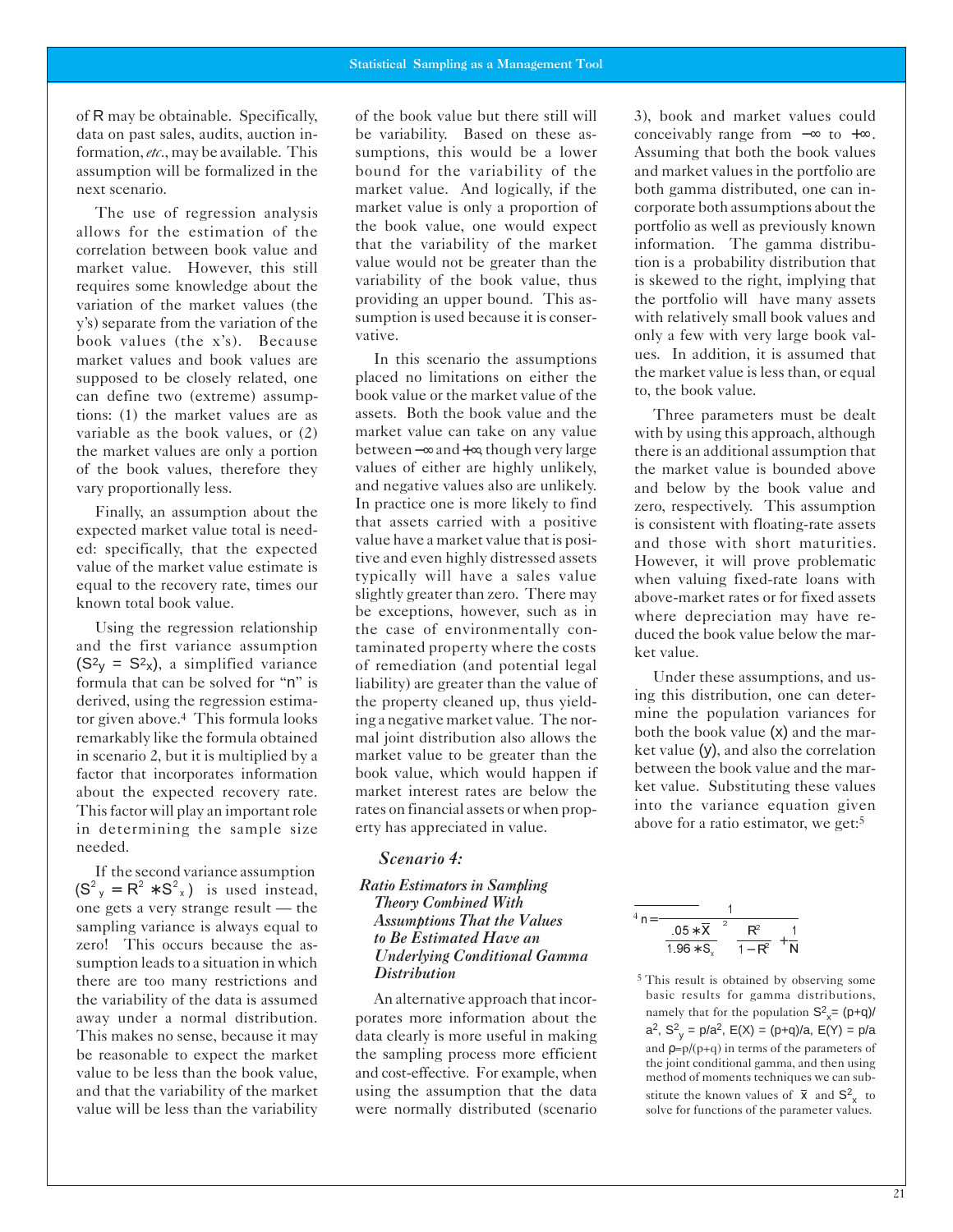#### Sampling Variance [Market Value]  $=$

$$
\left(1-\frac{n}{N}\right)\frac{N^2}{n} S^2{}_x R (1-R)
$$

As was the case in scenario 3, there is a fortuitous relationship between the known values and the parameters that causes unknown values to cancel out and thus the equation can be solved directly. This is much more appealing because we can get three parameter values and the interrelationships between market value and book value directly from the three values we can observe or know through other sources, namely, total book value of the portfolio, the variability of the book values, and the anticipated recovery rate.<sup>6</sup>

This results in the equation above, and solving for  $n$  again we get:

$$
n = \frac{1}{\left(\frac{.05 \times \overline{X}}{1.96 \times S_x}\right)^2 \left(\frac{R}{1-R}\right) + \frac{1}{N}}
$$

The sampling variance equation is much more intuitive because it says that, as R approaches 1.0, which can only happen when all the assets have a market value equal to the book value, the sampling variance declines to zero. The same is true as R approaches 0.0, meaning all assets have no value, and so again there is no sampling variability. By placing bounds on the results when one estimates the market value, and by allowing the market value to be a random value conditional on the book value, one obtains a more sensible solution in terms of prior expectations, and at the same time a more sensible solution in terms of the effort required to conduct the valuation.

## *Solving for the Sample Size*

If the population size **N** is large, then the term 1 over **N** in the denominator of each of the solutions disappears, and we get equations for the sample size that are easier to use and interpret. Each of the following equations for the sample size is subscripted to correspond to the assumptions in each of the scenarios discussed above.

$$
n_2\!=\!\!\left[\frac{1.96*\,S_\text{x}}{.05\overline{\text{X}}}\right],\ \ n_3\!=\!\!\left[\frac{1.96*\,S_\text{x}}{.05\overline{\text{X}}}\right]^{\!2}\left(\frac{1\!-\!R^2}{R^2}\right)\!,\ \ n_4\!=\!\left[\frac{1.96*\,S_\text{x}}{.05\overline{\text{X}}}\right]^{\!2}\left(\frac{1\!-\!R}{R}\right)
$$

Note that each of the sample sizes can be expressed as a function of the sample size n<sub>2</sub>, the sample size required when we make no distributional assumptions. For the sample size required when we assume that the book value and the market value are normally distributed *and* that the variance of the book value is equal to the variance of the market value, we get much larger required sample sizes until the recovery rate exceeds 0.7. Note also that the sample size required for the joint gamma distribution assumption is less than the sample size required for the no assumption scenario when the recovery rate exceeds 0.5. More importantly, the joint gamma assumption always yields a smaller required sample size than the normal assumption. This is especially gratifying, because scenario 4 required fewer assumptions and placed some reasonable bounds on the data to be observed.

# *How to Choose*

Based on the preceding discussion, the choices may appear to be exceptionally confusing. How does one use this information and draw a reliable sample? Fortunately, there is good news regarding both the variance estimate and the assumption choices.

First, the variance estimates. The assumptions reviewed above are offered as alternative ways to think about the data before assets are valued in order to avoid the selection of a larger sample than is necessary. However, once the sample has been selected and the valuation completed, the assumptions no longer come into play. The estimation of the market value and the confidence interval around that estimate is strictly a function of the actual data. The assumptions are not used in the estimation process, but only in the equations used to derive sample size. With the equations presented above, one can use either the direct method or the ratio method, and compare the results to see which makes more sense and provides the better confidence interval. The only requirement with respect to their use is that the sample selected is a simple random sample. Thus, even if the assumptions were flawed, the estimates are not a function of the assumptions but of the actual data sampled. However, bad assumptions may lead to the choice of a sample that is either too large or too small, yielding results that may not measure up to expectations.

The other piece of good news is that one can test some of the assumptions before choosing which scenario to use in deriving sample sizes. This is done easily by simply charting the book values as a histogram and determining whether the distribution appears to be uniform, normal, or gamma. (See the appendix for a discussion on how to create the histogram.) This allows a reasoned choice of scenario and distribution assumption to be used in the calculation of

 $^6$  Data about the book values of a portfolio should be readily obtainable from accounting records and anticipated recovery rates can be based on previous studies or an *a priori* assumption based on general knowledge of the portfolio.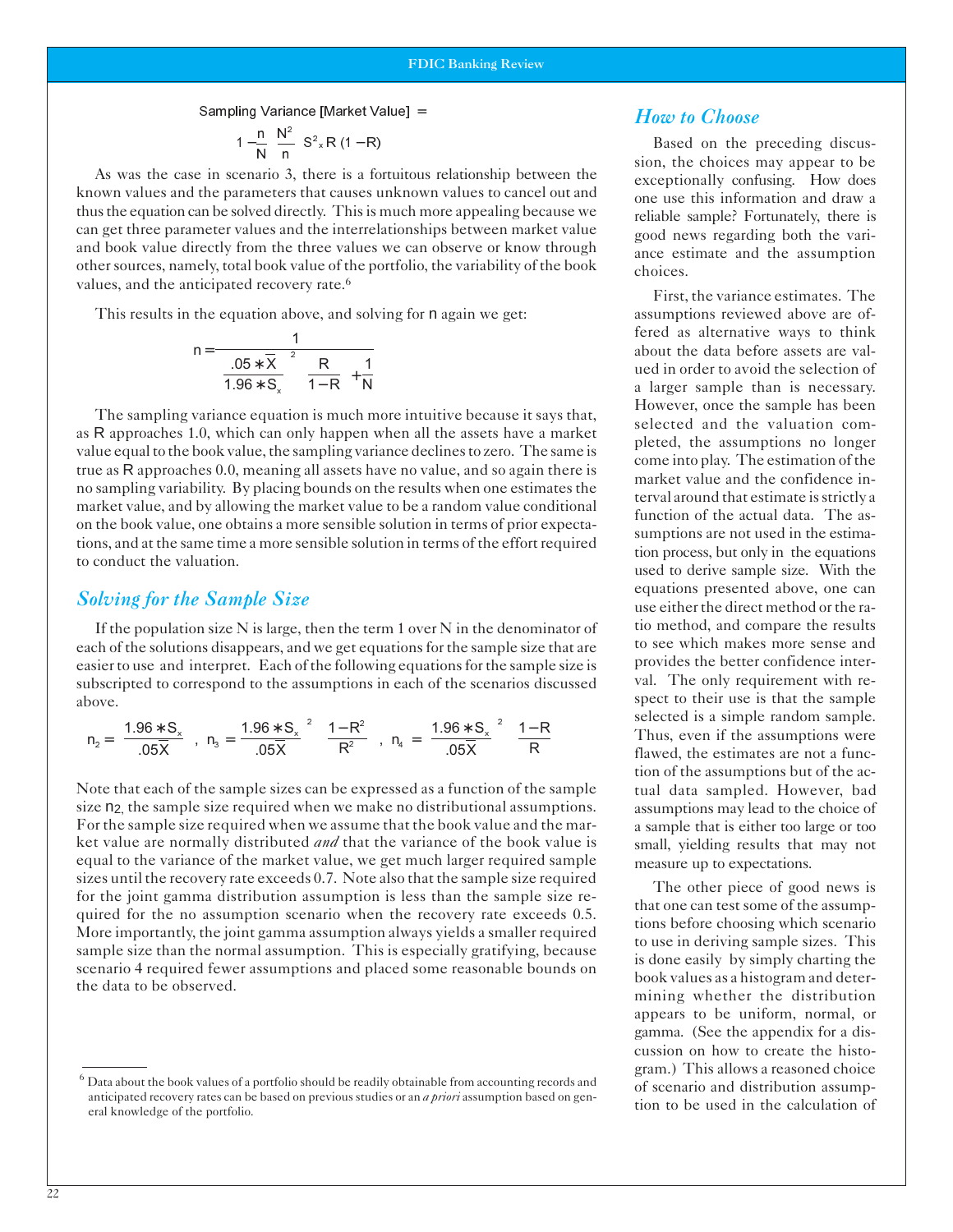sample size. In addition, if one be- 90 percent of the book value of the scribed for the normal distribution

one expects that the market value is used. Specifically, in the situation de-

lieves that the market values will fall loans being valued, then one might the standard error (half the confibetween zero and book value, the be able to use the assumptions of sce-<br>
choice of scenario 4 is clearly sup-<br>
nario 4 to reduce the sample size. Percent. For the gamma distribution nario 4 to reduce the sample size. percent. For the gamma distribution ported. However, if the market value of the the standard error of the estimate will *Hedging Our Sampling Bets* be 80 percent after a valuation is com-<br>be 80 percent after a valuation is com-<br>cent. In either case, this is a rather The last point to be made is that pleted using a sample that assumed a large increase in the confidence interthis process requires caution. If one 90 percent valuation, the sample size val and results from overly optimistic uses the assumptions listed above to was too small to achieve the desired assumptions. This problem can be determine how large a sample to se- confidence level used in the sample minimized by the conservatism in lect, significant cost and time savings construction. In order to obtain the making *a priori* assumptions about desired level of confidence the sam-<br>the value of the portfolio, while at the optimism regarding the market value ple size will have to be increased. same time recognizing the cost tradeof the assets to be valued can lead to The impact on the final confidence offs associated with these decisions. the derivation of a sample size that is interval will differ according to the too small for the task. For example, if distributional assumption that is

# *REFERENCES*

Raj, Des. *Sampling Theory*. New York: McGraw-Hill Book Company, 1968. Mardia, K.V. *Families of Bivariate Distributions*. London: Charles Griffin & Company Limited, 1970.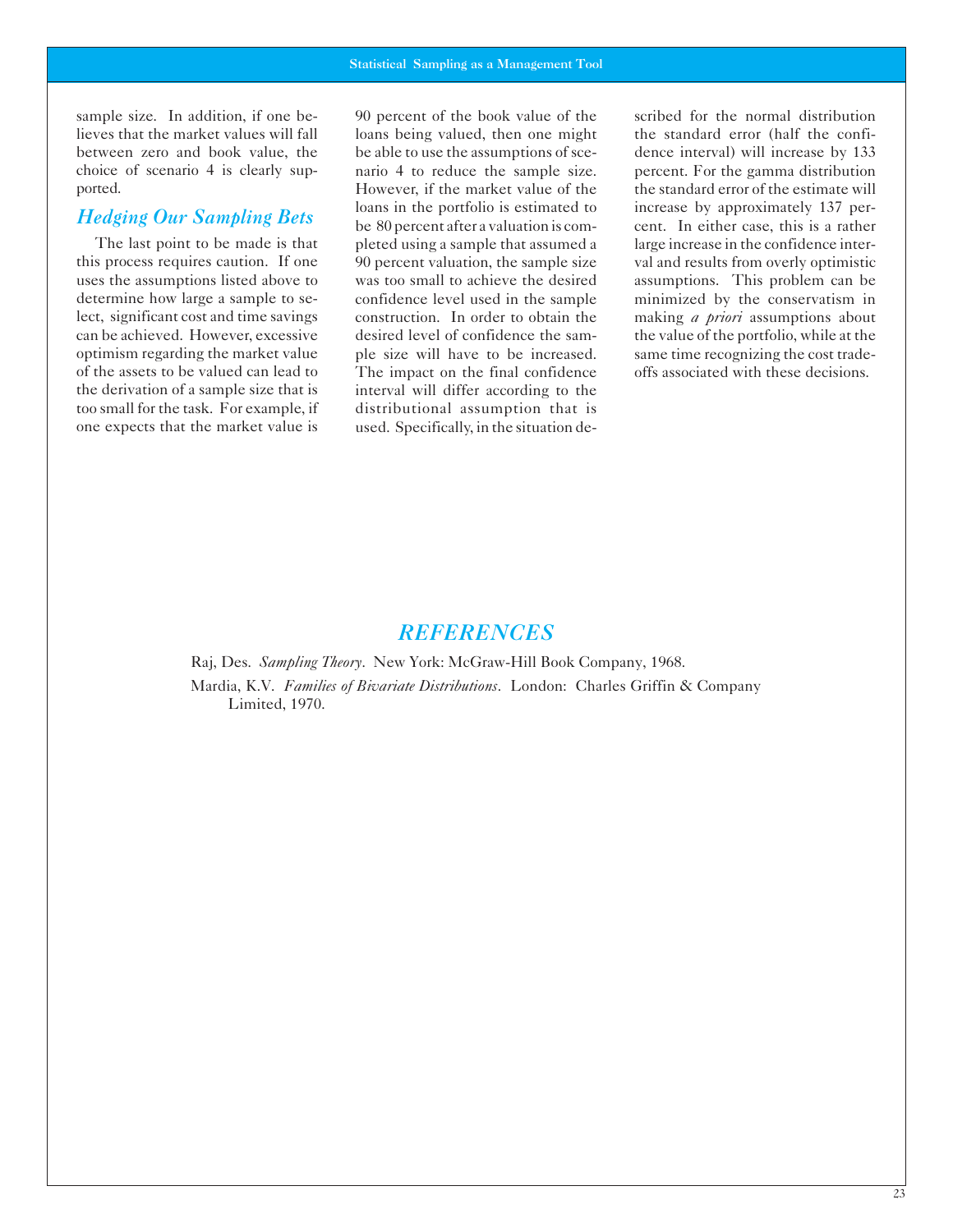# *APPENDIX*

# *Creation of the Histogram*

One can easily create a histogram to assess which assumption concerning the distribution of the assets in a portfolio is the appropriate one to use. This process requires that a tabulation of book values of assets be obtained from the general ledger and that 20 segments be created. These segments for tabulation can be created by taking the maximum book value minus the minimum book value and dividing by 20. We call this

value w: Maximum book value − Minimum book value  $w = \frac{1}{20}$ 

The twenty categories appear as follows:

 $\ddotsc$ Category 1: Minimum book value  $\geq$  Minimum + 1w Category 2: Minimum + 1w  $\geq$  Minimum + 2w Category 20: Minimum + 19w  $\geq$  Maximum

Count the number of assets with book values in each of these ranges and tabulate as a bar chart. If the distribution looks flat, then the portfolio has a uniform distribution and the best plan is to use scenario 2. If the distribution looks bell shaped and symmetric, then the best option is scenario 3, because the data appear to be normally distributed (no unusually large high or low values). If the distribution looks like a mound that leans to the right (most values are smaller, but there are a significant number of large values), then the data are good candidates for scenario 4. Scenario 4 is enhanced if you believe your market values fall between worthless (zero) and the book value.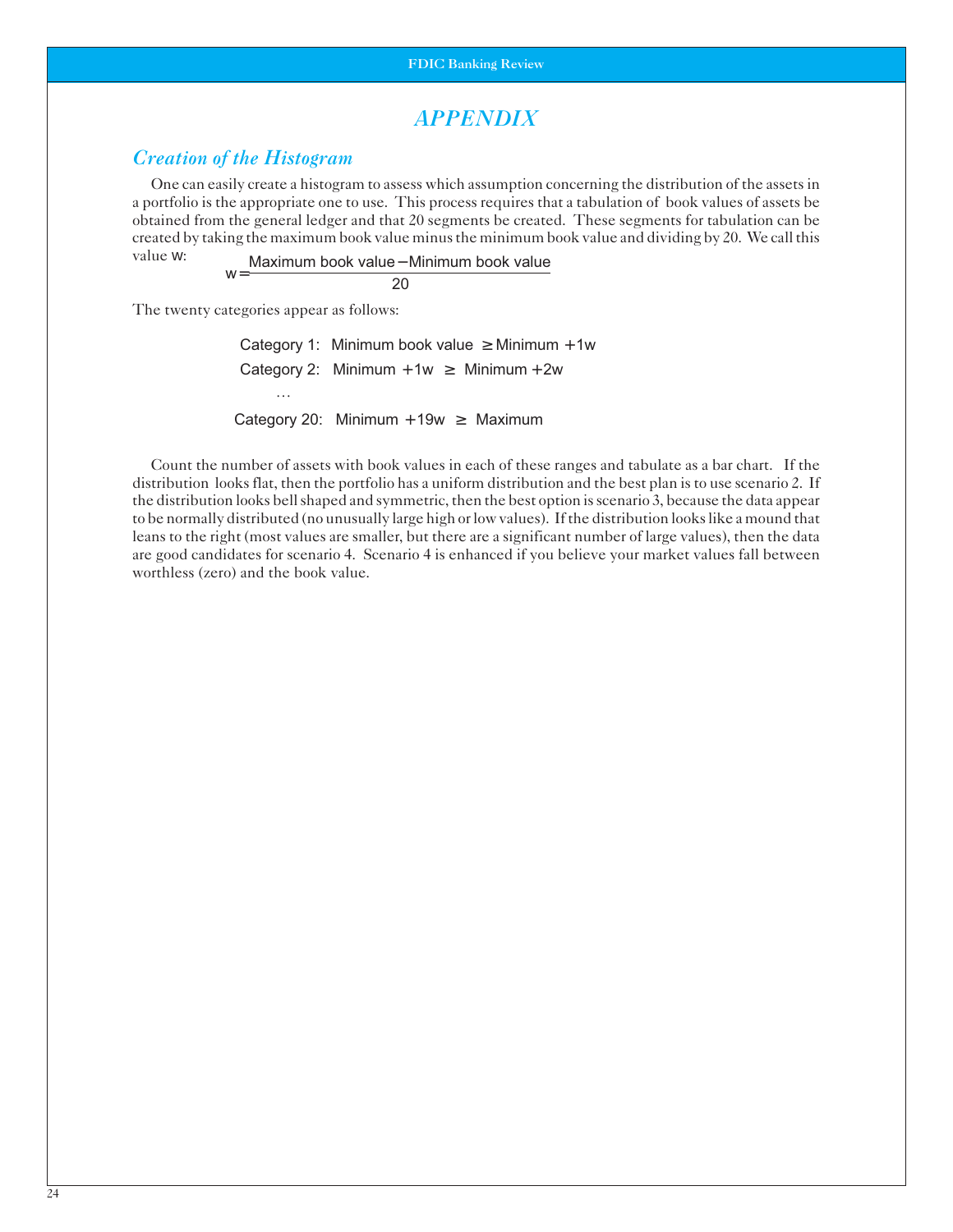# <span id="page-26-0"></span>Recent Developments Affecting Depository Institutions

by Valentine V. Craig

# *REGULATORY AGENCY ACTIONS*

U.S.C. 3201-3208). The new rule insurance premiums on properties<br>permits management interlocks used as collateral for loans that are lopermits management interlocks used as collateral for loans that are lo-<br>within a relevant metropolitan statis-<br>cated in special flood hazard areas within a relevant metropolitan statis-<br>
in special flood hazard areas<br>
interpretent participating in the National Flood<br>
interpretent participating in the National Flood tical area (MSA) when either of the depository institutions in the MSA Insurance Fund. Lenders are not rehas assets of less than \$20 million. quired to monitor loan portfolios con-<br>The intent of this new rule is to ex-<br>tinuously to determine the status of The intent of this new rule is to ex-<br>numerial the pool of available managerial flood insurance coverage. Institutalent for small depository instituutions may charge a fee to determine<br>tions The final rule implements pro-<br>the need for flood insurance. *OCCNews* Development and Regulatory Im-

*Inter-Agency Actions* provement Act, which requires the *Proposal to Amend* The federal bank and thrift regula-<br>
x agencies are engaging in joint or a correct to streamline and modify regu-<br> **Requirements** tory agencies are engaging in joint or <sup>order</sup> to streamline and modify regu-<br>coordinated efforts in a number of lations to improve efficiency, reduce

Office of Thrift Supervision (OTS)<br>
published a joint final rule that rein-<br>
tional Flood Insurance Reform Act of<br>
terpreted the Depository Institution<br>
Management Interlocks Act (12)<br>
Management Interlocks Act (12)<br>
Manag Management Interlocks Act (12 tutions are required to escrow flood *No. 155, 9/3/96.*<br>**ILS.C.** 3201-3208) The new rule insurance premiums on properties pand the pool of available managerial flood insurance coverage. Institu-<br>talent for small depository institu-<br>tions may charge a fee to determine FDIC's Division of Research and Statistics. tions. The final rule implements pro-<br>
visions of the Riegle Community Release, NR 96-90, 8/29/96; FR, Vol. 61, No. 169, Wall Street Journal (WSI): RNA's Ranking Re-<br>
Visions of the Riegle Community Release, NR 96-90, 8/29 visions of the Riegle Community *Release, NR 96-90, 8/29/96; FR, Vol. 61, No. 169, Wall Street Journal* (WSJ); *BNA's Banking Re-*<br>Development and Regulatory Im- *pp. 45683-45716*. *pp. 45683-45716*.

coordinated efforts in a number of<br>
regulatory areas that are mentioned<br>
regulatory areas that are mentioned<br>
in this issue of the *Review*.<br>
The OCC, the FRB, the FDIC,<br>
regulatory areas that are mentioned<br>
in this issue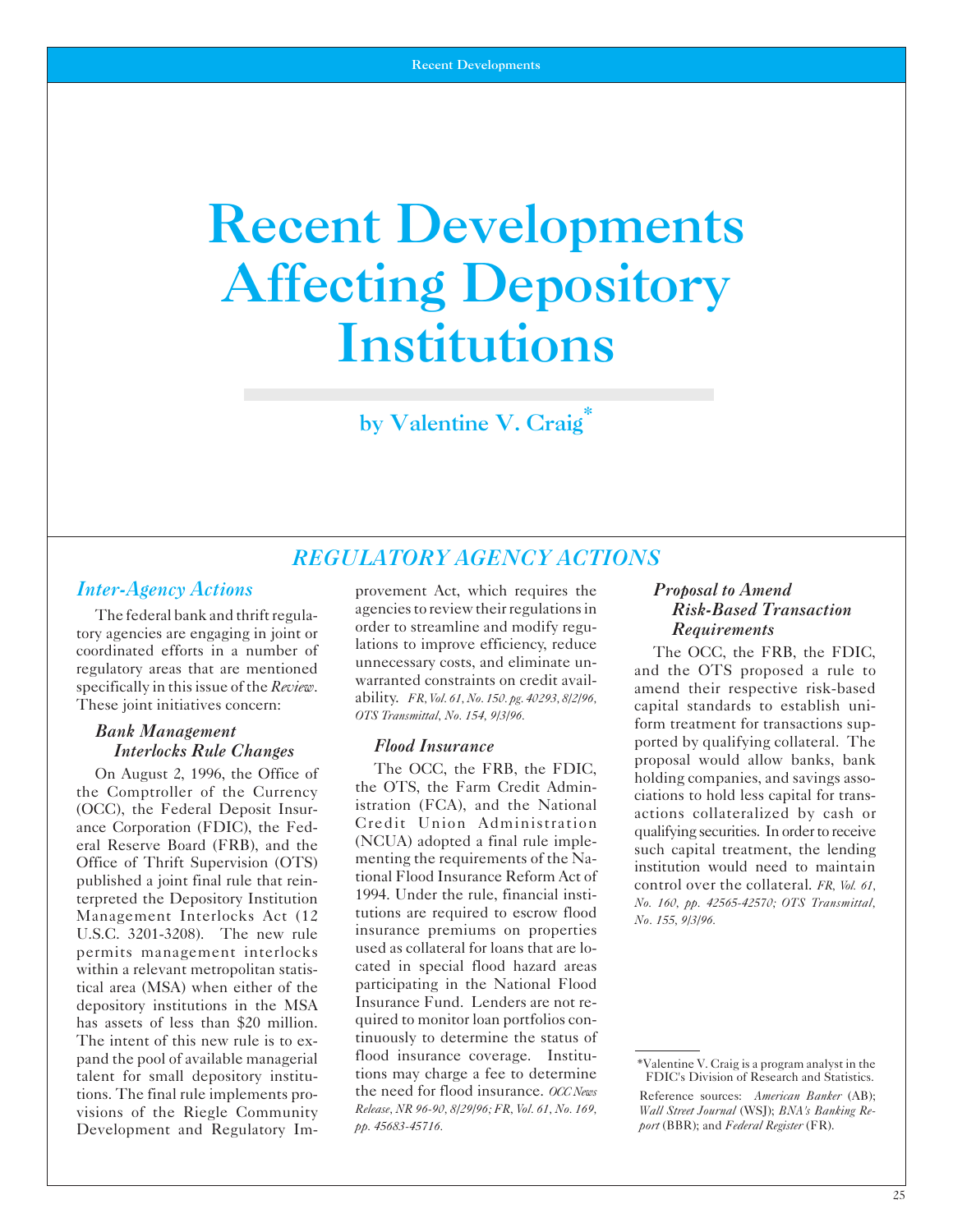# *Final Rule Amending Amending Risk-Based Capital Capital Requirements Requirements*

The OCC, the FRB, and the FDIC issued a joint final rule, effec tive January 1, 1997, amending their respective risk-based capital standards to incorporate a measure for market risk for all positions in an institution's trading account and foreign-exchange and commodity positions. The final rule implements an amendment to the Basle Capital Accord, and requires that any bank or bank holding company with significant exposure to market risk to measure the risk using its own internal value-at-risk model and hold a commensurate amount of capital. Mandatory compliance is not required until January 1, 1998. *FDIC, FIL-84-96*, *10/10/96;10/10/96; FR, pp. 47358-47378, 9/6/96. 9/6/96.* 

# *Guidelines Establishing Establishing Standards for Safety Safety and Soundness Soundness*

The OCC, the FRB, the FDIC, and the OTS jointly amended the Inter-agency Guidelines Estalishing Standards for Safety and Soundness to include asset quality and earnings standards. The guidelines complete the safety-and-soundness standards required by the Federal Deposit Insurance Corporation Improvement Act of 1991. The guidelines give the insured depository institutions the flexibility to adopt systems appropriate to their size and the nature and scope of their activities, and should not require well-managed institutions to modify their operations. The guidelines direct that the systems should be capable of identifying emerging problem assets and pre venting deterioration in those assets; and that the systems be able to evalu ate and monitor earnings, and ensure they are sufficient to maintain adequate capital and reserves. *FR, Vol. 61, No. 167, pp. 43948-43952; OTS Transmittal, Number 156, 9/3/96. 9/3/96.* 

#### *Electronic Banking Banking*

The U.S. Department of the Treasury held a two-day conference in September on electronic banking

and commerce, at which it announced the formation of an interagency task force to examine con sumer protection issues related to the use of stored-value cards, smart cards, Internet banking, and other electronic banking and commerce products. The task force consists of the U.S. Department of the Treasury, the Federal Trade Commission (FTC), the FRB, and the FDIC. The U.S. Department of the Treasury is also examining international monetary policy, law enforcement, enforcement, and pay ment systems regarding the global use of computers to conduct business. It expects to report its conclu sions at the Group of Seven meeting next June in Denver, Colorado. *BBR*, *pg. 436, 9/23/96. 9/23/96.* 

#### *Check Fraud Fraud*

The Bank Fraud Working Group, composed of representatives of the OCC, the Federal Bureau of Investigation, the FDIC, the FRB, Internal Revenue Service, the Justice Department, the OTS, the Postal Inspector, and the Secret Service, has produced a booklet entitled "Check Fraud: A Guide to Avoiding Losses." The booklet describes common check fraud schemes and fraud prevention techniques. Copies can be obtained from the Office of the Comptroller of the Currency, Communications Division, Washington, DC, 20219. *OCC News Release, NR 96-125, 11/12/96. 11/12/96.* 

# *Federal Financial Financial Institutions Examination Examination Council (FFIEC) (FFIEC)*

### *Community Reinvestment Reinvestment Act (CRA) Information Information DocumentDocument*

The OTS, the OCC, the FDIC, and the FRB, under the auspices of the FFIEC, produced a document, "Inter-agency Questions and Answers Regarding Community Reinvestment." The document was published in the *Federal Register* on October 21, 1996. It consolidates information about the revised CRA regulations issued by the agencies on May 4, 1995, and attempts to answer

the most frequently asked questions about community reinvestment. Public comment is invited on a con tinuing basis. *FR,pp.54647-54667,11/21/96.* 

#### *Bank Rating System System Updated*

The FFIEC has expanded the Uniform Financial Institutions Rating System, in effect since the late 1970s, to take into consideration an additional risk component. The bank rating system known as "CAMEL" (which stood for Capital Adequacy, Asset Quality, Management Administration, Earnings, and Liquidity) has now been changed to "CAM- ELS" to adjust for a sixth component, Sensitivity to Market Risk. The new component reflects an institution's sensitivity to interest-rate changes, foreign-exchange rate changes, or commodity or equity price movements. *BBR, pg. 1052, 12/23/96. 12/23/96.* 

## *Proposed Electronic Filing Filing Requirement for for Call Reports Reports*

The FRB, the FDIC, and the OCC, under the aegis of the FFIEC, requested comments on whether to discontinue Call Reports in hard copy form and to require them to be filed electronically or on computer diskette with the agencies' electronic collection agent. Written comments were required by January 3, 1997. *FR, pp. 56737 -56740, 11/4/96. 11/4/96.* 

# *Federal Deposit Insurance Corporation*

## *Electronic Banking Banking Issues*

On September 12, the FDIC hosted a day-long public hearing on the technological changes occurring in banking, finance and commerce as a result of the evolution of electronic banking. The hearing focused on the use of stored-value cards and federal insurance; what disclosures financial institutions should provide to consumers; and safety-and-soundness concerns. The hearing followed an FDIC Board decision that funds represented by stored-value cards are not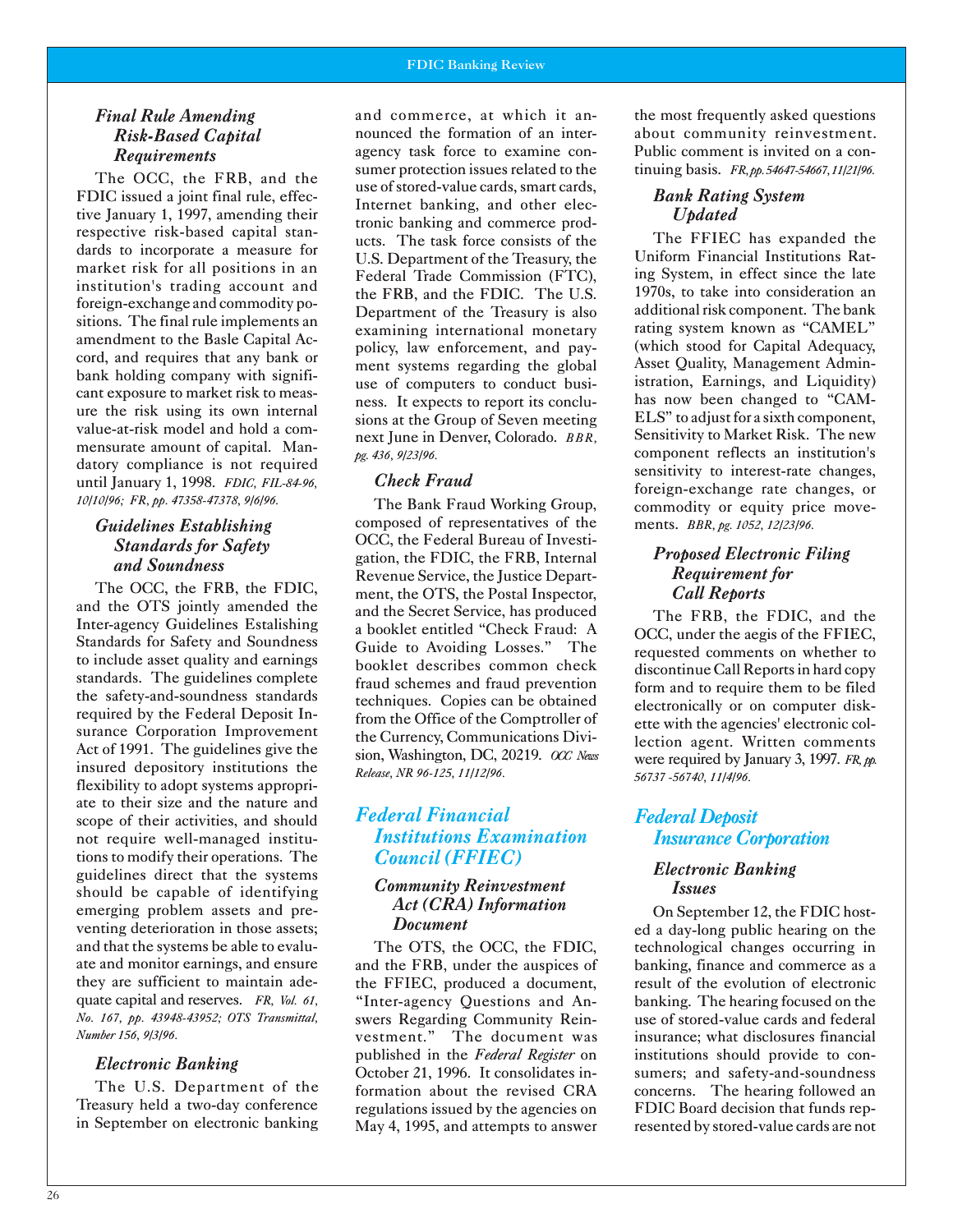generally protected by federal deposit insurance.

Subsequent to this public hearing, the FDIC has begun a monthly "Cy berbanking Speakers Series" for its employees, which is concerned with issues related to electronic banking. The series focuses on the latest elec tronic technologies and the implications for the financial regulatory system. The first event, held on No vember 6, 1996, focused on two new developments: "smart-cards" and the government's plans to pay all benefits electronically by the year 1999. The second event, held in December, focused on regulation in the world of electronic banking. *FDIC News, pp. 1-6, 10/96.* 

# *Semiannual Agenda Agenda of Regulations Regulations*

The FDIC published its most recent semiannual regulatory agenda in the *Federal Register* on November 29, 1996. The FDIC publishes the agenda to inform the public of its regulatory actions and to encourage participation in rulemaking. Many of the rules have been sponsored jointly with the other financial regulatory agencies. Some are in response to the Federal Deposit Insurance Corporation Improvement Act and the Riegle Community Development and Regulatory Improvement Act of 1994.

The agenda provides information about the FDIC's current and pro jected rulemakings, as well as information on existing regulations under review, and completed rulemakings. There are 34 final or proposed changes to FDIC regulations in the most recent agenda. Included in this agenda is the action imposing the one-time special assessment on SAIF-insured institutions and the final rule lowering SAIF assessments. *FDIC News Release, PR-91-96, 12/3/96; FR, pp. 63460-63469, 11/29/96. 11/29/96.* 

#### *Expansion of Data on on World Wide Web Web*

The FDIC expanded it presence on the World Wide Web by providing statistical data on individual FDICinsured depository institutions. Users are now able to search FDIC rec ords by institution, state, charter type, and asset or deposit size. Avail able data include quarterly and annual statistics on income and expenses and key profitability ratios; institutional health and performance ratings are not available, however. There is no charge for the service. The Internet address for the FDIC service, called the Institution Directory, or ID service, is www.fdic.gov. *BBR, pg. 1004, December 16, 1996; FDIC News Release,Release, PR-94-96,PR-94-96, 12/10/96.12/10/96.* 

#### *Bank Insurance Fund (BIF) (BIF) Premiums Remain at at Same Level Level*

Due to the current financial strength of the banking industry and the Bank Insurance Fund (BIF), the FDIC Board of Directors voted to maintain assessment rates for the BIF at current levels (0 to 27 cents per  $$100$  of assessable deposits) for the first six months of 1997. The Board also voted to collect an assessment against BIF-assessable deposits to be paid to the Financing Corporation (FICO) as authorized by the Deposit Insurance Funds Act of 1996 (Funds Act); eliminated the  $$2,000$  minimum annual assessment as required by the Funds Act; and authorized the refund of the fourth-quarter portion of the semiannual minimum assessment  $($500)$  charged to all BIF members. Approximately 8,700 institutions will receive the refund of \$500 plus inter est. As of June 30, 1996, the BIF re serve ratio was 1.32 percent. *BBR*, pg. *911, 12/2/96; 12/2/96; FDIC, FIL-99-96, 12/9/96. 12/9/96.* 

# *Savings Association Association Insurance Fund (SAIF) (SAIF) and FICO Assessments Set Set*

The FDIC lowered SAIF assess ment rates to a range of 0 to 27 cents per \$100 in assessable deposits for the first six months of 1997. The new rates are identical to those previously approved for BIF members, and became effective October 1, 1996, for Sasser and Oakar institutions, and January 1 for all other SAIF-insured institutions. The Board had previously established a risk-based schedule for SAIF assessment rates ranging from 4 to 31 cents per \$100 of assess able deposits, and was permitted to adjust the schedule by as much as five cents without notice-and-comment rulemaking.

The FDIC Board also set FICO assessment rates for the 1997 first semiannual period at 6.48 basis points for SAIF members and 1.30 basis points for BIF members. These rates are in addition to the insurance funds' assessments. **FDIC News Release**, PR-95-96, *12/11/96.12/11/96.* 

# *Oakar Bank Reporting Requirements Requirements*

The FDIC has adopted a final rule, effective January 1, 1997, limiting Oakar institutions to membership in their primary insurance fund only. Oakar institutions belong to one FDIC insurance fund but hold deposits that are insured by the other FDIC insurance fund. According to the new rule, BIF-member banks will continue to be BIF-members after acquiring SAIF-insured deposits in Oakar transactions. *BBR, pg. 911, 12/2/96.* 

# *Real-Estate Markets Markets Continue to Improve Improve*

The outlook for the nation's realestate markets continued to be favorable during the third quarter of 1996 according to the FDIC's October 1996 *Survey of Real Estate Trends*. The quarterly survey asks field personnel from all federal bank and thrift regu latory agencies about developments during the prior three months in their local real-estate markets. The national composite index, summarizing assessments of both commercial and residential real-estate markets, stood at 67 in October, down slightly from 68 in July. Values above 50 indicate that more examiners and asset managers at federal bank and thrift regula tory agencies thought conditions were improving than declining.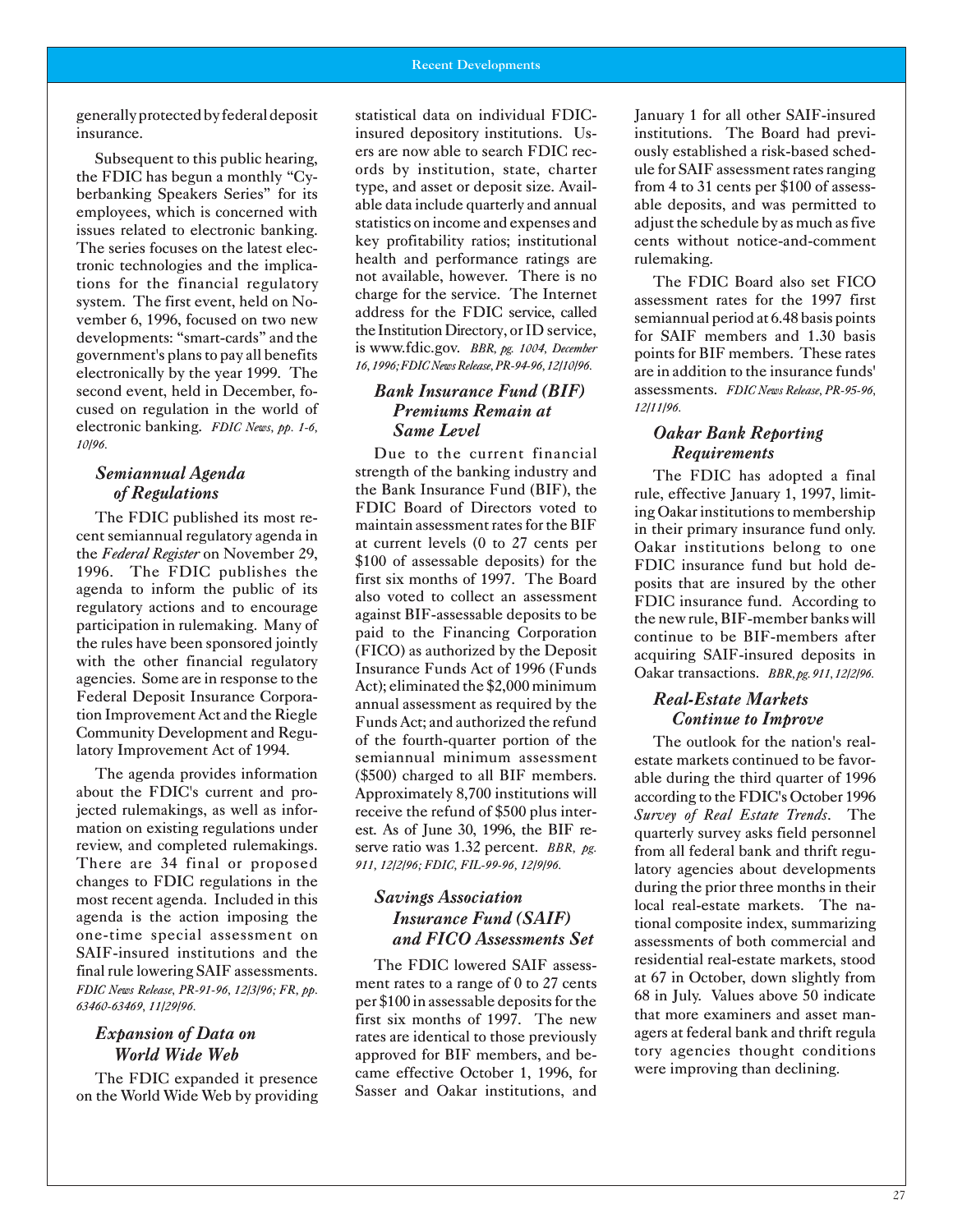Respondents to the survey were especially positive concerning trends in commercial markets. The October commercial summary index rose to 72, the most positive assessment of this market in over two years. Almost half of the respondents — 46 percent — reported improving conditions in the commercial market compared to 38 percent in the previous quarterly survey. Additionally, 29 percent of the respondents reported an oversupply of commercial space — the lowest level since the survey began. Eighty-four percent reported aboveaverage or average commercial property sales.

The commercial real-estate survey results showed strong geographic differences. While 68 percent of the respondents considered the commercial market in the West a little better or a lot better than three months before, 48 percent in the South, 39 percent in the Northeast, and 33 percent in the Midwest felt similarly. Only 2 percent of all respondents considered the direction of the commercial market to be a little worse.

Residential markets, while continuing to be strong, did not register the improvements in these markets observed earlier. The summary index for residential markets fell to 63 in October from 69 registered in July. Overall, 35 percent of the respondents to the October survey considered the general direction of the housing market better than three months before; in July, 45 percent of the respondents saw an improved housing market.

Again, the residential survey results showed wide geographic disparities. The assessment for the West again was the most positive, with 55 percent of respondents reporting better housing conditions there over the quarter. This compares to 35 percent of the respondents in the Northeast and South, and 24 percent in the Midwest reporting improvements.

The positive real-estate assessments reported from the West reflect to a large extent improved conditions in California. Almost two-thirds of the respondents reported improving commercial markets in California, and 70 percent reported a strengthened California residential market. *Survey of Real Estate Trends, July 1996 and October 1996.* 

# *Federal Reserve Board FRB Adopts Final Reg M Rule*

On September 18, the FRB adopted a final rule amending Regulation M, substantially changing the way auto-leasing firms disclose the cost of leasing a car. The final rule requires that charges be presented in a more intelligible format, and for the first time, requires disclosure of the total amount due when a lease is signed. According to the Consumer Bankers Association, leasing has increased 30 to 40 percent annually over recent years at some banks. The new disclosure requirements go into effect on October l, 1997. *BBR, pg. 438 439, 9/23/96.* 

#### *FRB Recommends Additional Day for Holding Deposits*

On October 9, 1996, the FRB recommended to Congress that banks be allowed to hold funds deposited by check an additional day before requiring consumer access to the funds. Current law allows banks to hold funds for two days, but most banks allow access to the funds before the two-day period due to competitive pressures. Check fraud costs the financial industry \$600 million a year. According to the FRB study, an additional day-hold would catch 80 percent of all local returned checks before the funds were released. *BBR, pg. 623, 10/14/96.* 

## *Amendment to Loans to Insiders Regulation*

In November 1996, the FRB amended its Regulation O, which imposes limits on loans to insiders and insiders of affiliates, and requires that

any such insider loans not be on terms unavailable to those not affiliated with the bank or affiliate. The amendment was in response to, and conforms with, the Economic Growth and Regulatory Paperwork Reduction Act of 1996, which amended the preferential lending prohibition by allowing extension of credit to insiders as long as the credit was available to all employees of the lending bank, and insiders were not given preference over other employees. The OTS has also incorporated the FRB amendment, and savings associations and their subsidiaries will be treated in the same manner as banks in this regard. *FR, Vol. 61, No. 218, pp. 57769 57770, 11/8/96; FR, Vol.61, No. 224, pg. 58782, 11/19/96; OTS Transmittal, No. 161, 11/26/96.* 

### *Rules Amended Expediting Bank Entry into Other Businesses*

On October 23, the FRB issued interim rules expediting the application process for well-capitalized bank holding companies to enter new nonbank lines of business. The new rule implements provisions of the Economic Growth and Regulatory Paperwork Reduction Act, signed by the President on September 30, which allowed bank holding companies to enter activities permitted under Regulation Y without first notifiying the FRB.

The new rule applies only to wellcapitalized bank holding companies. Under the new rule, the FRB defines well-capitalized bank holding companies as those which, on a consolidated basis: (1) maintain a total riskbased capital ratio of 10 percent or more; (2) maintain a Tier 1 risk-based capital ratio of 6 percent or more; (3) maintain either a Tier 1 leverage ratio of 4 percent or more, or have a composite 1 rating, or have implemented risk-based capital measures for market risk; and (4) are not subject to any written agreements to meet and maintain capital levels for any capital measure. *BBR, pg. 683, 10/28/96.*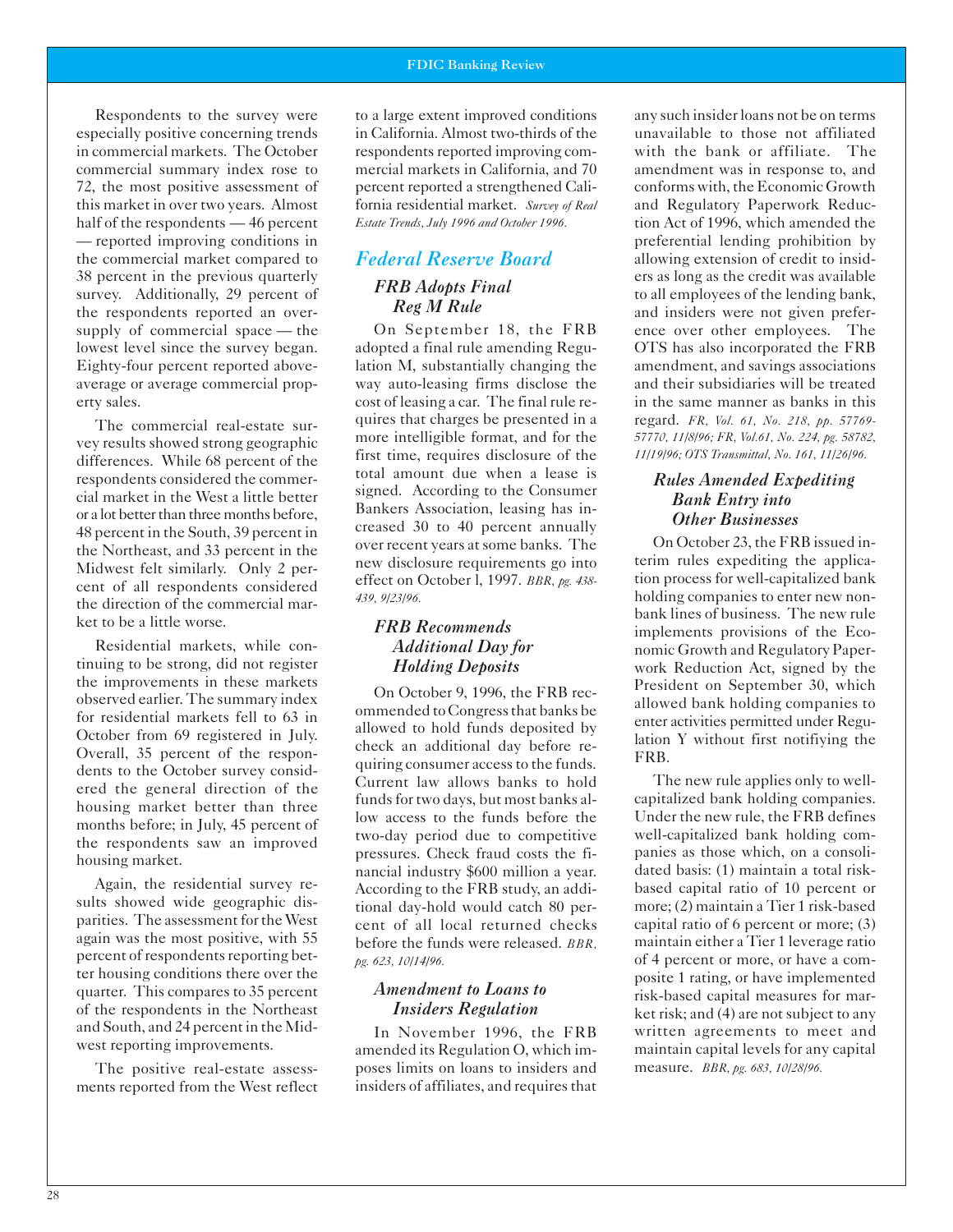# *Preferred Stock to Count for Core Capital*

The FRB announced on October 21, 1996, that bank holding companies may use certain cumulative preferred stock to meet Tier 1 capital requirements. The preferred stock should be issued by special-purpose wholly-owned subsidiaries, who lend the proceeds of the offerings to the parent through long-term, subordinated notes. *BBR, pg. 685, 10/28/96.* 

# *External Audits for Poorly Managed Foreign Branches to Be Required*

The FRB, in a November 12 guidance to bank examiners, is requiring all foreign bank branches, with mangement ratings of three or lower, to hire independent accountants to perform audits of the branches. The auditors are to look for unreported losses; to verify the accuracy of reports filed with regulators; and to recommend improvements to internal controls and oversight. This development follows the Daiwa bank scandal, in which a New York branch of this Japanese bank hid a \$1.1 billion loss from regulators. *AB, 11/18/96.* 

# *Fees for Electronic Funds Transfers Reduced*

Effective January 2, 1997, the FRB lowered the price for Fedwire funds transfers to 45 cents per transaction. The FRB estimates that this reduction, coupled with one made in September, should save the industry over \$18 million annually. The FRB has also lowered fees on automated clearinghouse transactions. *AB, 11/6/96.* 

## *Other FRB Actions*

Effective November 12, 1996, the FRB will exclude corporate and municipal bond interest of "easily-sold" securities from the cap on commercial underwriting revenue. This change will permit certain Section 20 subsidiaries to earn more from underwriting activities. Effective October 21, the FRB also revised the list of fees that

banks must disclose under the Truthin-Lending Act. The FRB also provided some lawsuit relief to banks by increasing the amount by which they could misstate finance charges and avoid liability.

At a meeting of the FRB on December 20, the FRB withdrew a proposal that would have encouraged banks to record the race and gender of consumer and small-business borrowers. At the same meeting, the FRB raised the revenue limit on securities underwriting by commercial banks through their Section 20 subsidiaries from 10 percent to 25 percent. It also adopted a rule protecting the confidentiality of fair-lending self-tests. *AB, pg. 3, 9/13/96; AB, 12/23/96; WSJ, 12/23/96.* 

# *Office of the Comptroller of the Currency*

## *Derivatives Activity Increases*

The OCC reported that commercial bank derivatives activity increased dramatically in the second quarter of 1996, with the notional amount of bank derivatives rising \$1.2 trillion to \$19 trillion for the quarter. Nine banks accounted for 94 percent of the total notional amount of derivatives; 507 banks held derivatives during the quarter, an increase of 42 over the previous quarter. Interest-rate and foreign-exchange contracts accounted for 98 percent of the notional amount of the derivatives. Approximately \$8 trillion of the derivatives were futures and forward trades; swaps constituted almost \$7 trillion; and over \$4 trillion of the derivatives were options. *OCC News Release, NR 96-97, 9/13/96.* 

# *OCC Provides Incentives to Banks Entering Low-Income Areas*

The OCC has waived branching or chartering fees for national banks entering low- and moderate-income areas that are unserved by other depository institutions. These fees range from \$700 for opening a branch to \$17,400 for receiving an independent bank charter. According to the OCC, 12 million U. S. households, or 12.5 percent of the population, do not have an account with a depository institution. The OCC is also planning an educational forum to assist bankers in understanding the banking needs of this population. *AB, 10/1/96.* 

### *Insurance Sales*

In November, the OCC gave permission to First Union Corp. and Mellon Bank to sell and market insurance anywhere, including from bank offices, as long as the insurance applications were processed, and the agent commissions paid, from a town with fewer than 5,000 persons. *AB, pg. 2, 11/14/96.* 

### *Expedited Process Allowing Bank Entry into Other Activities*

The OCC issued a final rule on November 20, 1996, revising OCC Part 5 rules governing bank corporate activities. The new rule creates an expedited approval process for wellmanaged and well-capitalized banks (banks with a CAMEL 1 or 2 rating, a Satisfactory CRA rating, and without enforcement orders against them) to enter into other bank-related businesses through their subsidiaries. Banks may also apply for approval to engage in business activities through subsidiaries that are impermissible for the parent, but these requests will not receive expedited approval. The new rule is expected to facilitate entry into securities and insurance underwriting, data processing, and information delivery by bank subsidiaries. The rule took effect on December 31, 1996. *BBR, pp. 873-875, 11/25/96.* 

# *OCC Amends Rules on National Bank Trust Activities*

Effective January 29, 1997, the OCC has eliminated several restrictions governing bank fiduciary activities. The new rules removed many restrictions on collective investment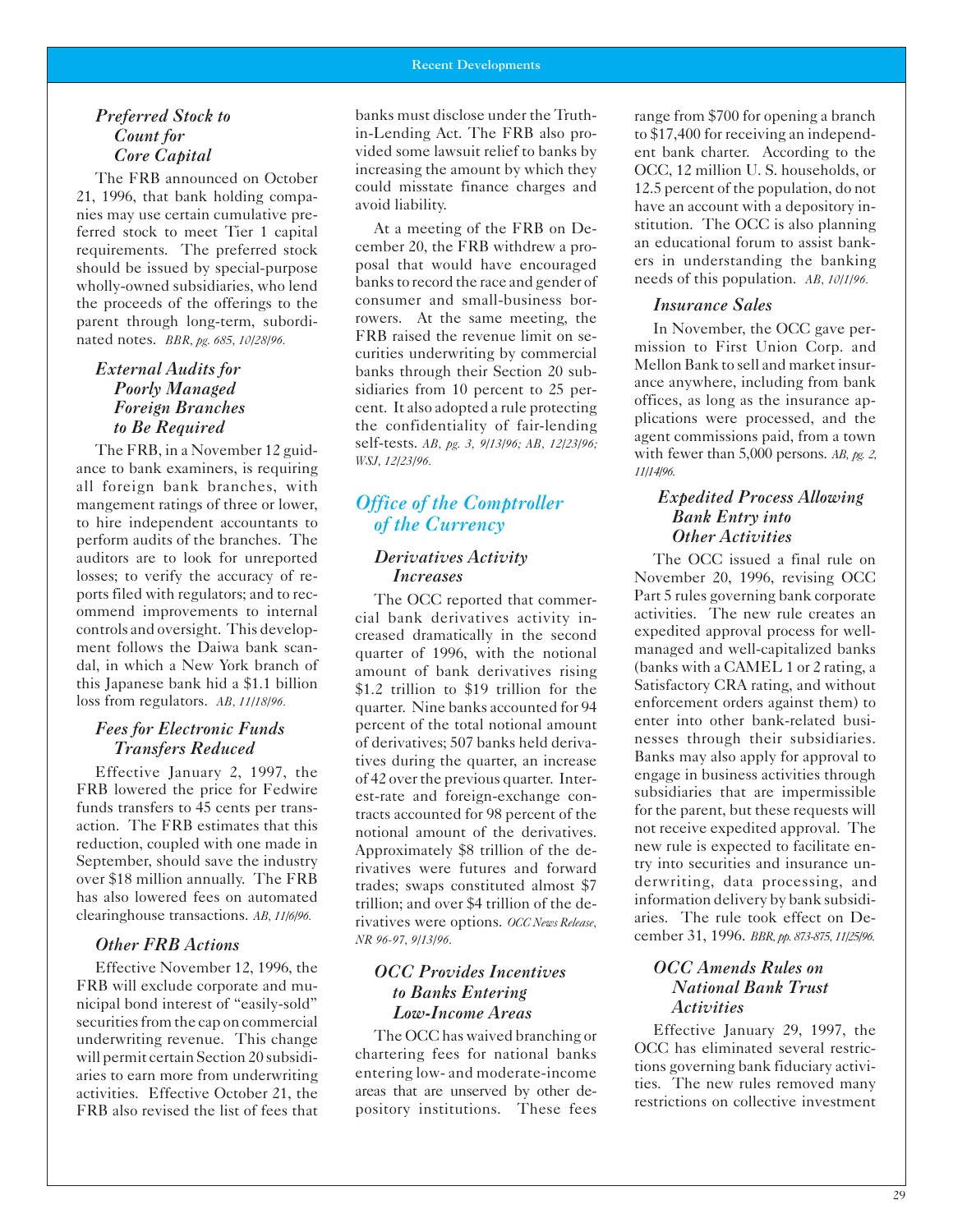funds. They rescind an OCC provision barring individual trust accounts from constituting more than 10 percent of a collective investment fund; eliminate another provision barring banks from putting more than 10 percent of a fund into one investment; eliminate restrictions on treatment of a fiduciary's money before it is invested; and codify an earlier OCC interpretive ruling that national banks in a particular jurisdiction have the same powers as state-chartered fiduciaries. *AB, 12/31/96.* 

# *Office of Thrift Supervision*

# *Lending and Investment Regulations Streamlined*

The OTS issued a final rule, effective October 30, 1996, that updated, reorganized and streamlined its lending and investment regulations. The final rule almost cut in half the number of lending and investment regulations — from 43 to 22 — and brings OTS regulations more in line with those of the other banking agencies. In many instances, more general rules have replaced detailed rules to allow institutions greater flexibility. For convenience, all lending-related regulations have been reorganized in new Part 560. Other changes are: the rule increases thrifts' commercial lending authority through service corporations; does away with limits on the amount of loans relative to the value of collateral and payback periods for manufactured housing; modifies requirements for the selection of indices to set interest rates on adjustable-rate mortgages; narrows disclosure requirements for adjustable-rate mortgages; modifies restrictions on federal savings institutions in regard to investment in state housing authorities and government obligations; and relaxes limits on leasing.

The Economic Growth and Regulatory Paperwork Reduction Act of 1996, passed by Congress on September 30, 1996 — the same day as the OTS new regulation — expands thrift lending powers in many instances beyond that provided in the

final rule. The OTS will issue guidance to thrifts on the impact of this new law. *OTS Transmittal, No. 158, 10/24/96; FR, pp. 50951-50984, 9/30/96.* 

# *Expanded Lending and Investment Authority for Thrifts*

The OTS published interim rules on November 27 expanding thrifts' ability to make credit-card, education, and small-business loans. Although the regulation is in effect immediately, the OTS invites comments for 60 days.

The rule changes implement provisions of the Economic Growth and Regulatory Paperwork Act of 1996 (EGRPRA). EGRPRA permits thrifts to make credit-card and educational loans without any percentage of assets investment limit. Additionally, it permits loans secured by business or agricultural real estate to be made in amounts up to 400 percent of capital, with additional secured and unsecured business and farm loans allowed in amounts of up to 20 percent of assets. It restricts loans above 10 percent of assets to small-business loans. The new law also amends the qualified thrift lender (QTL) test of the Home Owners' Loan Act to count small-business, credit-card, and educational loans as qualified thrift investments without restriction; other consumer loans can now count as qualifed thrift investments in amounts up to 20 percent of the thrifts' assets. The legislation also gives thrifts the option of complying with the amended OTL test requirements or the Internal Revenue's domestic building-and-loan association compliance requirements. *BBR, pg. 929, 12/2/96; OTS Transmittal, Number 163, 12/2/96; FR, Vol. 61, pp. 60179-60185, 11/27/96.* 

# *Corporate Governance Rules Streamlined*

The OTS revised its corporate governance rules, effective January 1, 1997. The revisions, the first since 1983, reduced by 36 percent the number of charter and bylaw rules and policy statements on corporate

governance. Savings institutions may now notify the OTS after adopting charter and bylaw amendments that have been preapproved by the agency rather than filing an application and paying a fee. The final rule permits federal stock savings associations, and in some cases federal mutual savings associations, to follow the corporate governance law of their home state, their holding company's home state, or Delaware General Corporation Law or the Model Business Corporation Act. Other revisions remove restrictions on the location of shareholder meetings; authorize the gathering of proxies by telephone or electronically; and remove requirements for formal stockholder meetings when unanimous written consent of shareholders exists. The revisions do not require any institutions to change their charters. *OTS Transmittal, No. 164, 12/10/96; FR, Vol. 61, No. 233, pp. 64007-64021.* 

# *National Credit Union Administration*

# *Multiple-Group Fields of Membership*

A three-judge D. C. Circuit Court ruled on July 30 (*First National Bank & Trust Co.* v. *National Credit Union Administration*) that federal credit unions may only serve members of a single occupational group. At yearend 1995, almost 2,000 of the approximate 7,300 federal credit unions had multiple-group fields of membership. The NCUA has permitted multiple-occupational groups for federal credit unions since 1982.

Following the Circuit Court ruling, the NCUA requested a delay to enforcement of a October 25 injunction banning federal credit unions from adding new groups from outside the single occupational common bond to existing fields of membership. Also, on November 14, the NCUA adopted interim rules permitting occupation-based credit unions to serve an entire profession rather than just the employees of a single company, subject to certain distance restrictions. The NCUA plan also would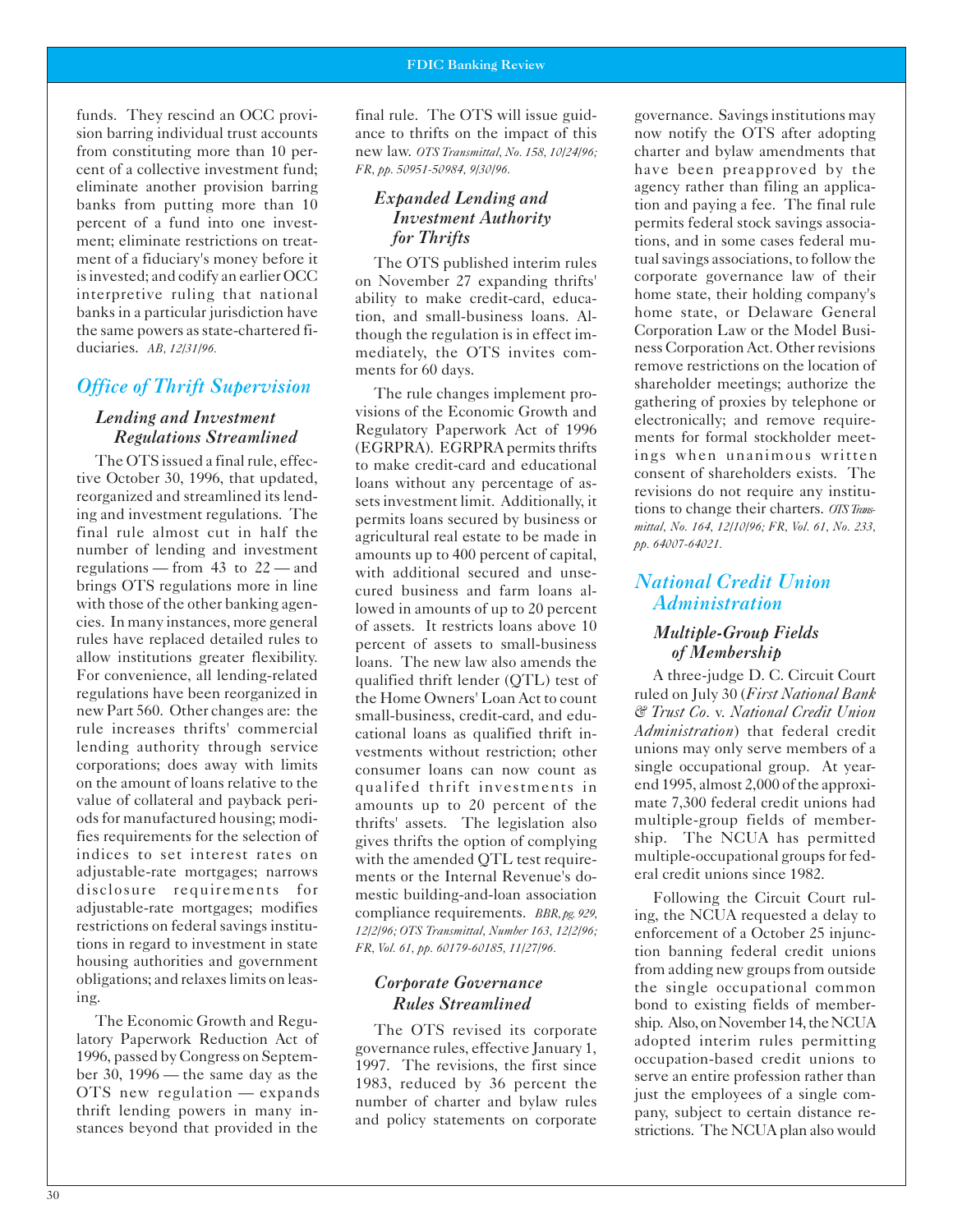allow credit unions with members agency violated the Administrative  $24$ , the U. S. Court of Appeals granted mit institutions to serve occupational On December 4, the U. S. District them from signing up new "non-core" groups, associational groups, and Court for D.C. set aside the NCUA members. community groups in areas with interim field of membership policy and The National Association of Credit populations of less than a million peo-<br>
declared null and void all charter con-<br>
Unions on December 30 asked the populations of less than a million peo-<br>ple. existions and common bond redesigna-<br>perfective fact the case the

versions and common bond redesigna-<br>integral court to hear the case; the<br>merican Bankers Association has The banking industry asked the tions approved by the NCUA under its American Bankers Association has<br>American Bankers Association has new policy. The Court also denied the also filed a brief asking the Supreme court to block the NCUA member-<br>ship policy on the grounds that the<br>October 25 injunction. On December and the suppose of the Court to reject the case. BBR, pg 454, 9/23/96;<br>October 25 injunction. On December AR pg 1 11/1

at several local companies to retain Procedures Act by not publishing a temporary stay on the injunction and members by converting to community-<br>advanced notice of the November allowed credit unions the right to serve based institutions, and expanded the 14 meeting and by not providing all companies within their existing community credit union charter to per-<br>advanced notice of the rule change. Fields of membership, but prevented

> October 25 injunction.injunction. On DecemberDecember *AB, pg. 1, 11/15/96;11/15/96; BBR, pg. 895, 11/25/96;11/25/96; BBR, pp. 983-984,983-984, 12/9/96;12/9/96; NYT, 12/25/96;12/25/96; AB, 12/31/96.12/31/96.*

# *STATE LEGISLATION AND REGULATION REGULATION*

legislation, effective January 1, 1997, der to qualify for the credit, the banks a credit union's original common bond. protecting banks from toxic waste must invest a minimum of \$15,000 Thirty other states currently offer a cleanup liability under state and local per new employee. The credit may state sayings bank charter. AR. 12/10/96. cleanup liability under state and local per new employee. The credit may state savings bank charter. *AB, 12/10/96.*<br>120 law. The new statute provides im-<br>12.015.02. The new statute provides immunity from environmental clean-up chise tax. *AB, pg. 3, 11/15/96. Michigan* costs to unsecured lenders and fiducosts to unsecured lenders and fidu-<br>ciaries if they were not responsible<br>for the contamination and did not **State regulators in Florida have** for the contamination and did not<br>manage the property before foreclo-<br>proposed a new state savings bank<br>institu-institu-institu-institu-institu-institu-

The state of California enacted mum of 50 beginning in 1997. In or- ultimately disallow expansion outside not exceed half of the bank's fran-

manage the property before foreclo-<br>sure. The state statute expands re-<br>cently passed federal protections,<br>tions, beginning in October 1996.<br>tens is maintain institu-<br>tions, beginning in October 1996.<br>Bank application fees ently passed federal protections, tual or stock form of ownership. The which protected only lenders with a state currently offers charters for the security interest in the property. Solution in the property.<br>
California environmental laws are<br>
considered to be the toughest in the<br>
nation according to its state banking<br>
the proposed<br>
considered to be the toughest in the<br>
mation according to its state b nation according to its state banking<br>trade group. *AB*, 11/4/96.<br>**Delaware** charter would allow thrifts to<br>**Delaware** continue in business should the fed-<br>ocation of principal offices and new Delaware<br>
Banks in Delaware are eligible to<br>
receive a \$400 tax credit for every used by credit unions to convert to<br>
letter be merged into a<br>
fee. AB, 11/25/96.

*California* **new employee hired above a mini-** state savings banks should the courts

# **BANK AND THRIFT PERFORMANCE**

reserve recapture requirements for

*Business Tax Bill* **Bill Bill Bill Bill Bill Bill Bill Bill Employee Stock Ownership Plan Bill Employee** Stock Ownership Plan<br>August 20, 1996 President **Example Stock Ownership** Plan On August 20, 1996, President reserves set aside after 1987 rather loans made by financial institutions;<br>
inten signed the Small Business than their entire bad-debt reserves. Creates "financial asset securitiza-Clinton signed the Small Business than their entire bad-debt reserves. creates "financial asset securitiza-<br>Iobs Protection Act, which contains This removes a major financial dis-<br>Iobs Protection Act, which contains This removes a major financial dis-<br>some major provisions affecting de-<br>incentive for thrifts converting to lowing for the securitization of debt some major provisions affecting de-<br>
nository institutions Of special im-<br>
banks. Additionally, the new law al-<br>
obligations; and allows some financial pository institutions. Of special im-<br>pository institutions is repealed the Internal power for tax-free conversion of com-<br>pository institutions to be eligible for Subportance, it repeals the Internal lows for tax-free conversion of com-<br>Revenue Code Section 593 bad-debt mon trust funds to mutual funds; chapter S Treatment. BBR, pg. 281, Revenue Code Section 593 bad-debt mon trust funds to mutual funds; chapter chapter S Tchapter S Tchapter Treatments.<br>The subject to certain restrictions, repeals 8/26/96.

*President Signs Small-* thrifts. Under this new law, thrifts the 50 percent interest exclusion on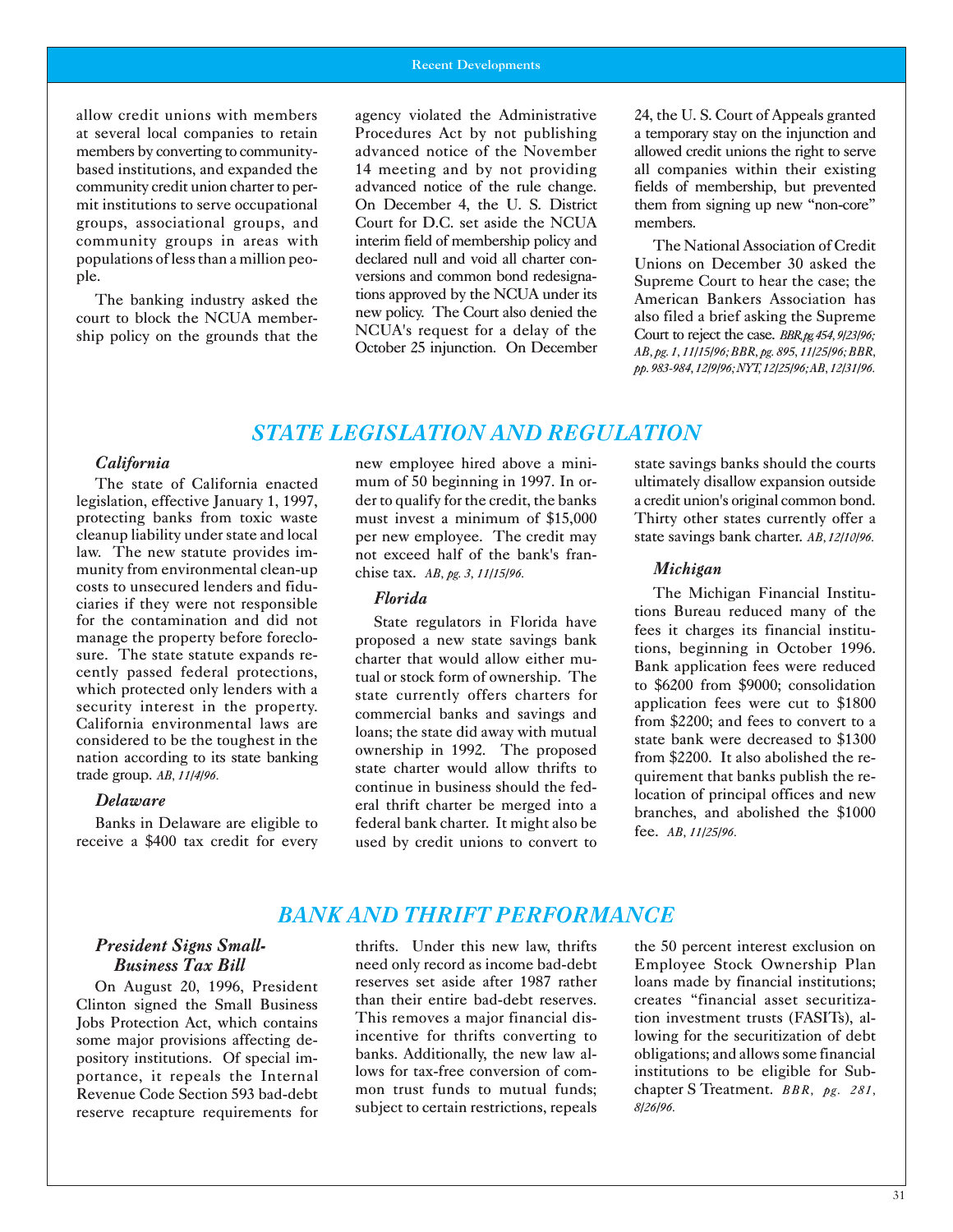#### *SAIF Capitalization Bill Enacted*

On September 30, 1996, President Clinton signed legislation capitalizing the SAIF and warding off a default on FICO bonds. The legislation also approximately equalized the premiums that banks and savings and loans pay for insurance. Legislation to capitalize the SAIF had been debated for two years. The new legislation requires the banking industry to assist in paying the \$8 billion in interest on FICO bonds. According to the legislation, the thrift industry is responsible for approximately 59 percent of the \$780 million annual interest for the next three years, and the banking industry the remainder. After three years, the two industries will share the cost on a *pro rata* basis. Thrifts are also required to make a one-time payment of \$4.7 billion to capitalize the SAIF. The only exception to the special assessment is for banks that own thrift deposits (for example, Sasser and Oakar banks), whose special assessment has been reduced by 20 percent. *The Washington Post, 10/2/96; FDIC News, pg. 1, 11/96; AB, 10/2/96.* 

#### *Commercial Banks' Earnings*

Commercial bank earnings were \$38.6 billion for the first nine months of 1996, a 4.8-percent increase from the same nine-month period a year before, according to preliminary data released by the FDIC.

Approximately \$13.2 billion in net earnings were reported for the third quarter of 1996. This represented the third-highest quarterly net income ever reported, but is a 4.5-percent decline (\$618 million) from the previous quarter, and a 4.8-percent decline (\$666 million) from third-quarter earnings a year earlier. However, almost all of the third-quarter earnings decline was due to the one-time SAIF assessment. The commercial banks' share of the assessment was approximately \$1 billion, with an after-tax net income impact of approximately \$650 million.

Third-quarter net interest income was a record \$41.4 billion, a 5.2 percent increase over the third quarter of 1995. More than half — 58 percent — of insured banks reported earnings gains for the 1996 third quarter, and almost three-quarters reported return on assets (ROA) in excess of one percent. Third-quarter ROA for the industry was an annualized 1.19 percent. Asset-quality indicators remained favorable overall, with noncurrent loans falling to the lowest level in the 15 years that they have been reported. However, an increase in troubled loans to individuals, primarily credit-card loans, was reported. At the end of the third quarter, 2.71 percent of credit-card loans were reported 30-89 days overdue; 1.83 percent were reported past 90 days overdue or in non-accrual status; and an annualized year-to-date net charge-off rate of 4.31 percent was reported.

Profitability at FDIC-insured savings institutions remained strong despite a reported net loss of \$55 million for the third quarter of 1996. This loss was largely due to the \$3.5 billion special SAIF assessment levied on the industry. Net earnings for the quarter would have been approximately \$2.2 billion, compared to \$2.6 billion in the previous quarter, absent the SAIF assessment. Almost two-thirds of institutions reported losses for the quarter. However, of the 340 savings institutions with no SAIF deposits, only 5 percent were unprofitable for the quarter. Net earnings for the first three quarters of 1996 were \$4.9 billion, a decrease of \$1.1 billion from net earnings for the third quarter the previous year.

The SAIF became fully capitalized as of October 1, 1996. A special assessment against all SAIF-assessable deposits raised \$4.5 billion, which brought the SAIF reserve ratio to 1.27 percent of insured deposits. *The FDIC Quarterly Banking Profile, Second Quarter 1996 and Third Quarter 1996; FDIC News Release, PR-75-96, 9/11/96; PR-96-96, 12/13/96.* 

### *Delinquency Rates Improve in Third Quarter*

According to an OCC survey of examiners at the 82 largest national banks, released on September 11, credit risk increased for the 12-month period ending May 1996, despite tightening of retail underwriting standards. The survey reported that credit cards, middle-market commercial loans and indirect consumer loans were responsible for most of the increased risk during the period.

At the same time, the FDIC reported a sharp rise in charge-off rates, with levels rising from 1.40 percent of loans during the second quarter of 1994 to 2.24 percent of loans during the second quarter of this year. The American Bankers Association (ABA) also reported a 13-basis point rise in late credit-card payments during the second quarter of 1996, raising the late-payment ratio to 3.66 percent, the highest level since 1974. However, according to the ABA, this ratio fell to 3.48 percent during the third quarter of 1996, the first improvement in two years.

Meanwhile, the Mortgage Bankers Association reported that the third quarter of 1996 represented the third straight quarter of improvement in mortgage delinquency rates. For the three months ended September 30, mortgage delinquencies fell to 4.16 percent on a seasonally adjusted basis from 4.35 percent the previous quarter. Improvements in mortgage delinquencies occurred in all categories — 30-day, 60-day, and 90-day-ormore delinquencies. *AB, pg. 1, 9/12/96; BBR, pg. 439, 9/23/96; The Washington Post, 12/14/96; AB, 12/19/96.* 

## *Tax Ruling Affecting Banks*

The U.S. Tax Court upheld the Internal Revenue Service (IRS) in a dispute over international tax laws, ruling that Riggs National Bank of Washington, DC, was not entitled to the tax write-offs it had taken to reduce taxes on profits from loans to Brazil. The Tax Court ruled that